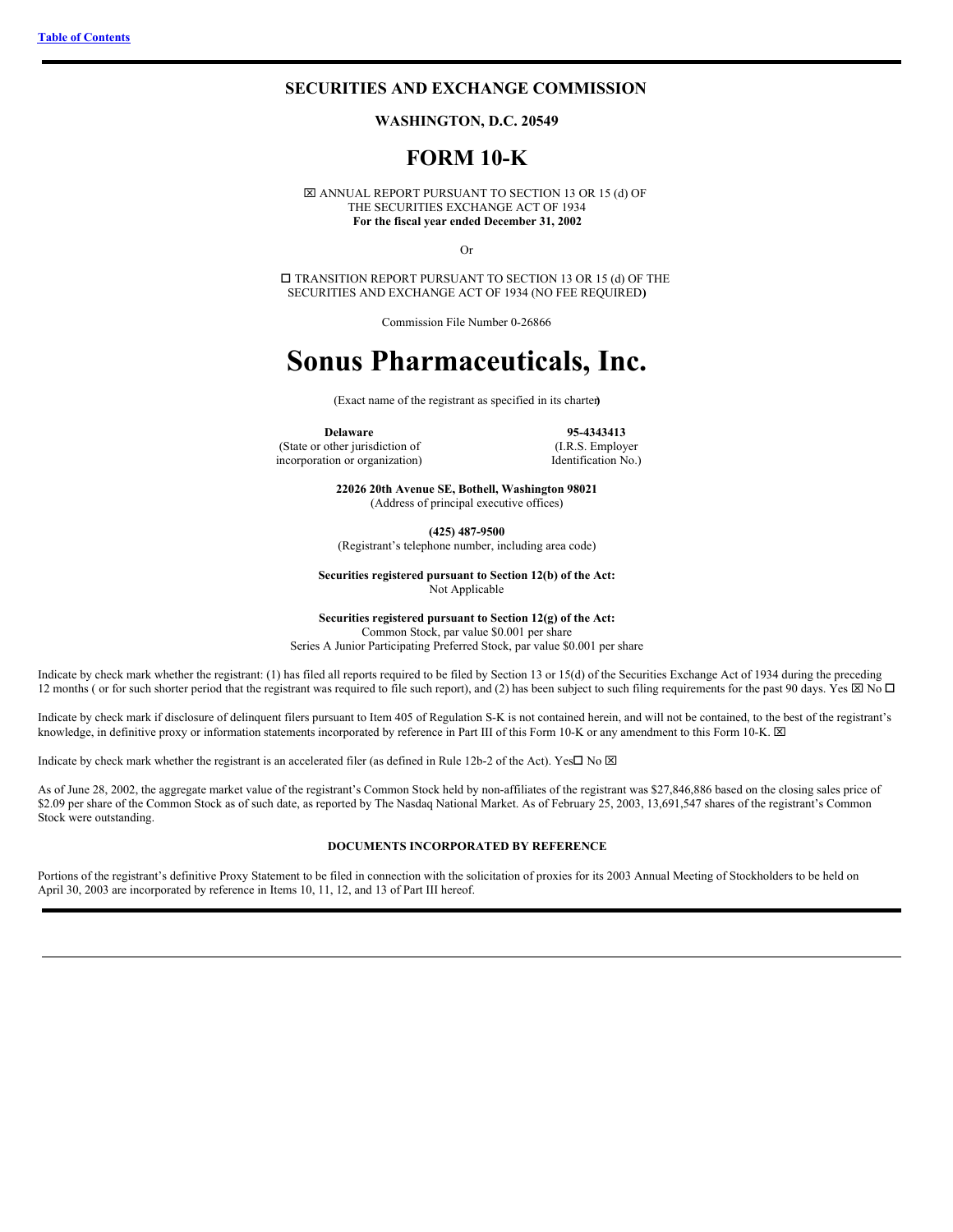# **TABLE OF CONTENTS**

[PART](#page-3-0) I ITEM 1. [BUSINESS](#page-3-1) **[Overview](#page-3-2)** TOCOSOL Drug Delivery [Technology](#page-3-3) Products Under [Development](#page-3-4) Market [Overview](#page-5-0) [Manufacturing](#page-5-1) Research and [Development](#page-5-2) [Government](#page-6-0) Regulations — Drug Approval Process **[Competition](#page-7-0)** Patents and [Proprietary](#page-8-0) Rights Product [Liability](#page-9-0) [Employees](#page-9-1) Certain Factors That May Affect Our [Business](#page-9-2) and Future Results [Availability](#page-14-0) of SEC Filings ITEM 2. [PROPERTIES](#page-14-1) ITEM 3. LEGAL [PROCEEDINGS](#page-14-2) ITEM 4. [SUBMISSION](#page-15-0) OF MATTERS TO A VOTE OF SECURITY HOLDERS [PART](#page-15-1) II ITEM 5. MARKET FOR THE [REGISTRANT'S](#page-15-2) COMMON STOCK ITEM 6. SELECTED [FINANCIAL](#page-16-0) DATA ITEM 7. [MANAGEMENT'S](#page-17-0) DISCUSSION AND ANALYSIS OF FINANCIAL CONDITION AND RESULTS OF **OPERATIONS** ITEM 7A. [QUANTITATIVE](#page-22-0) AND QUALITATIVE DISCLOSURES ABOUT MARKET RISK ITEM 8. FINANCIAL STATEMENTS AND [SUPPLEMENTARY](#page-22-1) DATA ITEM 9. CHANGES IN AND [DISAGREEMENTS](#page-22-2) WITH ACCOUNTANTS ON ACCOUNTING AND FINANCIAL **DISCLOSURE** [PART](#page-38-0) III ITEM 10. DIRECTORS AND EXECUTIVE OFFICERS OF THE [REGISTRANT](#page-38-1) ITEM 11. EXECUTIVE [COMPENSATION](#page-38-2) ITEM 12. SECURITY OWNERSHIP OF CERTAIN BENEFICIAL OWNERS AND [MANAGEMENT](#page-38-3) ITEM 13. CERTAIN [RELATIONSHIPS](#page-38-4) AND RELATED TRANSACTIONS ITEM 14. CONTROLS AND [PROCEDURES](#page-38-5) [PART](#page-39-0) IV ITEM 15. EXHIBITS, FINANCIAL [STATEMENT](#page-39-1) SCHEDULES AND REPORTS ON FORM 8-K **[SIGNATURES](#page-43-0)** [Certification](#page-44-0) Pursuant to Rule 13a-14 and Rule 15d-14 of the Securities Exchange Act of 1934 [Certification](#page-45-0) Pursuant to Rule 13a-14 and Rule 15d-14 of the Securities Exchange Act of 1934 [EXHIBIT](#page-46-0) 23.1 [EXHIBIT](#page-47-0) 99.1 [EXHIBIT](#page-48-0) 99.2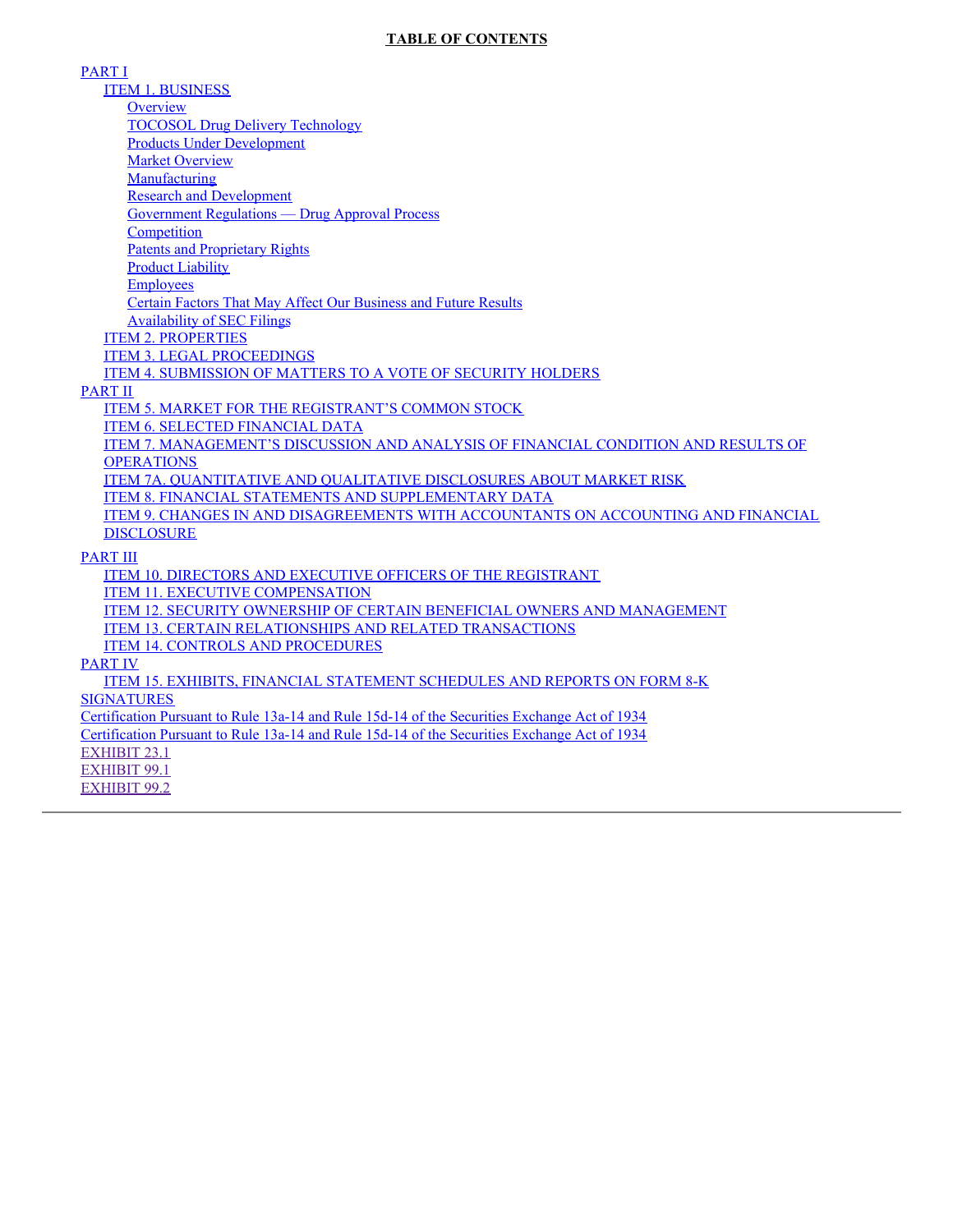# **Sonus Pharmaceuticals, Inc. Table of Contents**

|                       |                                                                                                  | Page           |
|-----------------------|--------------------------------------------------------------------------------------------------|----------------|
|                       |                                                                                                  |                |
|                       | Part I                                                                                           |                |
| Item 1.               | <b>Business</b>                                                                                  | 3              |
|                       | Overview                                                                                         | 3              |
|                       | <b>TOCOSOL Drug Delivery Technology</b>                                                          | 3              |
|                       | Products Under Development                                                                       | 3              |
|                       | Market Overview                                                                                  | 5              |
|                       | Manufacturing                                                                                    | 5              |
|                       | Research and Development                                                                         | 5              |
|                       | Government Regulations - Drug Approval Process                                                   | 6              |
|                       | Competition                                                                                      | $\overline{7}$ |
|                       | Patents and Proprietary Rights                                                                   | 8              |
|                       | <b>Product Liability</b>                                                                         | 9              |
|                       | Employees                                                                                        | 9<br>9         |
|                       | Certain Factors that May Affect Our Business and Future Results                                  |                |
|                       | Availability of SEC Filings                                                                      | 14<br>14       |
| Item 2.               | Properties                                                                                       |                |
| Item $3$ .            | <b>Legal Proceedings</b>                                                                         | 14<br>15       |
| Item 4.               | Submissions of Matters to a Vote of Security Holders<br>Part II                                  |                |
|                       |                                                                                                  | 15             |
| Item 5.               | Market for Registrant's Common Stock<br><b>Selected Financial Data</b>                           |                |
| Item 6.               |                                                                                                  | 16<br>17       |
| Item 7.               | Management's Discussion and Analysis of Financial Condition and Results of Operations            |                |
| Item 7A               | Quantitative and Qualitative Disclosures About Market Risk                                       | 22             |
| Item 8.               | Financial Statements and Supplementary Data                                                      | 22<br>22       |
| Item 9.               | Changes in and Disagreements with Accountants on Accounting and Financial Disclosure<br>Part III |                |
| Item $10$ .           | Directors and Executive Officers of the Registrant                                               | 38             |
| Item $11$ .           | <b>Executive Compensation</b>                                                                    | 38             |
| Item 12.              | Security Ownership of Certain Beneficial Owners and Management                                   | 38             |
| Item $13$ .           | Certain Relationships and Related Transactions                                                   | 38             |
| Item 14.              | Controls and Procedures                                                                          | 38             |
|                       | Part IV                                                                                          |                |
| Item $15$ .           | Exhibits, Financial Statement Schedules and Reports on Form 8-K                                  | 39             |
| <b>Signatures</b>     |                                                                                                  | 43             |
| <b>Certifications</b> |                                                                                                  | 44             |
|                       |                                                                                                  |                |
|                       |                                                                                                  |                |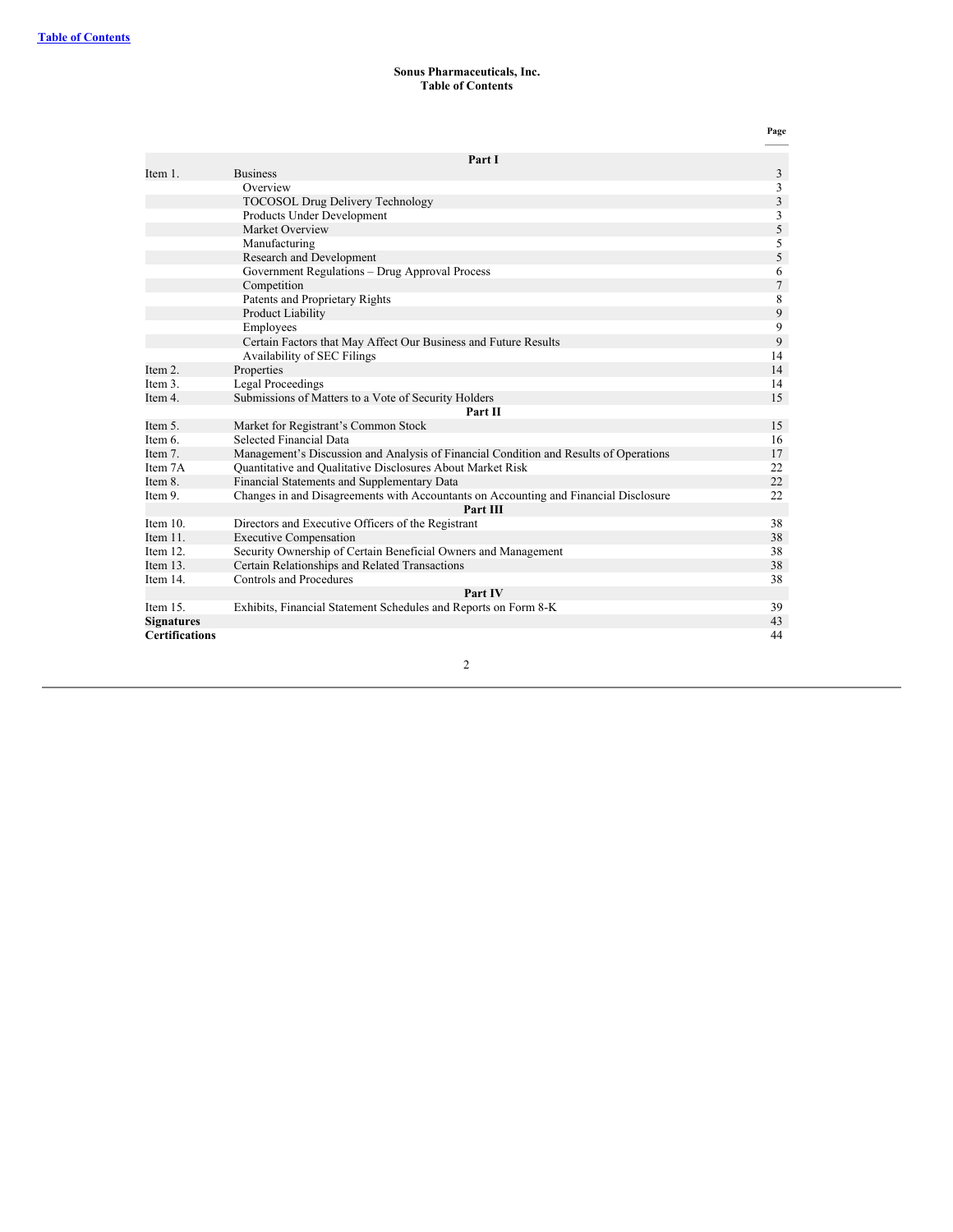# **PART I**

### <span id="page-3-2"></span><span id="page-3-1"></span><span id="page-3-0"></span>**ITEM 1. BUSINESS**

### **Overview**

Sonus Pharmaceuticals is applying its novel TOCOSOL™ drug delivery technology to formulate therapeutic drugs to make them easier to administer, safer and more effective. Our lead product, TOCOSOL Paclitaxel, is a novel formulation of paclitaxel, one of the world's most widely used anticancer drugs. We are also developing a number of additional product candidates utilizing the TOCOSOL technology in applications to treat cancer and other serious disease.

### <span id="page-3-3"></span>**TOCOSOL Drug Delivery Technology**

Our proprietary TOCOSOL technology platform has been designed to address the formulation challenges of certain categories of therapeutic drugs. Development of drugs with TOCOSOL may result in products that have a decreased incidence of side effects, improved dosing convenience and equivalent or better efficacy. TOCOSOL is broadly applicable to a variety of drugs and diseases. The initial application of our TOCOSOL technology uses tocopherol (vitamin E) and tocopherol derivatives to solubilize and stabilize drugs for optimal delivery. Our three-part strategy for the application of the TOCOSOL drug delivery technology is:

- Develop products that are proprietary to Sonus;
- License drug delivery technology to other pharmaceutical companies to formulate new classes of active compounds or to extend product life cycles of existing approved drugs; and
- Expand the versatility of the TOCOSOL technology to apply to new therapeutic uses and dosage forms.

#### <span id="page-3-4"></span>**Products Under Development**

*TOCOSOL Paclitaxel (paclitaxel injectable emulsion; S-8184).* Our first product utilizing the TOCOSOL drug delivery technology is a ready-to-administer injectable paclitaxel emulsion formulation. Paclitaxel is the active ingredient in one of the world's leading cancer drugs, Taxol®, which is approved in the U.S. for the treatment of breast, ovarian and non-small cell lung cancers and Kaposi's sarcoma. We have concluded a Phase 1 study for TOCOSOL Paclitaxel and the product is currently under study in Phase 2 clinical trials to evaluate safety and efficacy in non-small cell lung, ovarian, and bladder cancers. A Phase 2 trial in colorectal cancer was terminated in October 2002 due to insufficient indications of efficacy. We have also demonstrated that TOCOSOL Paclitaxel can be administered to patients in 15 minutes as a concentrated emulsion, instead of the typical three-hour infusion that is required with the currently marketed paclitaxel products. We announced the issuance of the initial United States patent covering TOCOSOL Paclitaxel and our TOCOSOL drug delivery technology platform in October 2002 and a second in November 2002.

We concluded a Phase 1 study for TOCOSOL Paclitaxel in August 2002 after enrolling a total of 37 evaluable patients. The objectives of the Phase 1 study were to estimate the maximum tolerated dose of TOCOSOL Paclitaxel in patients with advanced cancer, and to evaluate the safety of repeated doses of TOCOSOL Paclitaxel given every 3 weeks to such patients.

In the Phase 1 study, 30 patients of the 37 enrolled patients were treated at doses ranging from 175 mg/m to 225 mg/m<sup>2</sup> every three weeks. The maximum tolerated dose (MTD) in the Phase 1 study was estimated to be 200 mg/m<sup>2</sup> every three weeks, similar to the approved dose of Taxol® of 175 mg/m<sup>2</sup> every three weeks. TOCOSOL Paclitaxel was generally well tolerated in all patients treated. All patients in the Phase 1 study had advanced cancers refractory to previous therapies or for which no standard therapy existed. Five patients with different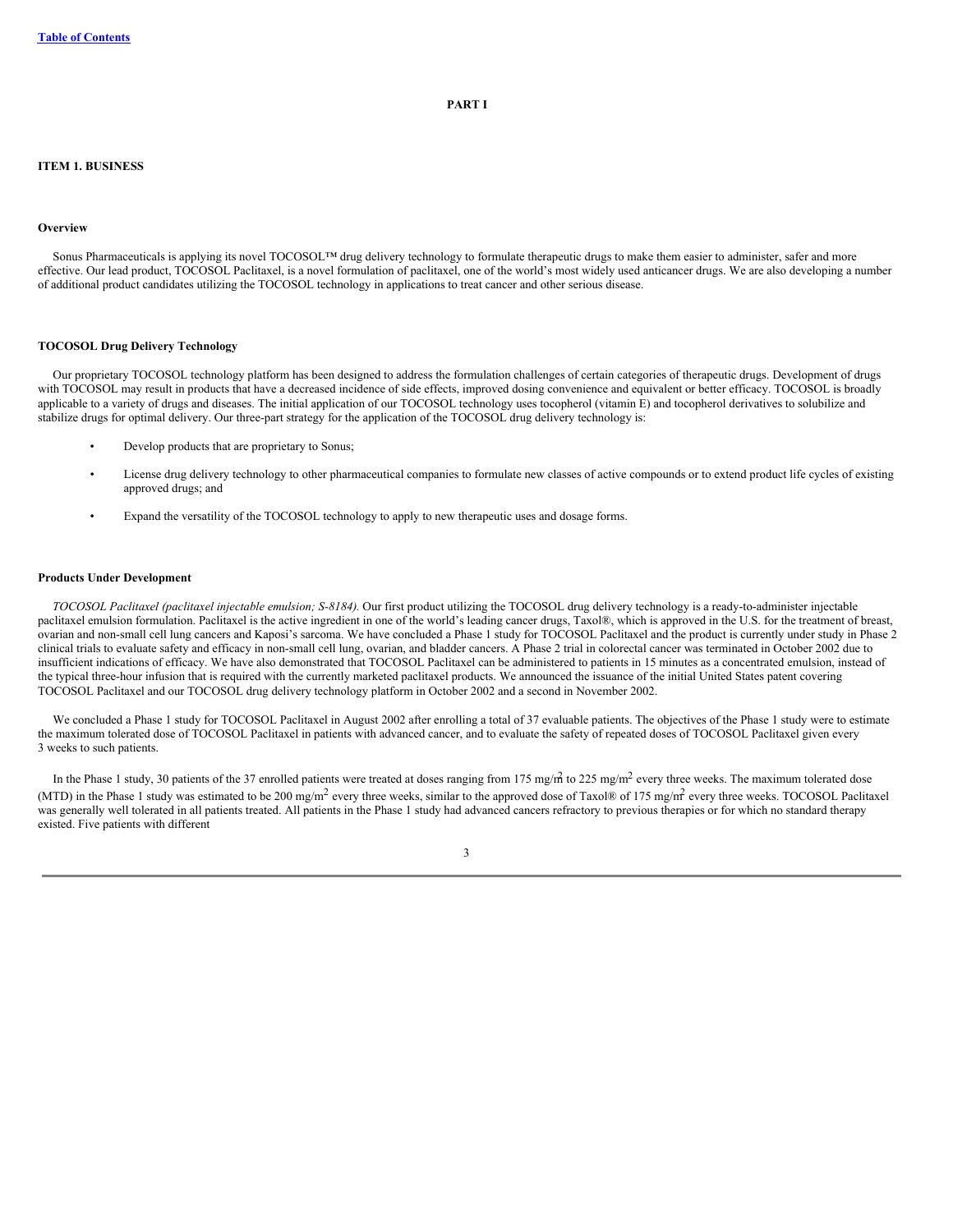types of cancers had objective partial responses (estimated reduction in tumor cross-sectional area > 50% for at least 4 weeks) during the course of the study, including four patients who had previously been treated with other taxane chemotherapies. Dose limiting toxicities included myalgia (muscle aches), fatigue, and neutropenia (low white cell count). No Grade 3 or Grade 4 neuropathy (damage to the peripheral nerves resulting in altered sensation) was seen at or below the estimated MTD levels.

We initiated four Phase 2 studies for TOCOSOL Paclitaxel in March of 2002. The Phase 2 trials are designed to evaluate the safety and efficacy of TOCOSOL Paclitaxel in specific tumor types. Our goal is to estimate the efficacy of TOCOSOL Paclitaxel in selected tumor types and to quickly determine the indications in which the product may show the greatest efficacy. The Phase 2 studies are evaluating TOCOSOL Paclitaxel in non-small cell lung, ovarian and bladder cancers using weekly dosing of the product. A study in colorectal cancer was closed to enrollment in October 2002, due to insufficient indications of efficacy in that disease. These are single agent, open label studies enrolling patients who have had progressive disease despite prior chemotherapy but who have not previously had taxane chemotherapy. Each Phase 2 study began with a dose escalation phase to estimate the MTD of TOCOSOL Paclitaxel using weekly doses of 80, 100 and 120 mg/m<sup>2</sup>, after which the number of additional patients at the estimated MTD was increased sufficiently to allow appropriate statistical analysis of efficacy.

We have completed the dose escalation stage for all of the Phase 2 studies. The weekly MTDs estimated for TOCOSOL Paclitaxel were 120 mg/m<sup>2</sup> in the non-small cell lung, ovarian and colorectal studies and 100 mg/m<sup>2</sup> in the bladder study. These weekly doses of TOCOSOL Paclitaxel represent cumulative doses of 300 mg/m<sup>2</sup> to 360 mg/m<sup>2</sup> over each three-week period. To date, the incidence of Grade 3 or Grade 4 neutropenia across all studies is 28%, which compares favorably to what has been seen following treatment with Taxol® in similar patient populations. The incidence of Grade 3 peripheral neuropathy is 7% (no patients have experienced Grade 4 peripheral neuropathy), which also compares favorably to the reported experience with approved taxane products.

As of February 2003, 119 patients have been enrolled in the Phase 2 studies, including 23 in the ovarian study, 43 in the non-small cell lung study, 25 in the bladder study and 28 in the colorectal study. We have completed enrollment in the non-small cell lung cancer study and continue to enroll additional patients in the ovarian and bladder cancer studies. In the ovarian cancer study, 19 of the 23 patients enrolled are now evaluable for anti-tumor effect. Six of the patients were reported as having objective partial responses (estimated reduction in tumor cross-sectional area  $\geq 50\%$  for at least 4 weeks) and another six were reported as having stable disease (no increase in tumor size). In the nonsmall cell lung cancer study, 22 of the 43 patients enrolled are evaluable for anti-tumor effect. Four of the 22 patients have had objective partial responses and another 13 were reported as having stable disease. In the bladder cancer study, 15 of the 25 patients enrolled are evaluable for anti-tumor effect. Five of the patients were reported as having objective partial responses and another 10 were reported as having stable disease. In the colorectal cancer study, 29 patients have been enrolled, treated and assessed. One patient had a partial response. Based on pre-defined criteria regarding indications of efficacy, the colorectal study was closed to enrollment in October 2002. The results of the Phase 2 clinical trials are preliminary at this time and may or may not be indicative of the final results upon completion of the studies.

Given the progress to date in the clinical program with TOCOSOL Paclitaxel, we are focusing on regulatory strategies that maximize the value of the product and minimize the time required to bring it to market. We are currently consulting with the FDA to seek concurrence with our regulatory strategy. Following clarification from the FDA, we will be prepared to begin the registrational trials that will serve as the basis for approval for our New Drug Application.

*TOCOSOL Camptothecin (camptothecin injectable emulsion; S-9148).* Our second product utilizing the TOCOSOL drug delivery technology is a novel injectable formulation of camptothecin. There are currently two marketed water-soluble or hydrophilic camptothecin analogs that are based on a chemically modified camptothecin molecule. Irinotecan® is indicated for treatment of colorectal cancer and Topotecan® is indicated for treatment of ovarian and non-small cell lung cancer. We filed an Investigational New Drug Exemption application, or IND, for TOCOSOL Camptothecin in late 2002. We are currently in the process of responding to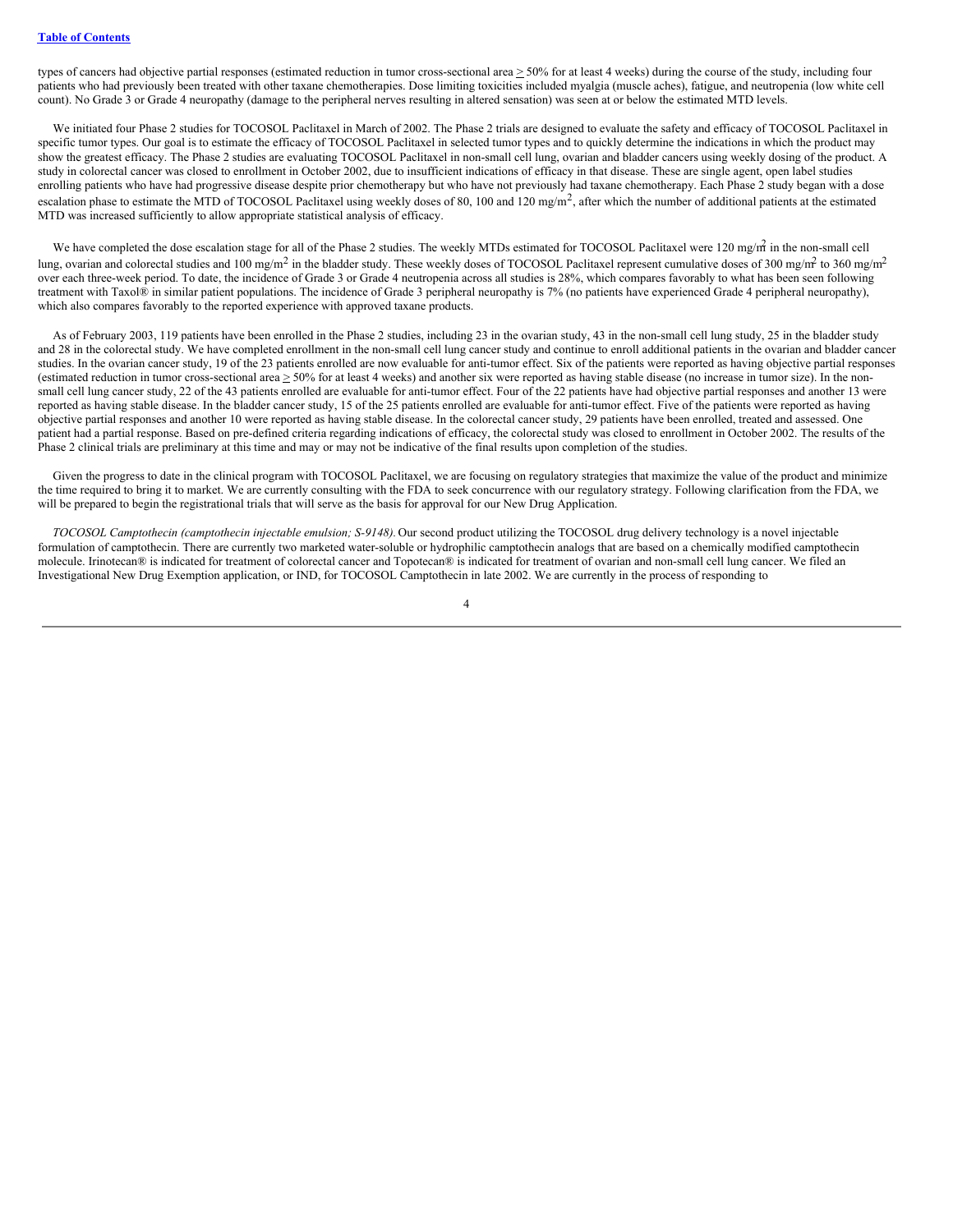questions from the FDA related to this IND, and we expect to answer these questions in a timely manner. Our objective is to position TOCOSOL Camptothecin to begin Phase 1 clinical studies when financial resources permit.

Consistent with our strategy to develop a pipeline of proprietary new formulations of drug candidates, we are evaluating a variety of therapeutic drug formulations utilizing our TOCOSOL drug delivery technology. We currently have formulations under investigation in areas that target cancer and other serious diseases. Our research and development efforts on these are preliminary and we cannot give any assurance that any of these compounds will be successful or that INDs will be filed.

### <span id="page-5-0"></span>**Market Overview**

Our products are for the most part in the early to middle stages of development and it is difficult to evaluate the potential markets for these products as the areas of potential application are diverse and specific applications are yet to be determined. Overall, we operate in the drug delivery market sector. The drug delivery market is reported to be nearly \$40 billion. Of that, approximately 75% is dedicated to the development of oral and injectable dosage forms. Our initial products under development would address a small fraction of this market. Drug delivery technology serves an increasingly important need in pharmaceutical development. The major pharmaceutical companies face an extremely competitive market, are under increasing pressure to introduce new products, and are facing loss of patent protection for a significant number of major revenueproducing drugs in their portfolios. We believe that new drug delivery technologies provide opportunities for overcoming formulation challenges with promising active pharmaceutical ingredients, for establishing product differentiation, for extending product life cycles, and for providing additional patent protection for key products.

Our lead product, TOCOSOL Paclitaxel, is a cancer therapy drug. It is currently under evaluation in Phase 2 clinical studies. Paclitaxel, the active ingredient in TOCOSOL Paclitaxel, is part of the taxane class of chemotherapy drugs, which generate annual worldwide sales in excess of \$2 billion. Cancer is characterized by rapid, uncontrolled cell division resulting in the growth of an abnormal mass of cells generally referred to as a tumor. Cancerous tumors can arise in almost any tissue or organ and cancer cells, if not eradicated, spread, or metastasize, throughout the body. As these tumors grow, they cause damage to the surrounding tissue and organs and commonly result in death if left untreated. Cancer is believed to occur as a result of a number of hereditary and environmental factors. According to the American Cancer Society, cancer is the second leading cause of death in the United States and accounts for approximately one in every four deaths. Approximately 557,000 Americans are expected to die of cancer in 2003. The National Institutes of Health estimated the direct medical cost of cancer to be \$61 billion in 2002.

### <span id="page-5-1"></span>**Manufacturing**

We are currently conducting developmental studies and analytical testing at our facilities in Bothell, Washington as part of our ongoing research and development. Historically, we utilized the University of Iowa as the Food & Drug Administration (FDA)-certified institution to manufacture TOCOSOL Paclitaxel and other products under current Good Manufacturing Practice (GMP) requirements for our use in preclinical and clinical studies. We are currently in the process of scaling the drug manufacturing process for TOCOSOL Paclitaxel with Gensia Sicor Pharmaceuticals, Inc. based on a manufacturing agreement that we entered into in mid-2002 and we anticipate completion of this project in 2003. We entered into a supply agreement with Indena SpA for the supply of GMP grade paclitaxel, which is the active pharmaceutical ingredient in TOCOSOL Paclitaxel, in early 2002.

#### <span id="page-5-2"></span>**Research and Development**

We currently conduct research and development activities at our facilities in Bothell, Washington. We also engage in certain research, preclinical studies and clinical development efforts at third party laboratories and other institutions. Our primary research and development efforts are currently directed at the development and application of the TOCOSOL drug delivery technology with respect to TOCOSOL Paclitaxel, TOCOSOL Camptothecin and other compounds to which the technology can bring advantage.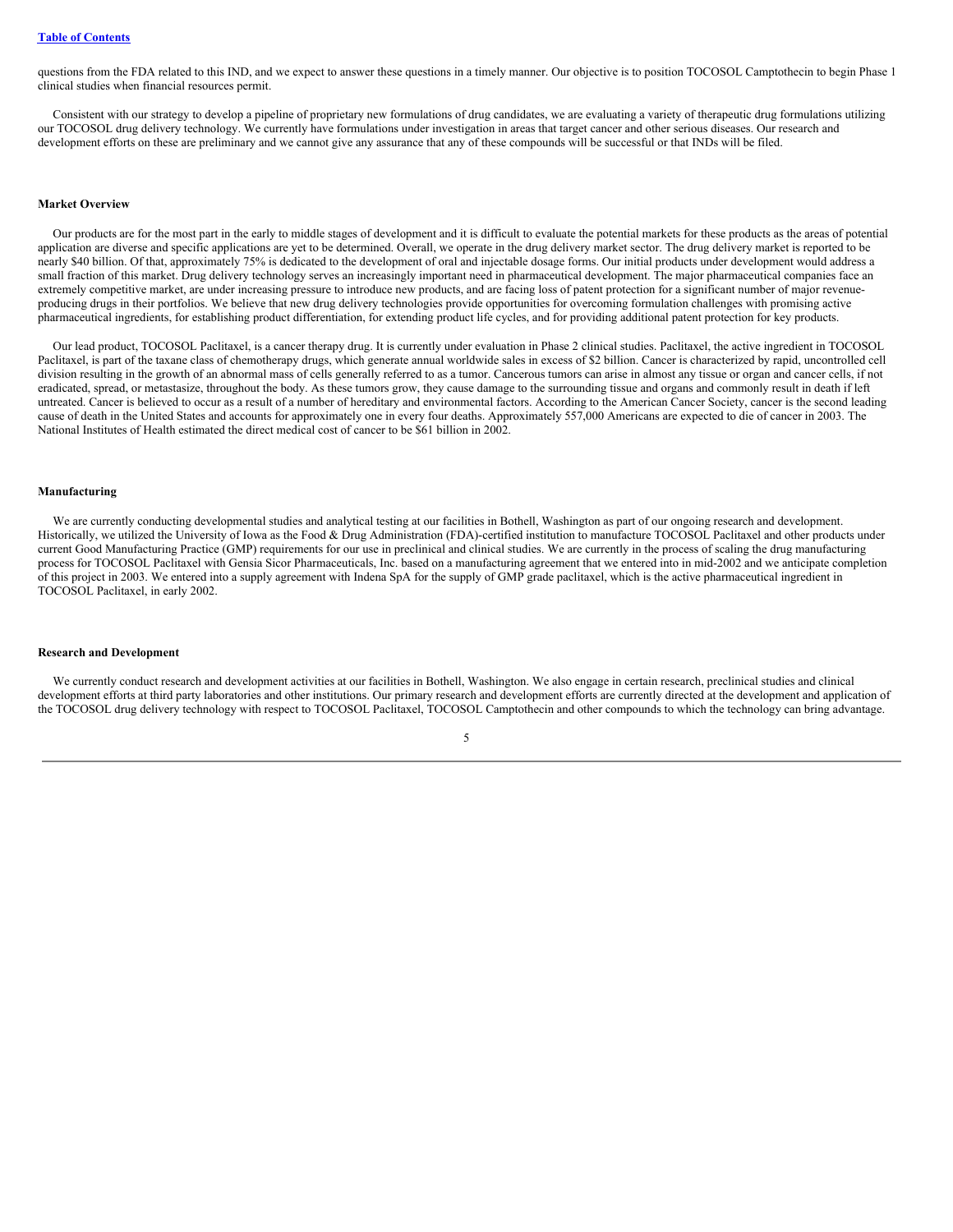Our research and development activities can be divided into research and preclinical programs and clinical development programs to treat cancer and other serious disease. We estimate the costs associated with research and preclinical programs and clinical development programs to be the following *(in millions)*:

|                                   | 2002  | 2001  | 2000  |
|-----------------------------------|-------|-------|-------|
| Research and preclinical programs | \$5.0 | \$3.6 | \$2.8 |
| Clinical development programs     | \$4.0 | \$1.6 | \$0.9 |
|                                   |       |       |       |
| Total research and development    | \$9.0 | \$5.2 | \$3.7 |
|                                   |       |       |       |

Because of the number of research projects we have ongoing at any one time, and the ability to utilize resources across several projects, the majority of our research and development costs are not directly tied to any individual project and are allocated among multiple projects. We manage our projects by reviewing scientific data and by supplementing this data with our cost allocations. Our cost allocations are based primarily on human resource time incurred on each project. The costs allocated to a project as a result do not necessarily reflect the actual costs of the project. Accordingly, we do not maintain actual cost incurred information for our projects on a project-by-project basis. Costs attributed to research and preclinical projects largely represent our pipeline generating activities. Costs associated with clinical development programs represent the advancement of these activities into product candidates. See Item 7. "Management's Discussion and Analysis of Financial Condition and Results of Operations" for further discussion of research and development spending trends.

#### <span id="page-6-0"></span>**Government Regulations – Drug Approval Process**

Regulation by governmental authorities in the U.S. and other countries is a significant factor in our ongoing research and development activities and in the production and marketing of our products. In order to undertake clinical tests, to produce and market products for human diagnostic or therapeutic use, mandatory procedures and safety standards established by the FDA in the U.S. and comparable agencies in other countries must be followed.

The standard process required by the FDA before a pharmaceutical agent may be marketed in the U.S. includes the following steps:

- (i) Preclinical studies including laboratory evaluation and animal studies to test for initial safety and efficacy;
- (ii) Submission to the FDA of an Investigational New Drug Exemption application, or IND, which must become effective before human clinical trials may commence;
- (iii) Adequate and well-controlled human clinical trials to establish the safety and efficacy of the drug in its intended application(s);
- (iv) Submission to the FDA of a New Drug Application, or NDA, which application is not automatically accepted by the FDA for consideration; and
- (v) FDA approval of the NDA prior to any commercial sale or shipment of the drug.

In addition to obtaining FDA approval for each product, each domestic drug-manufacturing establishment must be registered or licensed by the FDA for each product that is manufactured at that facility. U.S. manufacturing establishments are subject to inspections by the FDA and by other federal, state and local agencies and must comply with Good Manufacturing Practices, or GMP, requirements applicable to the production of pharmaceutical drug products.

Preclinical studies include laboratory evaluation of the active drug substance and its formulation and animal studies to assess the potential safety and efficacy of the product and its formulation. The results of the preclinical studies are submitted to the FDA as part of an IND, and unless the FDA objects, the IND will become effective 30 days following its receipt by the FDA.

Clinical trials involve the administration of the investigational drug to healthy volunteers and/or to patients under the supervision of a qualified principal investigator. In the case of cytotoxic drugs, such as TOCOSOL Paclitaxel or TOCOSOL Camptothecin, all clinical trials are conducted only in eligible patients with advanced cancers. Clinical trials are conducted in accordance with protocols that detail the objectives of the study, the parameters to be used to monitor safety and the efficacy criteria to be evaluated. Each protocol is submitted to the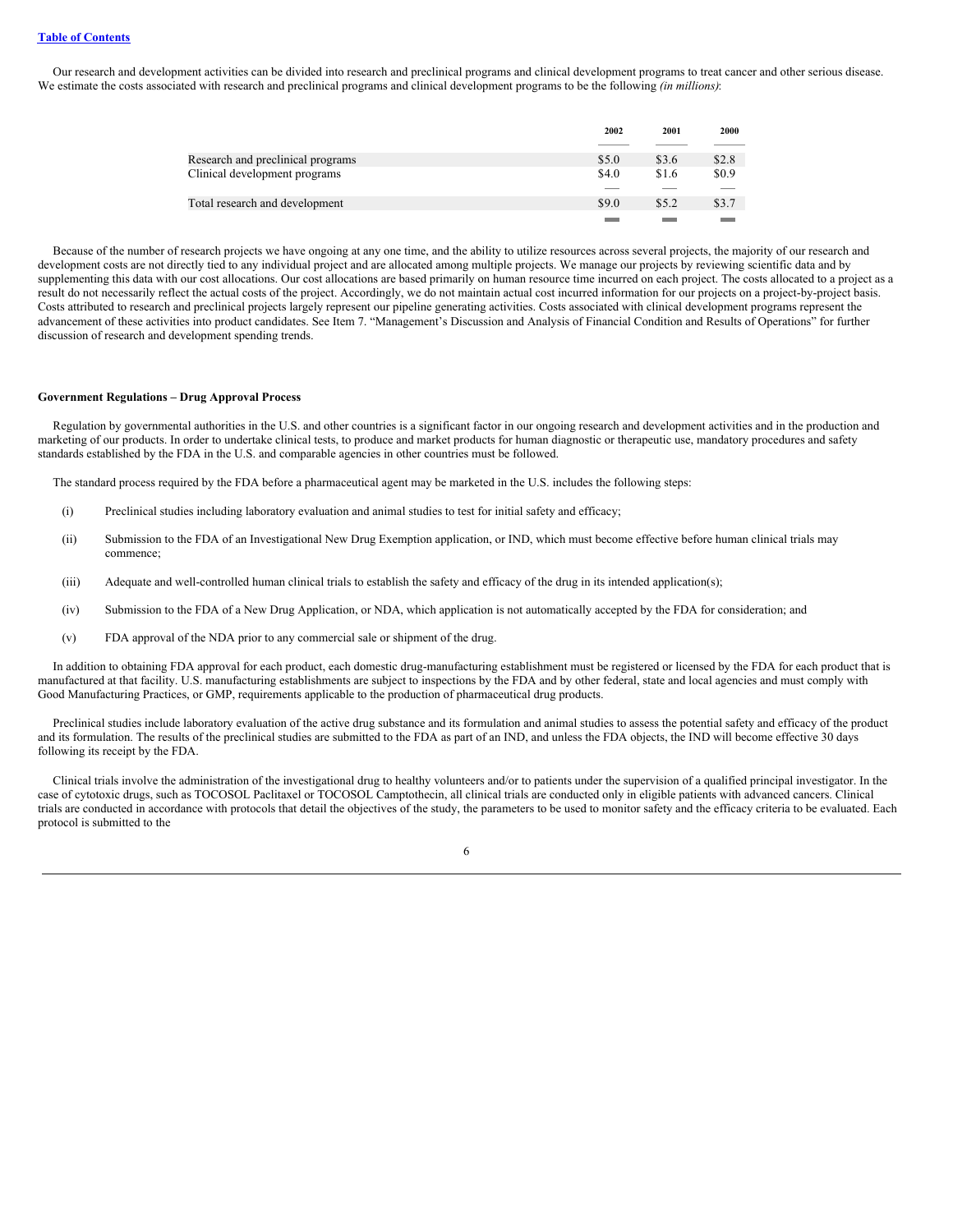FDA as part of the IND. Each clinical study is approved and monitored by an independent Institutional Review Board or Ethics Committee who consider, among other things, ethical factors, informed consent documents, the safety of human subjects and the possible liability of the institution conducting a clinical study. The Institutional Review Board or Ethics Committee may require changes in protocol, which may delay initiation or completion of the study.

Clinical trials typically are conducted in three sequential phases, although the phases may overlap. In Phase 1, the initial introduction of the drug to humans, the drug is tested for safety and clinical pharmacology. Phase 2 trials involve more detailed evaluation of the safety and efficacy of the drug in patients with the disease or condition being studied. Phase 3 trials consist of large scale evaluations of safety and efficacy and typically require multiple clinical trial sites.

The process of completing clinical testing and obtaining FDA approval for a new product takes a number of years and requires the expenditure of substantial resources. The FDA may grant an unconditional approval of a drug for a particular indication or may grant approval conditioned on further post-marketing clinical trials. The FDA also may conclude that the submission is not adequate to support an approval and may require further clinical and preclinical testing, re-submission of the NDA, and further review. Even after initial FDA approval has been obtained, further studies may be required to provide additional data or to gain approval for the use of a product for clinical indications other than those for which the product was approved initially. Also, the FDA may require post-market testing and surveillance programs to monitor the drug's side effects.

Marketing of pharmaceutical products outside of the U.S. is subject to regulatory requirements that vary from country to country. In the European Union, the general trend has been towards coordination of the common standards for clinical testing of new drugs. Centralized approval in the European Union is coordinated through the European Medicines Evaluation Agency, or EMEA.

The level of regulation outside of the U.S. and European Union varies widely. The time required to obtain regulatory approval from regulatory agencies in each country may be longer or shorter than that required for FDA or EMEA approval. In addition, in certain markets, reimbursement may be subject to governmentally mandated prices.

Many of the chemicals and compounds used in our research and development efforts are classified as hazardous materials under applicable federal, state and local environmental laws and regulations. We are subject to regulations under state and federal law regarding occupational safety, laboratory practices, handling and disposing of chemicals, environmental protection and hazardous substance control. We also will be subject to other possible future regulations of local, state, federal and other jurisdictions.

# <span id="page-7-0"></span>**Competition**

The healthcare industry in general is characterized by extensive research efforts, rapid technological change and intense competition. We believe that other pharmaceutical companies will compete with us in areas of research and development, acquisition of products and technology licenses, and the manufacturing and marketing of products that could potentially compete with ours. Several other companies are developing paclitaxel reformulations with a goal of delivering a more effective and tolerable therapy than the approved products. Some of these product candidates are further in development than TOCOSOL Paclitaxel and may achieve regulatory approval before TOCOSOL Paclitaxel. We expect that competition will be based on safety, efficacy, ease of administration, breadth of approved indications, price, reimbursement and physician and patient acceptance.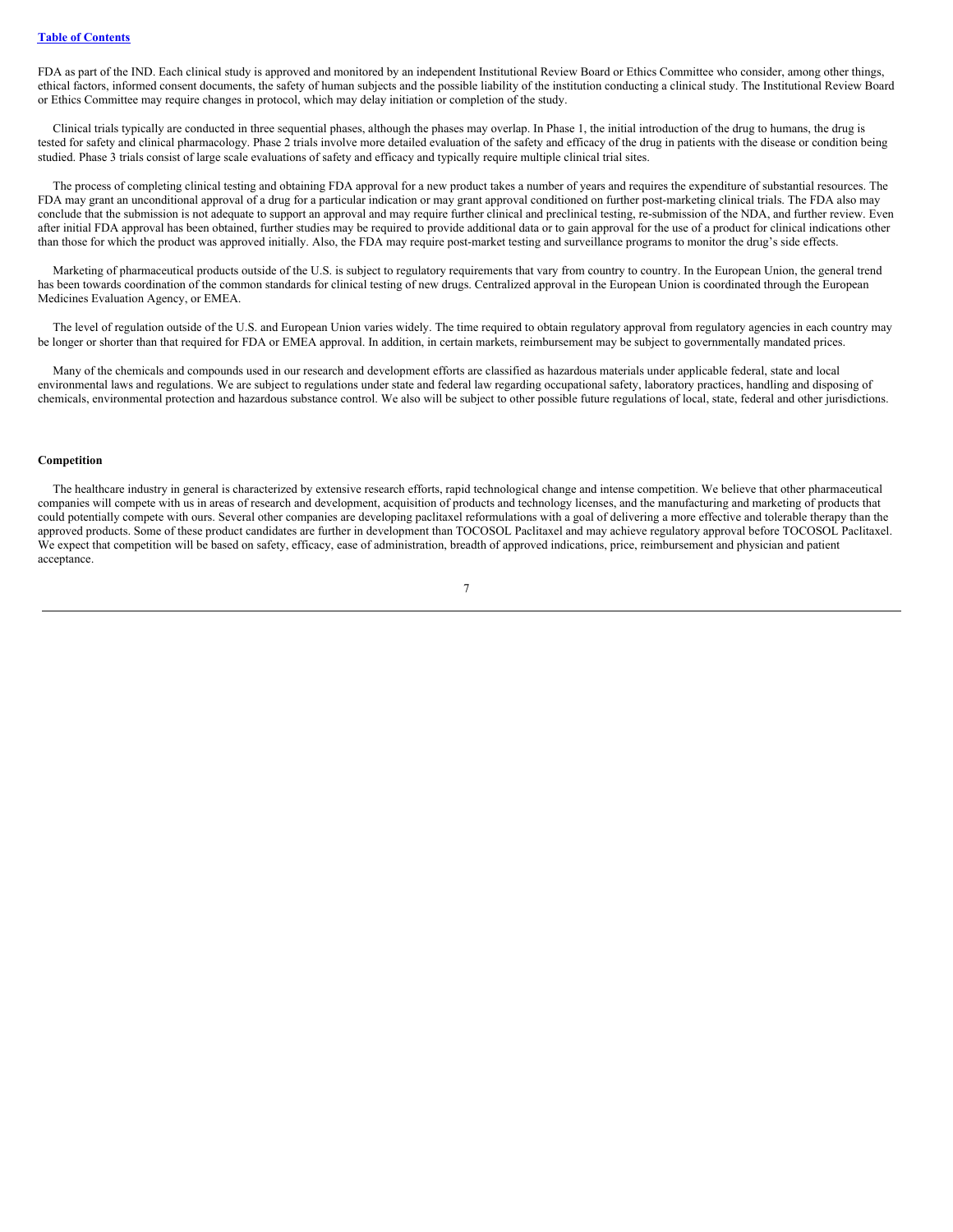We believe that our ability to successfully compete in the biotechnology and pharmaceutical industries will be based on our ability to do the following:

- Create and maintain advanced drug delivery technology;
- Develop proprietary products;
- Attract and retain key scientific personnel;
- Obtain patent or other protection for products;
- Obtain required regulatory approvals; and
- Manufacture, market and or license our products alone or with collaborative partners.

Many of our competitors and potential competitors have substantially greater financial, technical and human resources than we do and have substantially greater experience in developing products, obtaining regulatory approvals and marketing and manufacturing products. Companies that complete clinical trials, obtain required regulatory approvals and commence commercial sales of their products before their competitors may achieve a significant competitive advantage if their products work through a similar mechanism as our products. In addition, other technologies or products may be developed that have an entirely different approach that would render our technology and products noncompetitive or obsolete.

#### <span id="page-8-0"></span>**Patents and Proprietary Rights**

We consider the protection of our technology to be important to our business. In addition to seeking U.S. patent protection for many of our inventions, we are also seeking patent protection in other countries in order to protect our proprietary rights to inventions. We also rely upon trade secrets, know-how, continuing technological innovations and licensing opportunities to develop and maintain our competitive position.

Our success will depend, in part, on our ability to obtain patents, defend patents and protect trade secrets. To date, we have filed 23 patent applications in the U.S. pertaining to our TOCOSOL drug delivery technology and related systems as well as counterpart filings in Europe and key countries in Asia and Latin America. During 2002, the United States Patent and Trademark Office issued two patents to us related to TOCOSOL Paclitaxel and the TOCOSOL Drug Delivery System. All other patent applications are currently in process and have not been issued by the United States Patent and Trademark Offices or foreign counterpart agencies, although we have received notice of allowable claims in certain applications.

The patent position of medical and pharmaceutical companies is highly uncertain and involves complex legal and factual questions. There can be no assurance that any claims which are included in pending or future patent applications will be issued, that any issued patents will provide us with competitive advantage or will not be challenged by third parties, or that the existing or future patents of third parties will not have an adverse effect on our ability to commercialize our products. Furthermore, there can be no assurance that other companies will not independently develop similar products, duplicate any of our products or design around patents that may be issued to us. Litigation or administrative proceedings may be necessary to enforce any patents issued to us or to determine the scope and validity of others' proprietary rights in court or administrative proceedings. A significant portion of our drug delivery products is based upon extending the effective patent life of existing products through the use of our proprietary technology. See "Certain Factors That May Affect Our Business and Future Results - If we fail to secure adequate intellectual property protection or become involved in an *intellectual property dispute, it could significantly harm our financial results and ability to compete."*

Our commercial success will depend in part on not infringing patents issued to competitors. There can be no assurance that patents belonging to competitors or others will not require us to alter our products or processes, pay licensing fees or cease development of our current or future products. Further, there can be no assurance that we will be able to license other technology that we may require at a reasonable cost or at all. Failure by us to obtain a license to any technology that we may require to commercialize our products could have a material adverse effect on our business, financial condition and results of operations. See "Certain Factors That May Affect Our

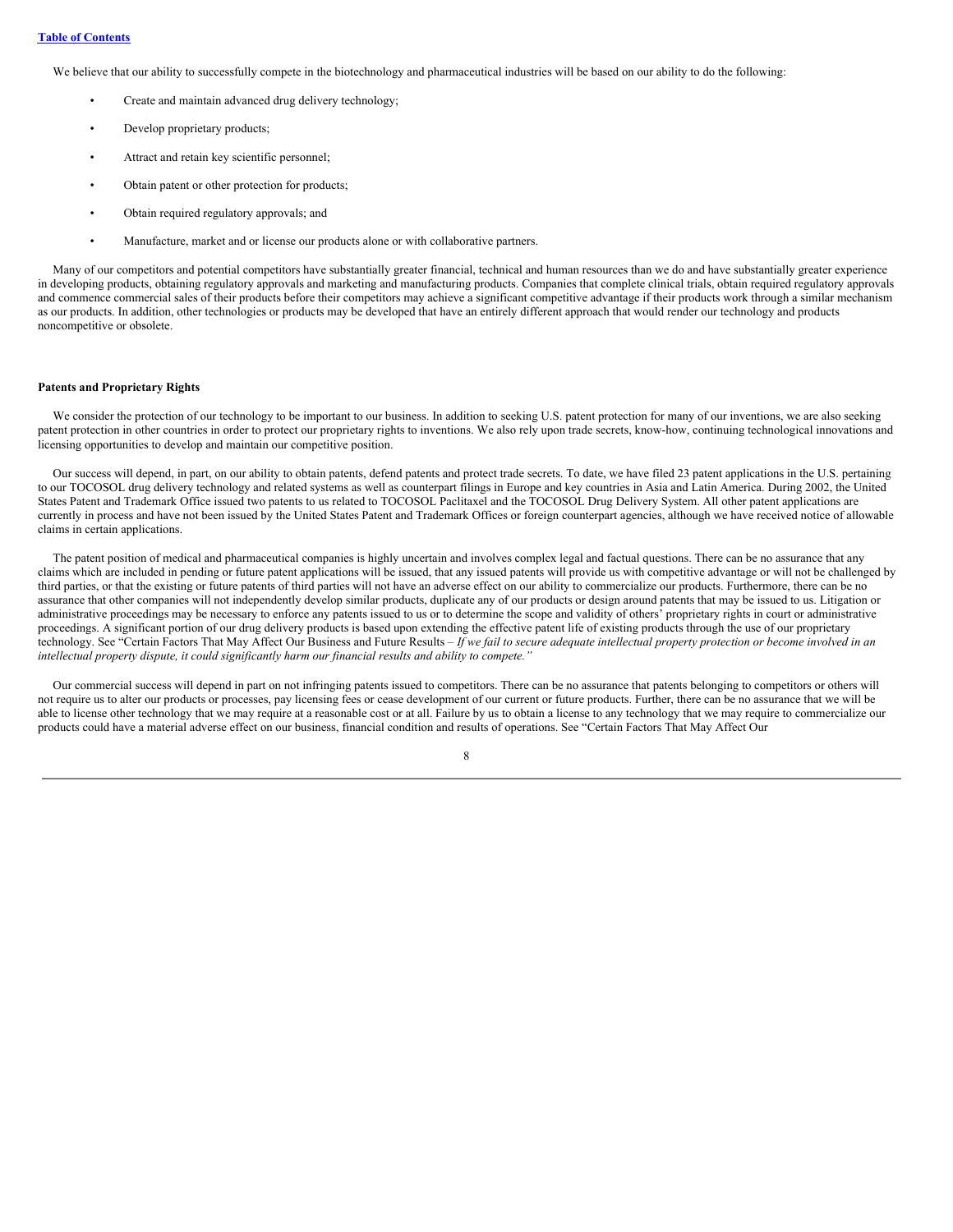Business and Future Results – *Our commercial success will depend in part on not infringing patents issued to competitors."*

We have obtained registrations for our mark and corporate name SONUS and are pursuing registration of our mark TOCOSOL, in the U.S. and certain other countries. There can be no assurance that the registered or unregistered trademarks or trade names of our company will not infringe upon third party rights or will be acceptable to regulatory agencies.

We also rely on unpatented trade secrets, proprietary know-how and continuing technological innovation which we seek to protect, in part, by confidentiality agreements with our corporate partners, collaborators, employees and consultants. There can be no assurance that these agreements will not be breached, that we will have adequate remedies for any breach, or that our trade secrets or know-how will not otherwise become known or be independently discovered by competitors. Further, there can be no assurance that we will be able to protect our trade secrets or that others will not independently develop substantially equivalent proprietary information and techniques.

### <span id="page-9-0"></span>**Product Liability**

The clinical testing, manufacturing and marketing of our products may expose us to product liability claims. We maintain liability insurance for possible claims arising from the use of our products in clinical trials with limits of \$5.0 million per claim and in the aggregate. Although we have never been subject to a product liability claim, there can be no assurance that the coverage limits of our insurance policies will be adequate or that one or more successful claims brought against us would not have a material adverse effect upon our business, financial condition and results of operations. If any of our products under development gain marketing approval from the FDA, there can be no assurance that adequate product liability insurance will be available, or if available, that it will be available at a reasonable cost. Any adverse outcome resulting from a product liability claim could have a material adverse effect on our business, financial condition and results of operations.

### <span id="page-9-1"></span>**Employees**

As of February 25, 2003, we had 37 employees, 26 engaged in research and development, regulatory, clinical and manufacturing activities, and 11 in business operations and administration. All of our employees are covered by confidentiality agreements. We consider our relations with our employees to be good, and none of our employees is a party to a collective bargaining agreement.

### <span id="page-9-2"></span>**Certain Factors That May Affect Our Business and Future Results**

*If we fail to develop products, then we may never realize revenue from product commercialization.*

A key element of our business strategy is to utilize our technologies for the development and commercialization of products that utilize our drug delivery technology. The initial application of our drug delivery technology, TOCOSOL, is a novel approach to the formulation of water insoluble compounds for therapeutic applications. Significant expenditures in additional research and development, clinical testing, regulatory, manufacturing, and sales and marketing activities will be necessary in order for us to demonstrate the efficacy of our products, or commercialize any products developed with our technology. There can be no assurance that TOCOSOL Paclitaxel or any of our other current products under development or any future products will be safe or efficacious.

Even if we are successful in developing our products, there is no assurance that such products will receive regulatory approval or that a commercially viable market will develop. While it is our strategy to develop additional products under our drug delivery technology by entering into feasibility study agreements with companies who own active compounds, there can be no assurance that we will enter into any feasibility studies. Moreover, there can be no assurance that these feasibility studies will result in development or license agreements. Without feasibility studies or development or license agreements, we may need to scale back or terminate our efforts to develop other products using our drug delivery technology.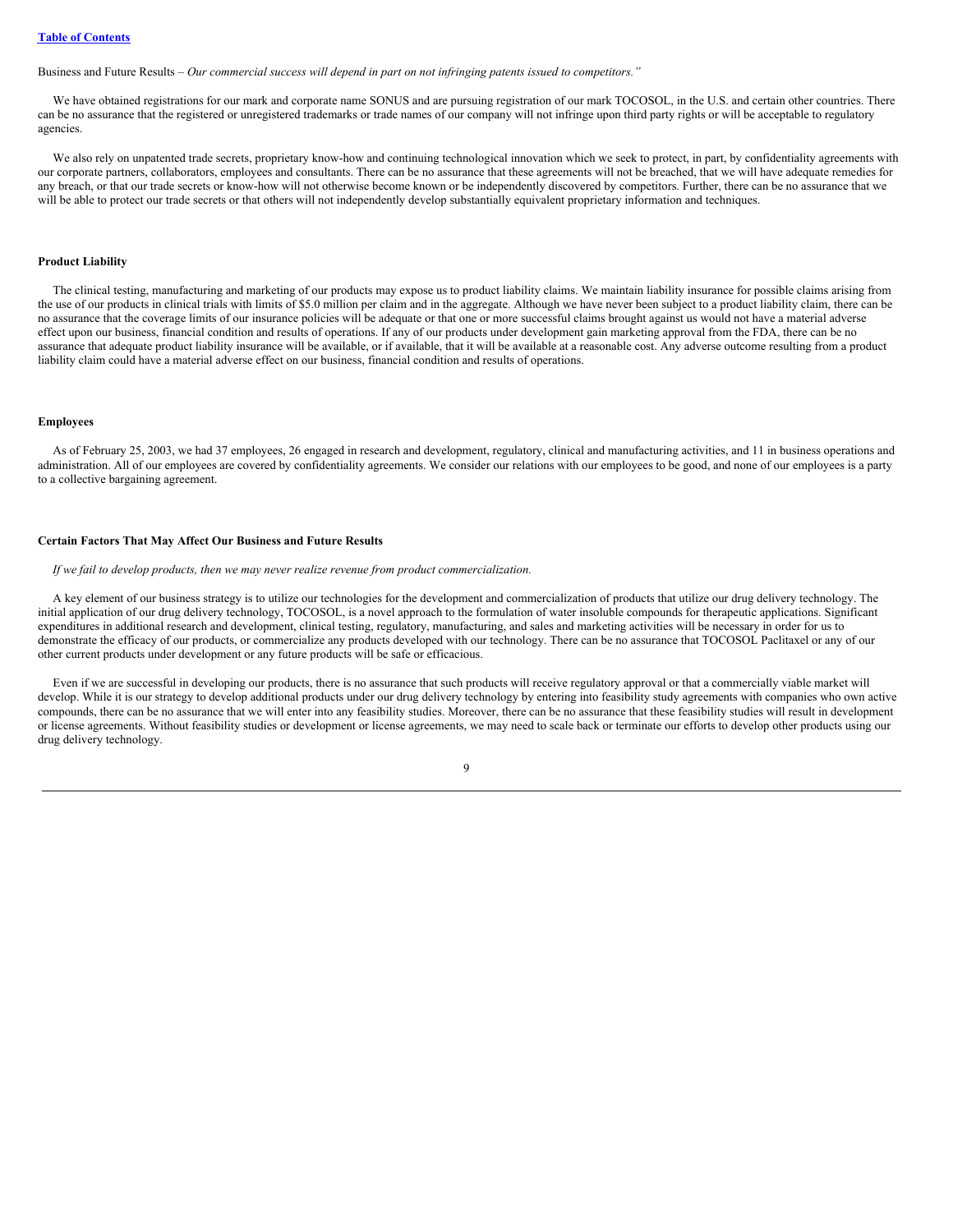#### *We have a history of operating losses, and we may never become profitable.*

We have experienced significant accumulated losses since our inception, and are expected to incur net losses for the foreseeable future. These losses have resulted primarily from expenses associated with our research and development activities, including nonclinical and clinical trials, and general and administrative expenses. As of December 31, 2002, our accumulated deficit totaled \$40.3 million. We anticipate that our operating losses will continue as we further invest in research and development for our products. We will not generate any product revenues unless and until we receive regulatory approval, which will not occur in the near future. Even if we generate significant product revenues, there can be no assurance that we will be able to achieve or sustain profitability. Our results of operations have varied and will continue to vary significantly and depend on, among other factors:

- The timing and costs of clinical trials and regulatory approvals;
- Entering into new collaborative or product license agreements;
- The timing of payments, if any, under collaborative partner agreements; and
- Costs related to obtaining, defending and enforcing patents.

# Governmental regulatory requirements are lengthy and expensive and failure to obtain necessary approvals will prevent us or our partners from commercializing a product.

We are subject to uncertain governmental regulatory requirements and a lengthy approval process for our products prior to any commercial sales of our products. The development and commercial use of our products are regulated by the U.S. Food and Drug Administration, or FDA, the European Medicines Evaluation Agency, or EMEA, and comparable regulatory agencies in other countries. The regulatory approval process for new products is lengthy and expensive. Before we can file an application with the FDA and comparable international agencies, the product candidate must undergo extensive testing, including animal studies and human clinical trials that can take many years and require substantial expenditures. Data obtained from such testing may be susceptible to varying interpretations, which could delay, limit or prevent regulatory approval. In addition, changes in regulatory policy for product approval may cause additional costs in our efforts to secure necessary approvals.

Our drug delivery products are subject to significant uncertainty because they are in the early stages of development and are subject to regulatory approval. We filed an Investigational New Drug Exemption application, or IND, with the FDA for TOCOSOL Paclitaxel in September 2000 and completed the Phase 1 clinical study for this product in August 2002. In March 2002, we initiated the first four Phase 2 clinical trials for TOCOSOL Paclitaxel. Included in this first group of Phase 2 clinical trials was a trial in colorectal cancer that was terminated in October 2002 due to insufficient indications of efficacy. There can be no assurance that the clinical studies will demonstrate that TOCOSOL Paclitaxel will be safe or efficacious or that we will file a new drug application. We are also currently engaged in the development of a formulation of camptothecin using our TOCOSOL drug delivery technology. We filed an IND for TOCOSOL Camptothecin with the FDA in late 2002 and are currently in the process of responding to certain questions from the FDA. The results of pre-clinical and clinical testing of our products are uncertain and regulatory approval of our products may take longer or be more expensive than anticipated, which could have a material adverse affect on our business, financial condition and results of operations. We cannot predict if or when any of our products under development will be commercialized.

# *We depend on third parties for funding, clinical development, manufacturing and distribution.*

We are dependent, and may in the future be dependent, on third parties for funding or performance of a variety of key activities including research, clinical development, manufacturing, marketing, sales and distribution of our products. We currently do not have any arrangements with third parties in place, which will provide any funding to the Company. If we are unable to establish these arrangements with third parties, if they are terminated or the collaborations are not successful, we will be required to identify alternative partners to fund or perform research, clinical development, manufacturing, marketing, sales and/or distribution, which could have a material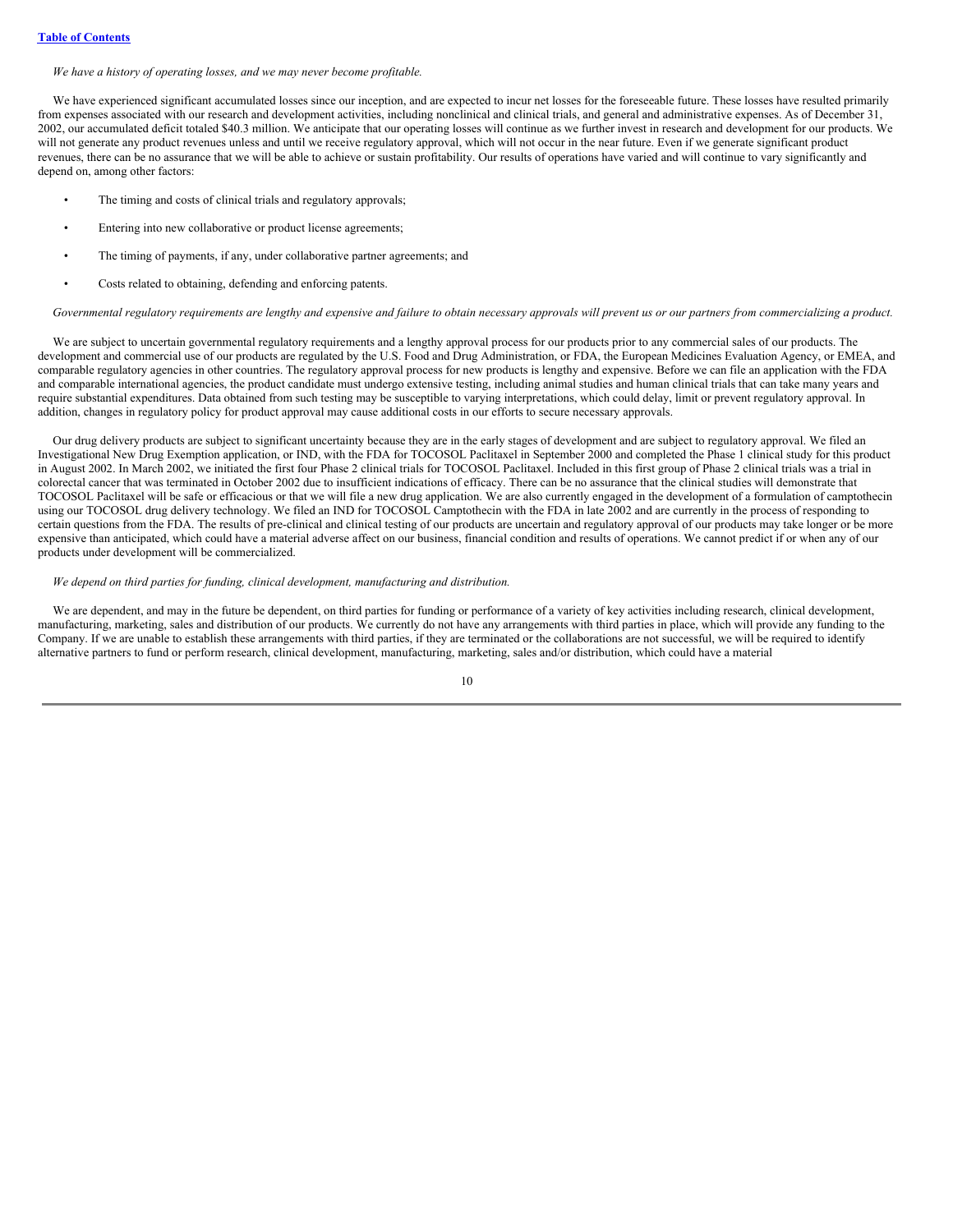adverse effect on our business, financial condition and results of operations. Our success depends in part upon the performance by these collaborators of their responsibilities under these arrangements. We have no control over the resources that any potential partner may devote to the development and commercialization of products under these collaborations and our partners may fail to conduct their collaborative activities successfully or in a timely manner. In connection with the manufacturing scale-up project for TOCOSOL Paclitaxel, we signed a manufacturing agreement with Gensia Sicor Pharmaceuticals, Inc. in July 2002 for the manufacturing of clinical and commercial supplies of TOCOSOL Paclitaxel.

# We will need additional capital in the future, and if it is not available on terms acceptable to us, or at all, we may need to scale back our development and commercialization *activities.*

Our development efforts to date have consumed and will continue to require substantial amounts of cash, and we have generated only limited revenues from payments received from our contractual agreements and from the assignment of substantially all of our ultrasound contrast intellectual property. Based on our current operating plan, including planned clinical trials and other product development costs, we estimate that existing cash and marketable securities will be sufficient to meet our cash requirements through approximately the second quarter of 2004. However, we will need substantial additional capital to complete the development of TOCOSOL Paclitaxel as well as other product candidates and to meet our other cash requirements in the future. Our future capital requirements depend on many factors including:

- Our ability to obtain funding from third parties under contractual agreements;
- Our progress on research and development programs and clinical trials;
- The time and costs required to gain regulatory approvals;
- The costs of manufacturing our products;
- The costs of marketing and distributing our products, if approved;
- The costs of filing, prosecuting and enforcing patents, patent applications, patent claims and trademarks;
- The status of competing products; and
- The healthcare payer acceptance and third-party reimbursement of our products, if approved.

Any future equity financing, if available, may result in substantial dilution to existing stockholders, and debt financing, if available, may include restrictive covenants. If we are unable to raise additional financing, we will have to substantially reduce our expenditures, scale back our development of new products or license to others products that we otherwise would seek to commercialize ourselves and explore other strategic alternatives.

# Future U.S. or international legislative or administrative actions also could prevent or delay regulatory approval of our products.

Even if regulatory approvals are obtained, they may include significant limitations on the indicated uses for which a product may be marketed. A marketed product also is subject to continual FDA, EMEA and other regulatory agency review and regulation. Later discovery of previously unknown problems or failure to comply with the applicable regulatory requirements may result in restrictions on the marketing of a product or withdrawal of the product from the market, as well as possible civil or criminal sanctions. In addition, if marketing approval is obtained, the FDA, EMEA or other regulatory agency may require post-marketing testing and surveillance programs to monitor the product's efficacy and side effects. Results of these post-marketing programs may prevent or limit the further marketing of a product.

#### Failure to satisfy Nasdaq National Market Listing requirements may result in our stock being delisted from The Nasdaq National Market.

Our common stock is currently listed on The Nasdaq National Market under the symbol "SNUS." For continued inclusion on The Nasdaq National Market, we must maintain among other requirements stockholders' equity of at least \$10.0 million, a minimum bid price of \$1.00 per share and a market value of our public float of at least \$5.0 million, or market capitalization of at least \$50 million, a minimum bid price of \$3.00 per share and a market value of our public float of at least \$15.0 million. As of December 31, 2002, we had stockholders' equity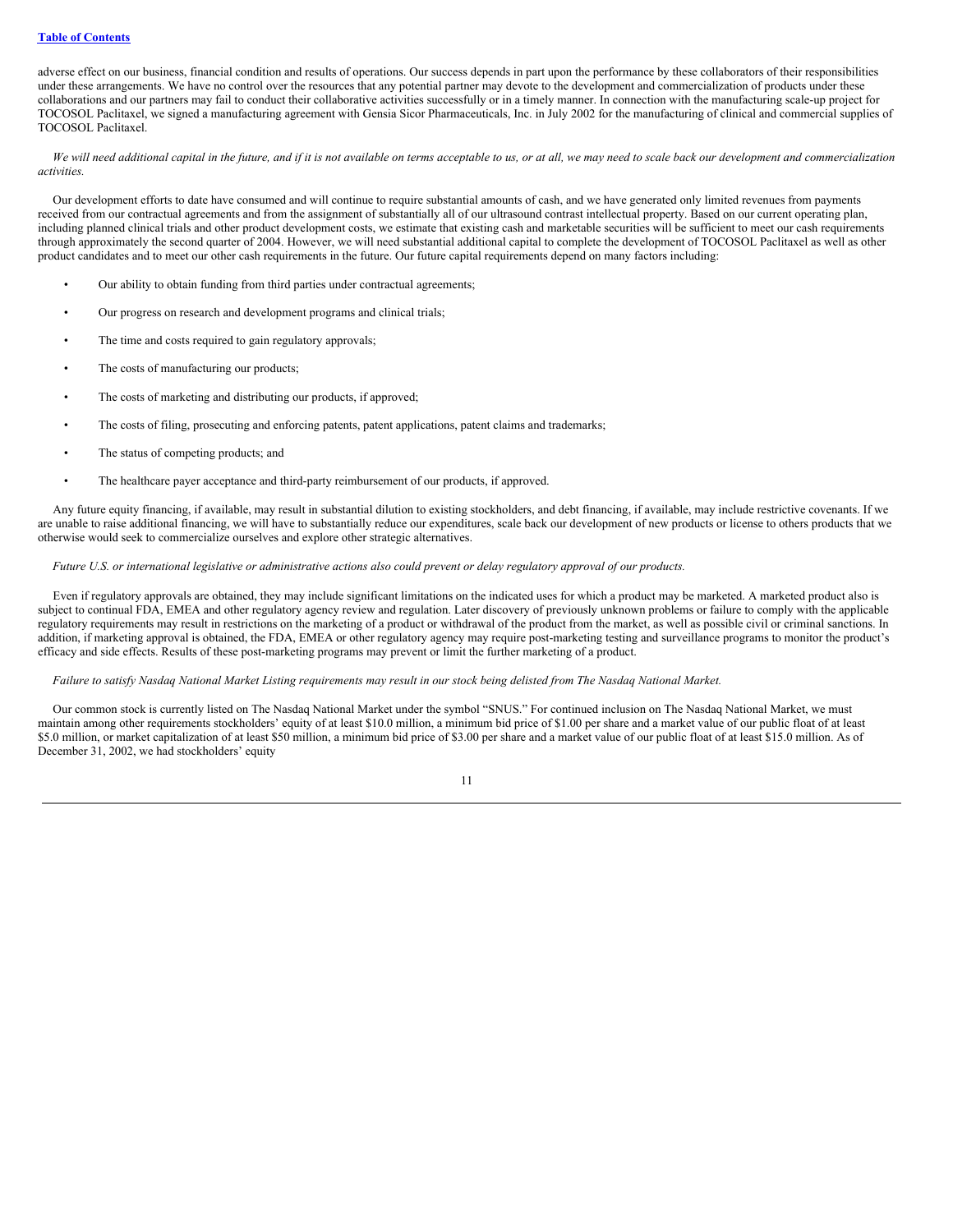### **Table of [Contents](#page-0-0)**

of \$15.7 million. In the event that we fail to satisfy the listing standards on a continuous basis, our common stock may be removed from listing on The Nasdaq National Market. If our common stock were delisted from The Nasdaq National Market, our common stock may be transferred to the Nasdaq SmallCap Market if we satisfy the listing criteria for the Nasdaq SmallCap Market or trading of our common stock, if any, may be conducted in the over-the-counter market in the so-called "pink sheets" or, if available, the NASD's "Electronic Bulletin Board." As a result, stockholders could find it more difficult to dispose of, or to obtain accurate quotations as to the value of, our common stock, and the trading price per share could be reduced.

# The healthcare industry is extremely competitive, and if we fail to compete effectively, it would negatively impact our business.

The healthcare industry in general is characterized by extensive research efforts and rapid technological change. Competition in the development of pharmaceutical products is intense and expected to increase. We also believe that other medical and pharmaceutical companies will compete with us in the areas of research and development, acquisition of products and technology licenses, and the manufacturing and marketing of our products. Success in these fields will be based primarily on:

- Efficacy;
- Safety;
- Price:
- Ease of administration;
- Breadth of approved indications; and
- Physician, healthcare payer and patient acceptance.

Several other companies are developing paclitaxel reformulations with a goal of delivering a more effective and tolerable therapy than the approved paclitaxel products. Some of these products are further in development than TOCOSOL Paclitaxel and may achieve regulatory approval before our product. In addition, Aventis has a docetaxel product, Taxotere™, which is similar to paclitaxel and is marketed for the treatment of breast and non-small cell lung cancers. As a result of the increased competition, the price for paclitaxel products has been falling.

Many of our competitors and potential competitors have substantially greater financial, technical and human resources than we do and have substantially greater experience in developing products, obtaining regulatory approvals and marketing and manufacturing medical products. Accordingly, these competitors may succeed in obtaining FDA approval for their products more rapidly than us. In addition, other technologies or products may be developed that have an entirely different approach that would render our technology and products noncompetitive or obsolete. If we fail to compete effectively, it would have a material adverse effect on our business, financial condition and results of operations.

# We rely on third party suppliers and manufacturers to produce products that we develop and failure to retain such suppliers and manufacturers would adversely impact our *ability to commercialize our products.*

We currently rely on third parties to supply the chemical ingredients necessary for our drug delivery products. Currently, Indena SpA is our primary supplier of paclitaxel, the main ingredient in TOCOSOL Paclitaxel. The chemical ingredients for our products are manufactured by a limited number of vendors. The inability of these vendors to supply medical-grade materials to us could delay the manufacturing of, or cause us to cease the manufacturing of our products. We also rely on third parties to manufacture our products for research and development and clinical trials. Gensia Sicor Pharmaceuticals, Inc. is our primary manufacturer of TOCOSOL Paclitaxel for clinical studies and has also agreed to manufacture TOCOSOL Paclitaxel for commercialization. We previously manufactured clinical supplies of TOCOSOL Paclitaxel at GMP certified contract laboratories. Suppliers and manufacturers of our products must operate under GMP regulations, as required by the FDA, and there are a limited number of contract manufacturers that operate under GMP regulations. If there are problems associated with the commercial scale-up of TOCOSOL Paclitaxel, it could delay our research and development efforts as well as the time it takes to commercialize our products, which could materially adversely affect our business, financial condition and results of operations.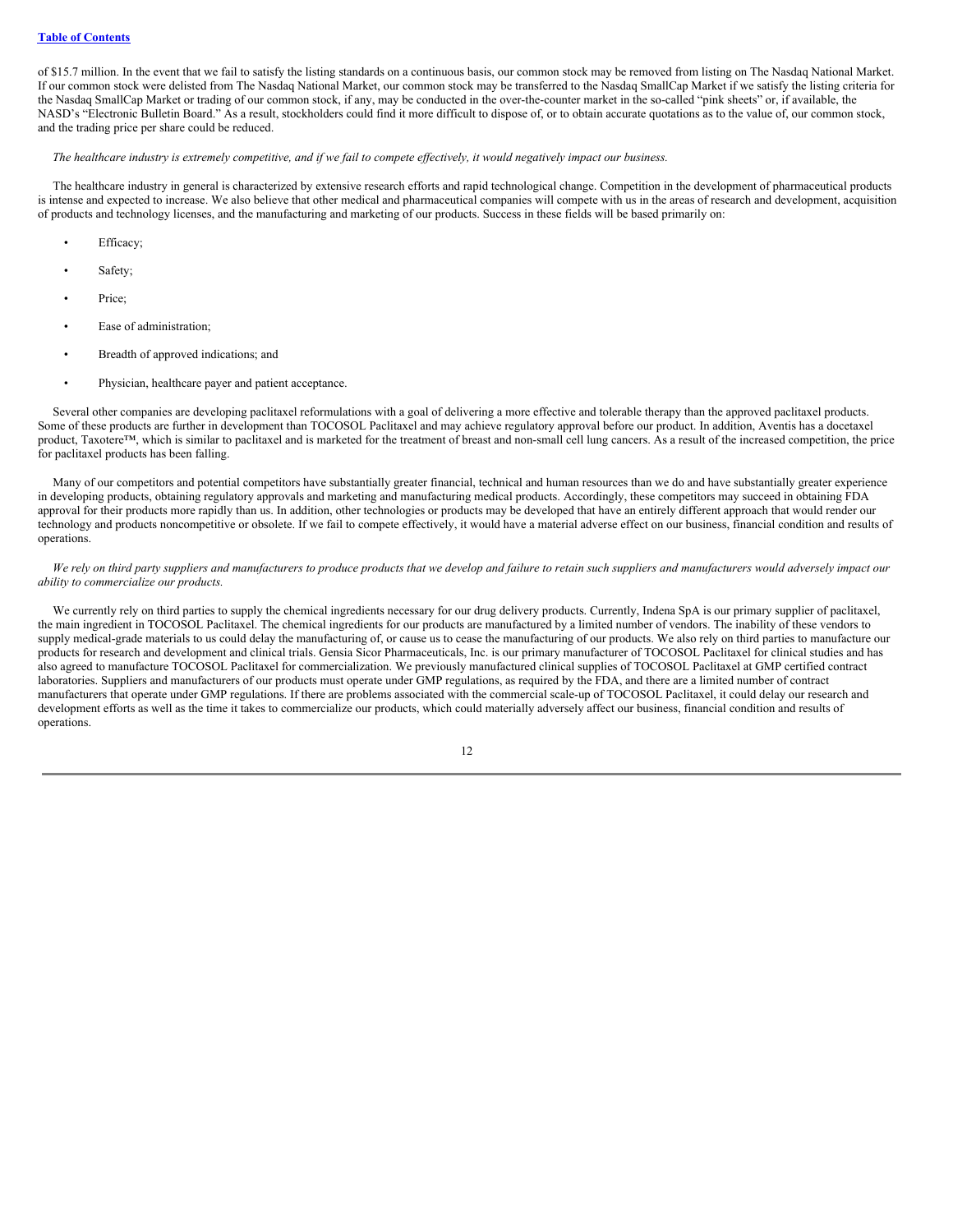# If we fail to secure adequate intellectual property protection or become involved in an intellectual property dispute, it could significantly harm our financial results and *ability to compete.*

Our success will depend, in part, on our ability to obtain and defend patents and protect trade secrets. To date, we have two United States patents issued and 23 patent applications filed in the United States pertaining to our TOCOSOL drug delivery technology as well as counterpart filings in Europe and key countries in Asia and Latin America. The patent position of medical and pharmaceutical companies is highly uncertain and involves complex legal and factual questions. There can be no assurance that any claims which are included in pending or future patent applications will be issued, that any issued patents will provide us with competitive advantages or will not be challenged by third parties, or that the existing or future patents of third parties will not have an adverse effect on our ability to commercialize our products. Furthermore, there can be no assurance that other companies will not independently develop similar products, duplicate any of our products or design around patents that may be issued to us. Litigation may be necessary to enforce any patents issued to us or to determine the scope and validity of others' proprietary rights in court or administrative proceedings. Any litigation or administrative proceeding could result in substantial costs to us and distraction of our management. An adverse ruling in any litigation or administrative proceeding could have a material adverse effect on our business, financial condition and results of operations.

### *Our commercial success will depend in part on not infringing patents issued to competitors.*

There can be no assurance that patents belonging to competitors will not require us to alter our products or processes, pay licensing fees or cease development of our current or future products. Any litigation regarding infringement could result in substantial costs to us and distraction of our management, and any adverse ruling in any litigation could have a material adverse effect on our business, financial condition and results of operations. Further, there can be no assurance that we will be able to license other technology that we may require at a reasonable cost or at all. Failure by us to obtain a license to any technology that we may require to commercialize our products would have a material adverse effect on our business, financial condition and results of operations. In addition, to determine the priority of inventions and the ultimate ownership of patents, we may participate in interference, reissue or re-examination proceedings conducted by the U.S. Patent and Trademark Office or in proceedings before international agencies with respect to any of our existing patents or patent applications or any future patents or applications, any of which could result in loss of ownership of existing, issued patents, substantial costs to us and distraction of our management.

### *The success of our products will depend on the acceptance of our products by third party payers.*

Our ability to successfully commercialize products that we develop will depend, in part, upon the extent to which reimbursement of the cost of such products will be available from domestic and international health administration authorities, private health insurers and other payer organizations. Third party payers are increasingly challenging the price of medical and pharmaceutical products and services or restricting the use of certain procedures in an attempt to limit costs. Further, significant uncertainty exists as to the reimbursement status of newly approved healthcare products, and there can be no assurance that adequate third party coverage will be available.

# If we lose our key personnel or are unable to attract and retain qualified scientific and management personnel, we may be unable to become profitable.

We are highly dependent on our key executives. The loss of any of these key executives or the inability to recruit and retain qualified scientific personnel to perform research and development and qualified management personnel could have a material adverse effect on our business, financial condition and results of operations. We do not have employment contracts with any of our key personnel and we do not maintain insurance policies that would compensate us for the loss of their services. There can be no assurance that we will be able to attract and retain such personnel on acceptable terms, if at all, given the competition for experienced scientists and other personnel among numerous medical and pharmaceutical companies, universities and research institutions.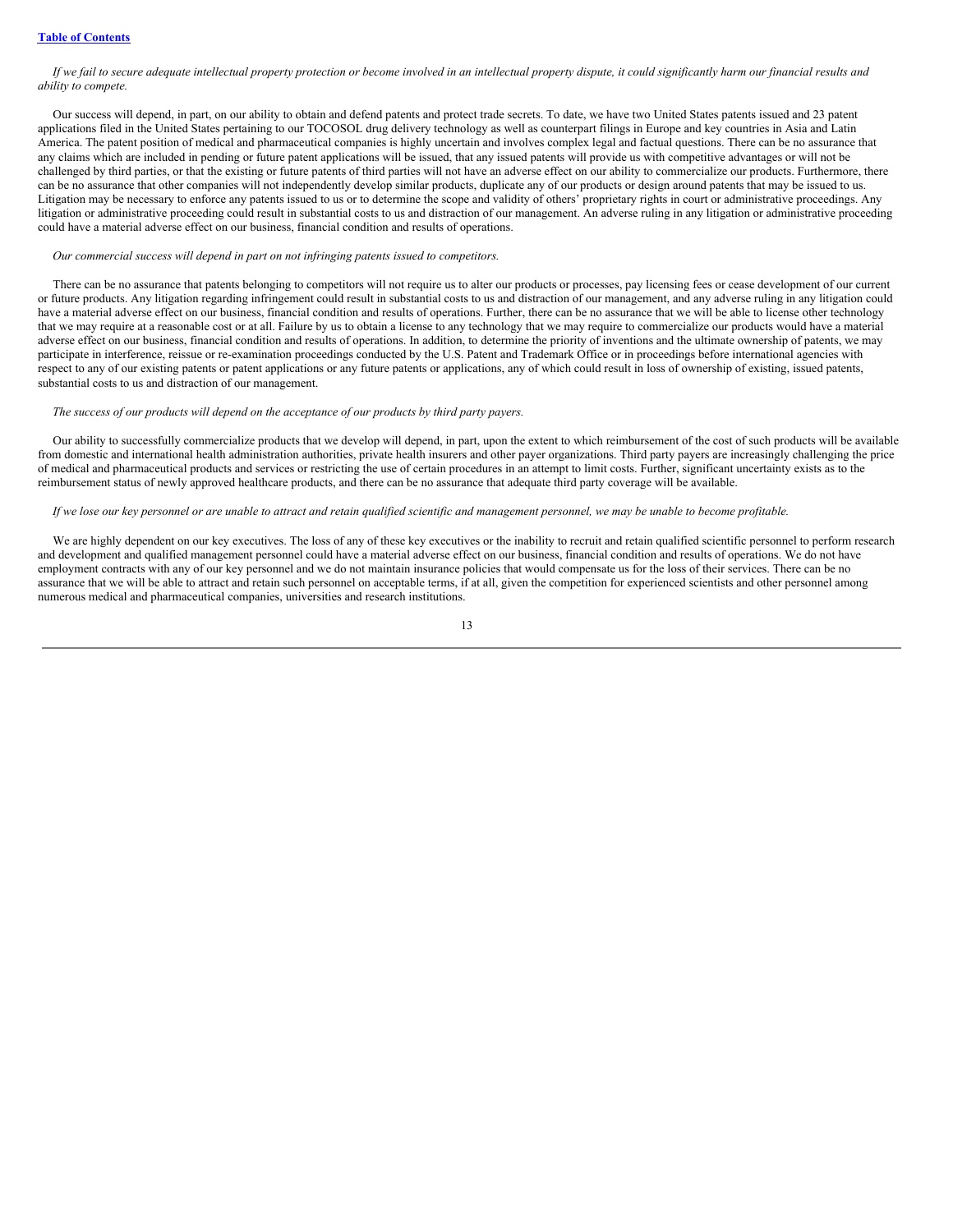Since we use hazardous materials in our business, we may be subject to claims relating to improper handling, storage or disposal of these materials.

Our research and development activities involve the controlled use of hazardous materials, chemicals and various radioactive compounds. We are subject to federal, state and local laws and regulations governing the use, manufacture, storage, handling and disposal of such materials and certain waste products. Although we believe that our safety procedures for handling and disposing of such materials comply with the standards prescribed by state and federal regulations, the risk of accidental contamination or injury from these materials cannot be eliminated completely. In the event of such an accident, we could be held liable for any damages that result and any such liability not covered by insurance could exceed our resources. Compliance with environmental laws and regulations may be expensive, and current or future environmental regulations may impair our research, development or production efforts.

Market volatility may affect our stock price and the value of an investment in our common stock may be subject to sudden decreases.

The trading price for our common stock has been, and we expect it to continue to be, volatile. The price at which our common stock trades depends upon a number of factors, including our historical and anticipated operating results, preclinical and clinical trial results, market perception of the prospects for biotechnology companies as an industry sector and general market and economic conditions, some of which are beyond our control. Factors such as fluctuations in our financial and operating results, changes in government regulations affecting product approvals, reimbursement or other aspects of our or our competitors' businesses, FDA review of our product development activities, the results of preclinical studies and clinical trials, announcements of technological innovations or new commercial products by us or our competitors, developments concerning key personnel and our intellectual property rights, significant collaborations or strategic alliances and publicity regarding actual or potential performance of products under development by us or our competitors could also cause the market price of our common stock to fluctuate substantially. In addition, the stock market has from time to time experienced extreme price and volume fluctuations. These broad market fluctuations may lower the market price of our common stock. Moreover, during periods of stock market price volatility, share prices of many biotechnology companies have often fluctuated in a manner not necessarily related to the companies' operating performance. Accordingly, our common stock may be subject to greater price volatility than the stock market as a whole.

# <span id="page-14-0"></span>**Availability of SEC Filings**

All reports filed by the Company with the SEC are available free of charge via EDGAR through the SEC website at www.sec.gov. In addition, the public may read and copy materials filed by the Company with the SEC at the SEC's public reference room located at 450 Fifth St., N.W., Washington, D.C., 20549. Information regarding operation of the SEC's public reference room can be obtained by calling the SEC at 1-800-SEC-0330. The Company also provides copies of its Forms 8-K, 10-K, 10-Q, Proxy and Annual Report at no charge to investors upon request and makes electronic copies of certain of its most recent reports available through its website at www.sonuspharma.com as soon as reasonably practicable after filing such material with the SEC.

# <span id="page-14-1"></span>**ITEM 2. PROPERTIES**

We currently lease approximately 27,000 square feet of laboratory and office space in a single facility near Seattle, Washington. The lease expiration date is July 2007 and includes an option to extend the term of the lease for three years. We believe that this facility will be adequate to meet our projected needs for the foreseeable future and that our monthly rent is reflective of current market rates.

### <span id="page-14-2"></span>**ITEM 3. LEGAL PROCEEDINGS**

None.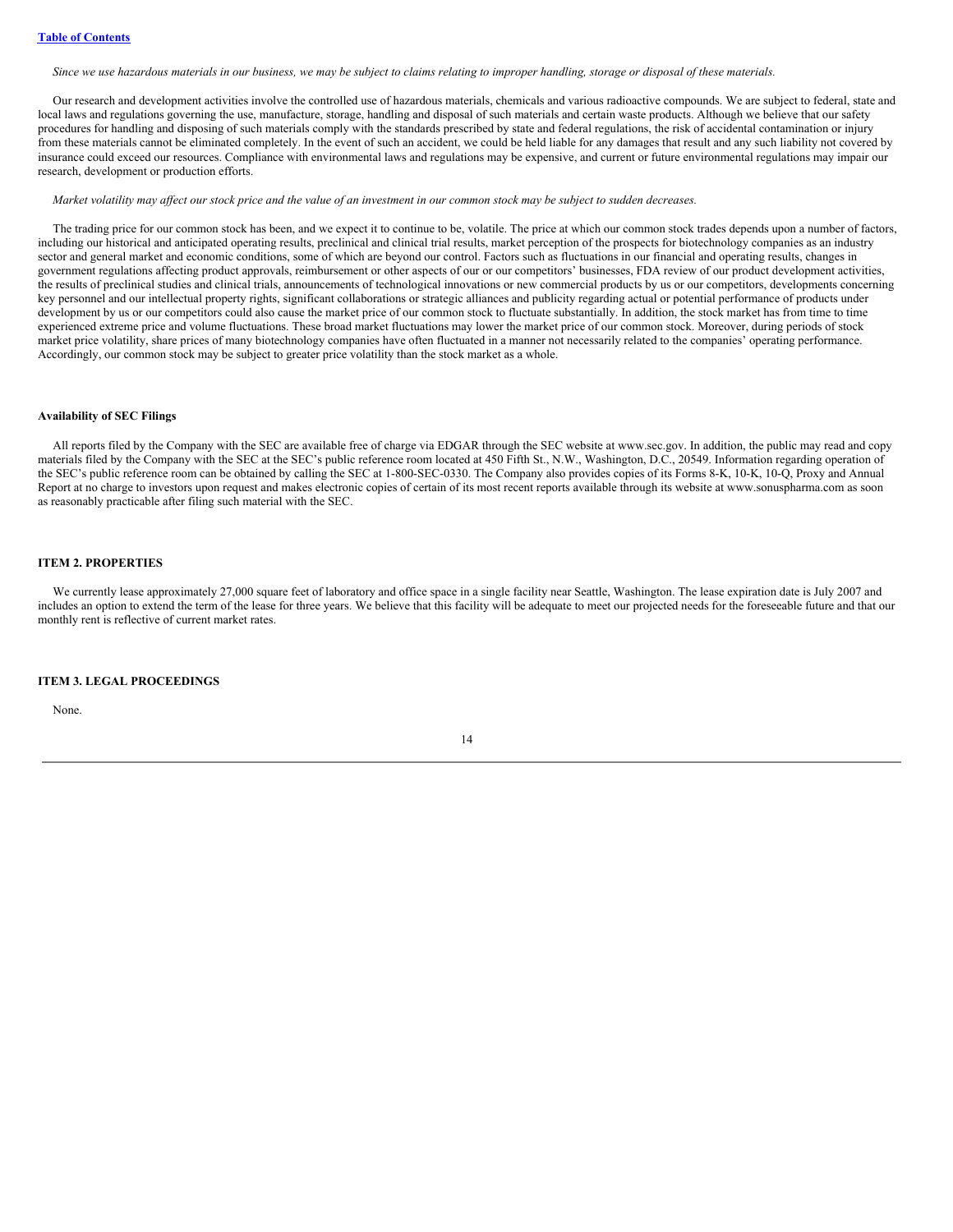# <span id="page-15-0"></span>**ITEM 4. SUBMISSION OF MATTERS TO A VOTE OF SECURITY HOLDERS**

<span id="page-15-1"></span>No matters were submitted to a vote of security holders during the fourth quarter of the year ended December 31, 2002.

# **PART II**

# <span id="page-15-2"></span>**ITEM 5. MARKET FOR THE REGISTRANT'S COMMON STOCK**

Our common stock first began trading on the Nasdaq National Market under the symbol SNUS on October 12, 1995. No cash dividends have been paid on the common stock, and we do not anticipate paying any cash dividends in the foreseeable future. As of February 21, 2003, there were 180 stockholders of record and approximately 6,000 beneficial stockholders of our Common Stock. The high and low sales prices of our common stock as reported by Nasdaq for the eight quarters ended December 31, 2002 are as follows:

|                       | High   | Low    |
|-----------------------|--------|--------|
| 2002                  |        |        |
| First Quarter         | \$8.59 | \$4.23 |
| <b>Second Quarter</b> | 7.17   | 1.87   |
| Third Quarter         | 2.95   | 1.30   |
| Fourth Quarter        | 3.23   | 1.14   |
| 2001                  |        |        |
| <b>First Quarter</b>  | \$3.25 | \$0.53 |
| Second Quarter        | 3.80   | 0.94   |
| Third Quarter         | 4.60   | 2.60   |
| Fourth Quarter        | 8.80   | 3.40   |

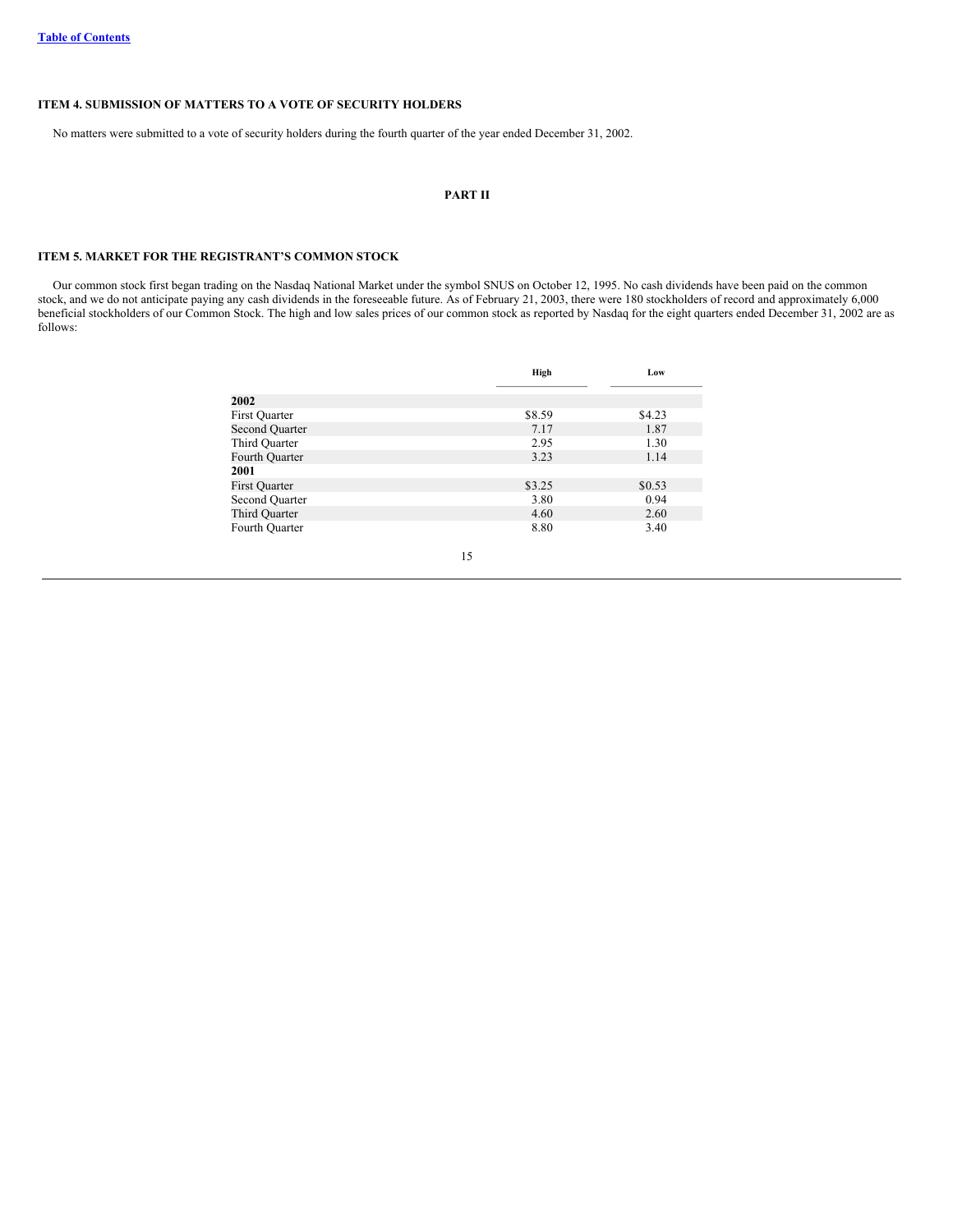# <span id="page-16-0"></span>**ITEM 6. SELECTED FINANCIAL DATA**

The data set forth below should be read in conjunction with Item 7, "Management's Discussion and Analysis of Financial Condition and Results of Operations" and the Financial Statements and Notes thereto appearing at Item 8 of this report.

|                                          | Year Ended December 31, |                                     |                                       |                                |              |
|------------------------------------------|-------------------------|-------------------------------------|---------------------------------------|--------------------------------|--------------|
|                                          | 2002                    | 2001                                | 2000                                  | 1999                           | 1998         |
|                                          |                         |                                     | (in thousands, except per share data) |                                |              |
| <b>Statements of Operations Data:</b>    |                         |                                     |                                       |                                |              |
| Revenues                                 | 25<br>S                 | \$ 8,749                            | S.<br>408                             | \$12,050                       | \$5,100      |
| Operating expenses                       | \$12,199                | \$8,532                             | \$7.641                               | \$12,088                       | \$17,012     |
| Net income (loss)                        | \$(11,636)              | 542<br>\$                           | \$(2,147)                             | \$435                          | \$(11,173)   |
| Net income (loss) per share:             |                         |                                     |                                       |                                |              |
| Basic                                    | S<br>(0.86)             | 0.05<br>S                           | (0.23)                                | $\mathbb{S}$<br>0.05           | \$<br>(1.30) |
| Diluted                                  | S.<br>(0.86)            | \$0.05                              | (0.23)                                | $\mathbb{S}$<br>0.05           | \$<br>(1.30) |
| Shares used in calculation of net income |                         |                                     |                                       |                                |              |
| (loss) per share                         |                         |                                     |                                       |                                |              |
| <b>Basic</b>                             | 13,564                  | 10,288                              | 9,146                                 | 8,836                          | 8,622        |
| Diluted                                  | 13,564                  | 11,048                              | 9,146                                 | 8,969                          | 8,622        |
|                                          |                         |                                     | December 31,                          |                                |              |
|                                          | 2002                    | 2001                                | 2000                                  | 1999                           | 1998         |
|                                          |                         |                                     | (in thousands)                        |                                |              |
| <b>Balance Sheet Data:</b>               |                         |                                     |                                       |                                |              |
| Cash, cash equivalents and marketable    |                         |                                     |                                       |                                |              |
| securities                               | \$16,334                | \$15,124                            | \$8,462                               | \$11,804                       | \$11,955     |
| <b>Total assets</b>                      | \$17,934                | \$15,864                            | \$14,310                              | \$18,089                       | \$18,818     |
| Long-term liabilities                    | 272<br>S.               | \$<br>$\overbrace{\phantom{12332}}$ | \$                                    | \$<br>$\overline{\phantom{a}}$ | \$2,049      |
| Stockholders' equity                     | \$15,724                | \$14,665                            | \$ 8,509                              | \$10,048                       | \$7,495      |
|                                          |                         |                                     |                                       |                                |              |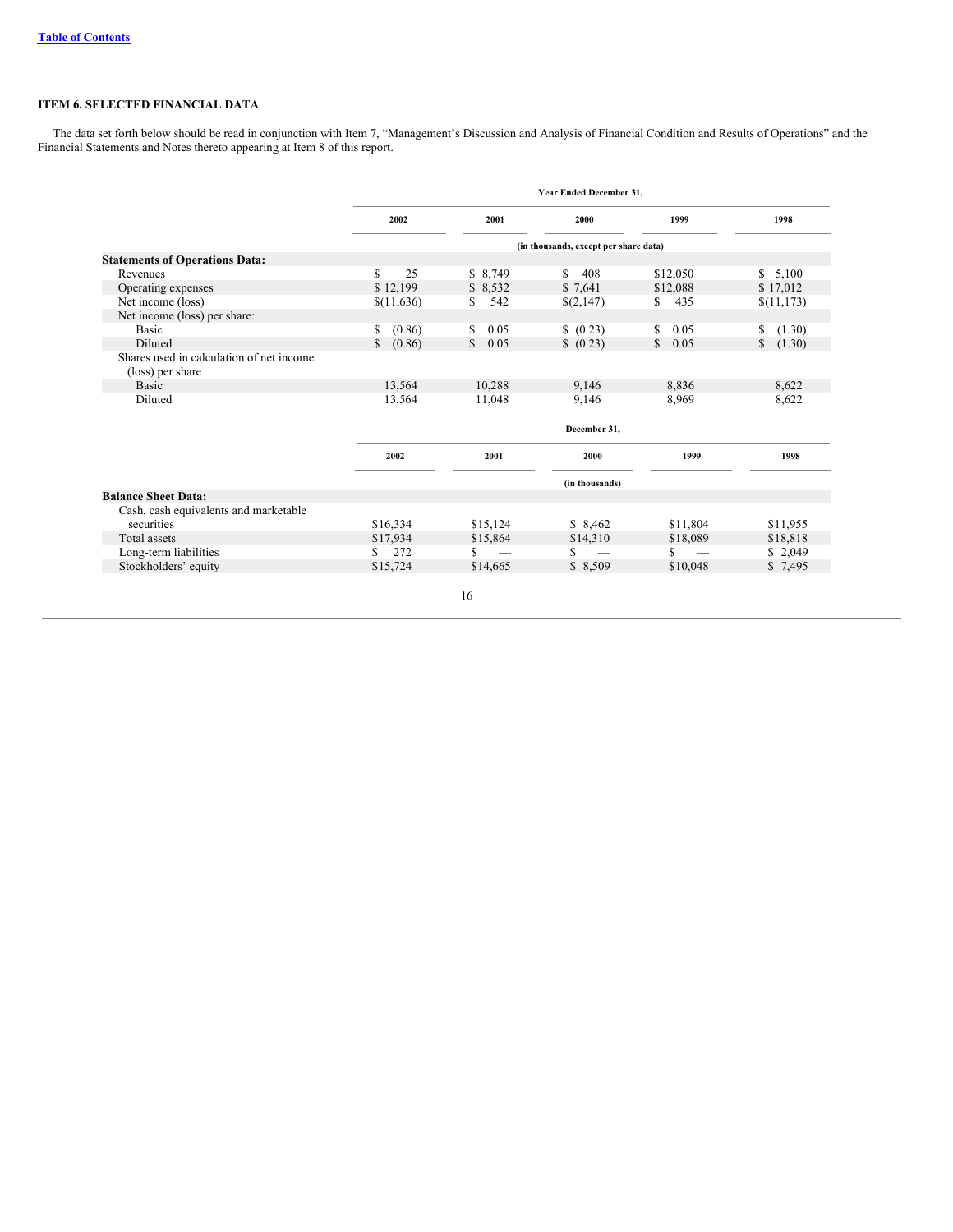# <span id="page-17-0"></span>**ITEM 7. MANAGEMENT'S DISCUSSION AND ANALYSIS OF FINANCIAL CONDITION AND RESULTS OF OPERATIONS**

### **Forward-Looking Statements**

This report contains certain forward-looking statements within the meaning of Section 27A of the Securities Act of 1933, as amended, and Section 21E of the Securities Exchange Act of 1934, as amended, and we intend that such forward-looking statements be subject to the safe harbors created thereby. Examples of these forward-looking statements include, but are not limited to:

- Progress and results of clinical trials;
- Anticipated Investigational New Drug filings and future clinical trials;
- Market acceptance of our products and the potential size of these markets;
- Our anticipated future capital requirements and the terms of any capital financing;
- Timing and amount of future contractual payments, product revenues and operating expenses; and
- Anticipated outcome or financial impact of potential legal matters.

While these forward-looking statements made by us are based on our current beliefs and judgement, they are subject to risks and uncertainties that could cause actual results to vary from the projections in the forward-looking statements. You should consider the risks below carefully in addition to other information contained in this report before purchasing shares of our common stock. If any of the risks listed below occur, they could seriously harm our business, financial condition or results of operations. In such case, the trading price of our common stock could decline, and you may lose all or part of your investment. Actual results could differ materially from those projected in the forward-looking statement as a result of the following factors, among others:

- Dependence on the development and commercialization of products;
- History of operating losses and uncertainty of future financial results;
- Uncertainty of governmental regulatory requirements and lengthy approval process;
- Dependence on third parties for funding, clinical development, manufacturing and distribution;
- Future capital requirements and uncertainty of additional funding;
- Uncertainty of U.S. or international legislative or administrative actions;
- Continued listing on the Nasdaq National Market;
- Competition and risk of technological obsolescence;
- Limited manufacturing experience and dependence on a limited number of contract manufacturers and suppliers;
- Ability to obtain and defend patents and protect trade secrets;
- Limitations on third-party reimbursement for medical and pharmaceutical products;
- Dependence on key employees; and
- Volatility in the value of our common stock.

See *"Business – Certain Factors That May Af ect Our Business and Future Results."*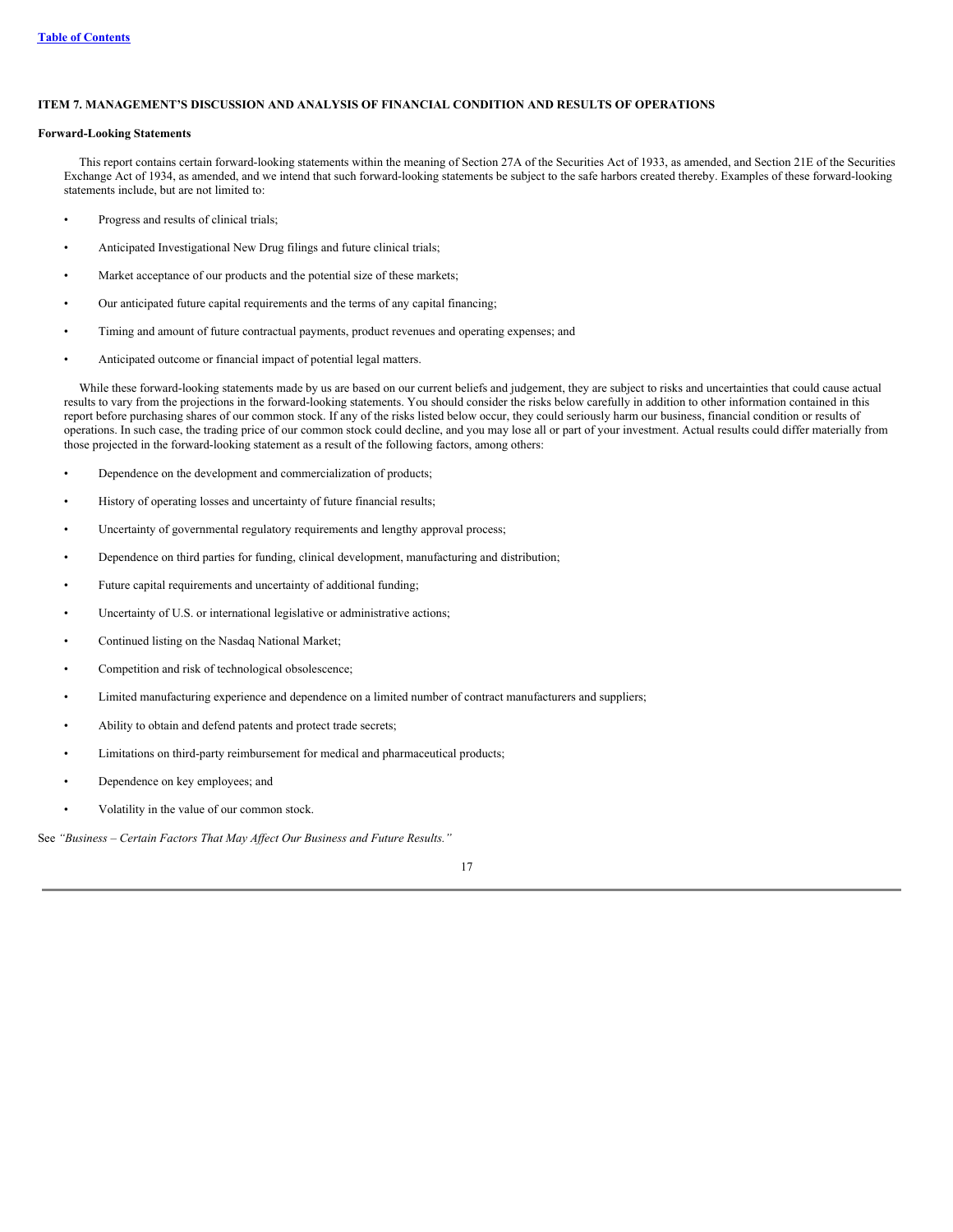### **MD&A Overview**

In Management's Discussion and Analysis of Financial Condition and Results of Operations we explain the general financial condition and the results of operations for our Company, including:

- An overview of our business;
- Results of operations and why those results are different from the prior year; and
- The capital resources our Company currently has and possible sources of additional funding for future capital requirements.

# **Business Overview**

Sonus Pharmaceuticals is a drug reformulation company focusing on the optimization of therapeutic drugs to treat cancer and other serious disease. We are developing a number of potential product candidates utilizing our proprietary TOCOSOL™ drug delivery technology. The development of therapeutic drugs with TOCOSOL may result in products that can be delivered more conveniently, safely and effectively. Our lead cancer product, TOCOSOL Paclitaxel, is a novel formulation of paclitaxel; one of the world's most widely used anticancer drugs.

### **Results of Operations**

As of December 31, 2002, our accumulated deficit was approximately \$40.3 million. We may incur substantial additional operating losses over the next several years. Such losses have been and may continue to be principally the result of various costs associated with our discovery, research and development programs and the purchase of technology. Substantially all of our revenue to date has resulted from corporate partnerships and licensing arrangements, and interest income. Our ability to achieve a consistent, profitable level of operations depends in large part on entering into corporate partnerships for product discovery, research, development and commercialization, obtaining regulatory approvals for our products and successfully manufacturing and marketing our products once they are approved. Even if we are successful in the aforementioned activities our operations may not be profitable. In addition, payments under corporate partnerships and licensing arrangements are subject to significant fluctuations in both timing and amount. Therefore, our operating results for any period may fluctuate significantly and may not be comparable to the operating results for any other period.

### *Years Ended December 31, 2002 and December 31, 2001*

Historically, our reported revenues have been derived from payments received under contractual and license agreements with third parties. Revenues for the year ended December 31, 2002 were \$25,000 compared to \$8.7 million in 2001. Revenues from 2001 primarily resulted from the assignment of substantially all of our ultrasound contrast intellectual property to Nycomed for \$6.5 million and payments received under our license agreement with Chugai of \$2.0 million. Monetizing the remaining value of the ultrasound contrast intellectual property was a key goal in 2001 as we transitioned to a drug delivery strategy. Revenues in 2003 will be dependent on our ability to enter into new collaborative agreements or licensing arrangements with third parties.

Research and development (R&D) expenses were \$9.0 million for the year ended December 31, 2002 compared to \$5.2 million in the prior year. This planned increase reflects continued activity related to the manufacture, development and clinical testing of our lead cancer therapy product, TOCOSOL Paclitaxel, as the drug advances through Phase 2 clinical trials as well as increased costs to support new product development. We expect R&D expenses to continue to increase as we continue clinical trials for TOCOSOL Paclitaxel and advance product development efforts relating to other potential applications of our drug delivery platform.

General and administrative expenses were \$3.2 million for the year ended December 31, 2002, or slightly below the prior year expense of \$3.3 million.

Total operating expenses in 2003 are expected to be in line with 2002 levels as we continue development of our TOCOSOL drug delivery products. We estimate that R&D spending will comprise approximately 75% of the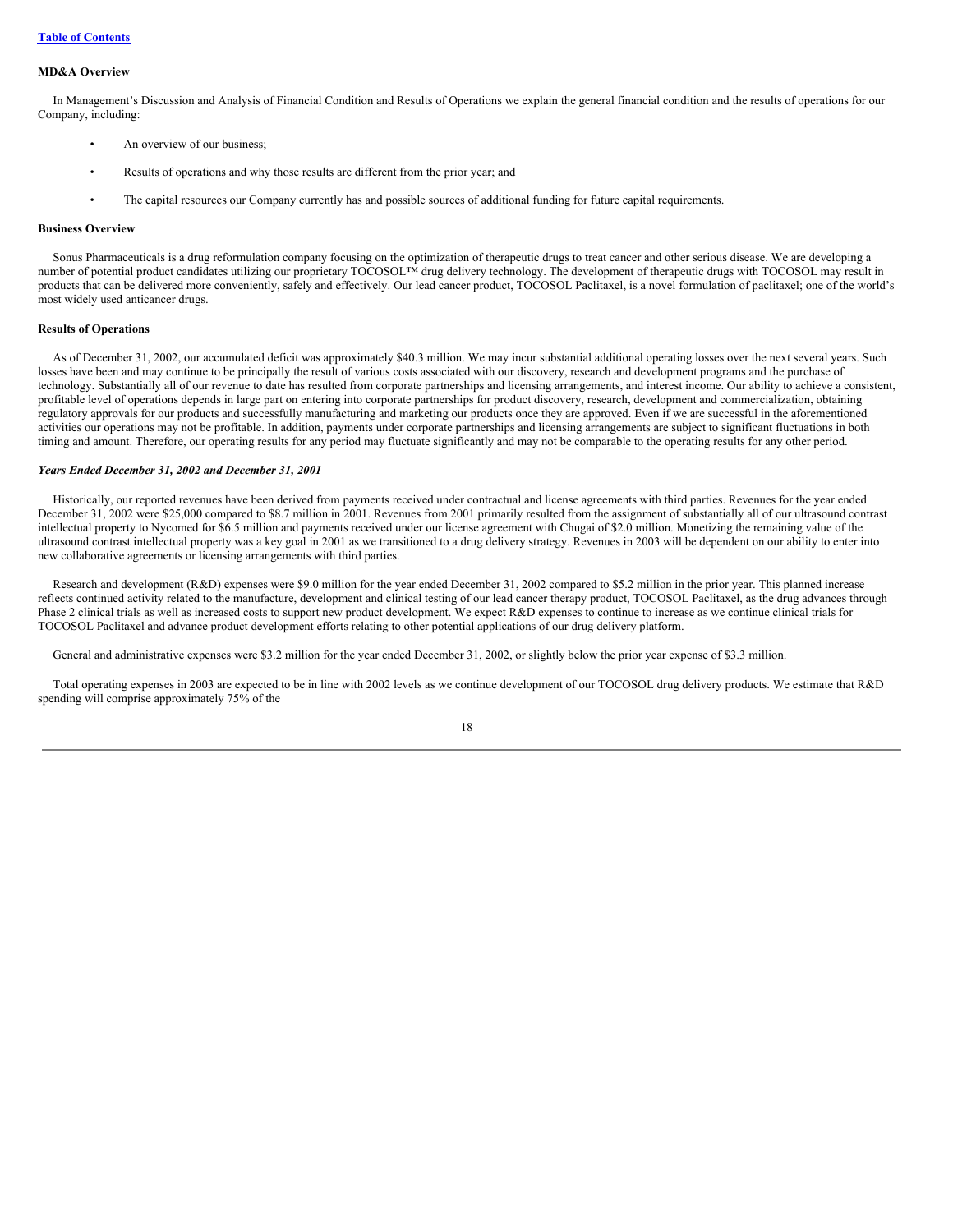anticipated spending in 2003. A significant portion of the R&D spending will be devoted to further development of TOCOSOL Paclitaxel including continued work on the Phase 2 studies and commencement of the registrational clinical program. These estimates and actual expenses are subject to change depending on many factors, including unforeseen expansion of study size or duration, complications in conducting or completing studies, changes in FDA requirements, increased material costs and other factors. Additionally, we may be required to reduce our anticipated R&D expenses if additional financing is not available in 2003.

Interest income, net of interest expense, was \$437,000 for the year ended December 31, 2002 compared with \$526,000 for the prior year. The decrease in net interest income was primarily due to lower interest rates during 2002 over the same period in 2001 and higher interest expense related to increased capital lease activity in 2002 offset partially by higher cash balances.

Income taxes reflect a one-time tax benefit of \$101,000 primarily related to regulatory changes in federal tax regulations in early 2002. In 2001, we reported income tax expense of \$200,000 related to international withholding taxes paid on licensing payments received from Chugai.

#### *Years Ended December 31, 2001 and December 31, 2000*

Revenues for the year ended December 31, 2001 were \$8.7 million compared to \$408,000 in 2000. The increase was primarily the result of the assignment of substantially all of our ultrasound contrast intellectual property to Nycomed for \$6.5 million and payments received under our license agreement with Chugai of \$2.0 million.

Research and development (R&D) expenses were \$5.2 million for the year ended December 31, 2001 compared to \$3.7 million in 2000. The increase was primarily related to the further development and Phase 1 study of TOCOSOL Paclitaxel and the related increase in spending on clinical trials as well as increases in headcount costs associated with the expansion of our R&D group.

General and administrative expenses were \$3.3 million for the year ended December 31, 2001 compared with \$3.9 million in 2000. The decrease was due primarily to the reduction of legal costs as a result of the favorable patent litigation settlement in May 2000.

Interest income, net of interest expense, was \$526,000 for the year ended December 31, 2001 compared with \$658,000 for 2000. The decrease in net interest income was primarily due to lower interest rates during 2001 over the same period in 2000.

During 2001, International withholding taxes of \$200,000 were paid on licensing payments received from Chugai. In 2000, we reported an income tax benefit of \$176,939 for a refund we received on international withholding taxes paid in 1995. A valuation allowance had previously been provided for this balance due to uncertainty of receipt of this refund.

# **Liquidity and Capital Resources**

We have historically financed operations with payments under contractual agreements with third parties and proceeds from equity financings. In January 2002, we completed a private placement equity financing that raised approximately \$12.5 million in net proceeds through the sale of 1.9 million shares of common stock.

At December 31, 2002, we had cash, cash equivalents and marketable securities of \$16.3 million compared to \$15.1 million at December 31, 2001. The increase was primarily due to the \$12.5 million of net proceeds from the private placement of common stock and \$359,000 in proceeds from the exercise of stock options, offset in part by the net loss for 2002 of \$11.6 million.

We expect that our cash requirements will increase in future periods due to development costs associated with our TOCOSOL drug delivery products. Based on our current operating plan, including planned clinical trials and other product development costs including technology transfer costs related to our manufacturing and supply

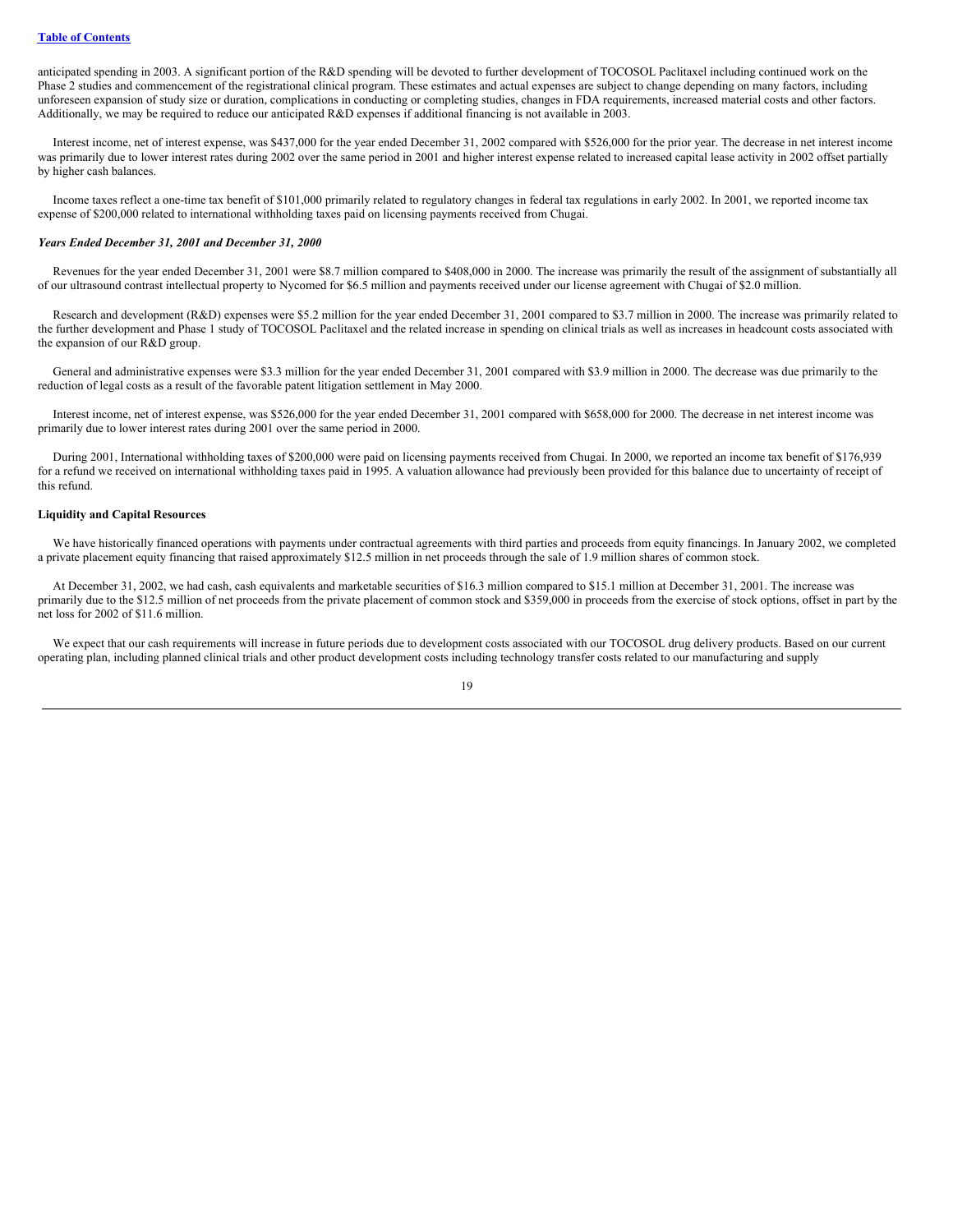agreement, we estimate that existing cash and marketable securities will be sufficient to meet our cash requirements through approximately the second quarter of 2004 based on current expense levels. However, if we are unable to obtain additional financing in 2003, we intend to reduce expenses such that existing cash resources would last through 2004. We will need additional funding to complete late stage clinical trials and obtain regulatory approval of TOCOSOL Paclitaxel and to fund other product development activities beyond this timeframe. Accordingly, we intend to seek additional funding through available means, which may include debt and/or equity financing or funding under additional third party collaborative agreements.

Our future capital requirements depend on many factors including:

- The time and costs required to complete preclinical development and clinical trials and obtain regulatory approvals;
- The ability to attract and retain new collaborative agreement partners;
- The time and costs required to complete the technology transfer associated with manufacturing and supply agreements;
- The ability to obtain funding under contractual and licensing agreements; and
- The costs of filing, prosecuting, enforcing and defending patents, patent applications, patent claims and trademarks.

We also have commitments in the form of capital leases, operating leases and leasehold financing arrangements. We have remaining contractual obligations through 2007 under our operating leases of \$3.1 million and \$410,000 under our capital lease and leasehold financing agreements. These commitments have been incorporated into our cash requirement projections included herein.

We cannot give assurance that additional financing will be available on acceptable terms, if at all. Any equity financing would likely result in dilution to our existing stockholders and debt financing, if available, may include restrictive covenants. If we are unable to raise additional financing, we will be required to curtail or delay the development of our products and new product research and development, which could seriously harm our business, and explore other strategic alternatives.

# **Critical Accounting Policies and Estimates**

The preparation of the financial statements requires management to make estimates and assumptions that affect the reported amounts of liabilities at the date of the financial statements and the reported amounts of revenue and expenses during the reporting period. On an on-going basis, management evaluates its estimates and judgements including those related to revenue recognition and research and development costs. Management bases its estimates and judgements on historical experience and on various other factors that are believed to be reasonable under the circumstances. Actual results may differ from these estimates under different assumptions or conditions.

- *Revenue Recognition*. Since inception, the Company has generated revenues from collaborative agreements, licensing fees and from the assignment of developed and patented technology. Revenue is recorded as earned based on the performance requirements of the contract, generally as the services are performed. The Company recognizes revenue from non-refundable, up front license fees and proceeds from the assignment of technology when delivery has occurred and no future obligations exist. Royalties from licensees are based on third-party sales and recorded as earned in accordance with contract terms, when third-party results are reliably measured and collection is reasonably assured. Payments received for which the earnings process is not complete are classified as deferred revenue.
- *Research and Development Costs*. These items including personnel costs, supplies, depreciation and other indirect research and development costs are expensed as incurred. In instances where the Company enters into agreements with third parties for research and/or clinical trial activities, costs are expensed the earlier of when amounts are due or when services are performed.

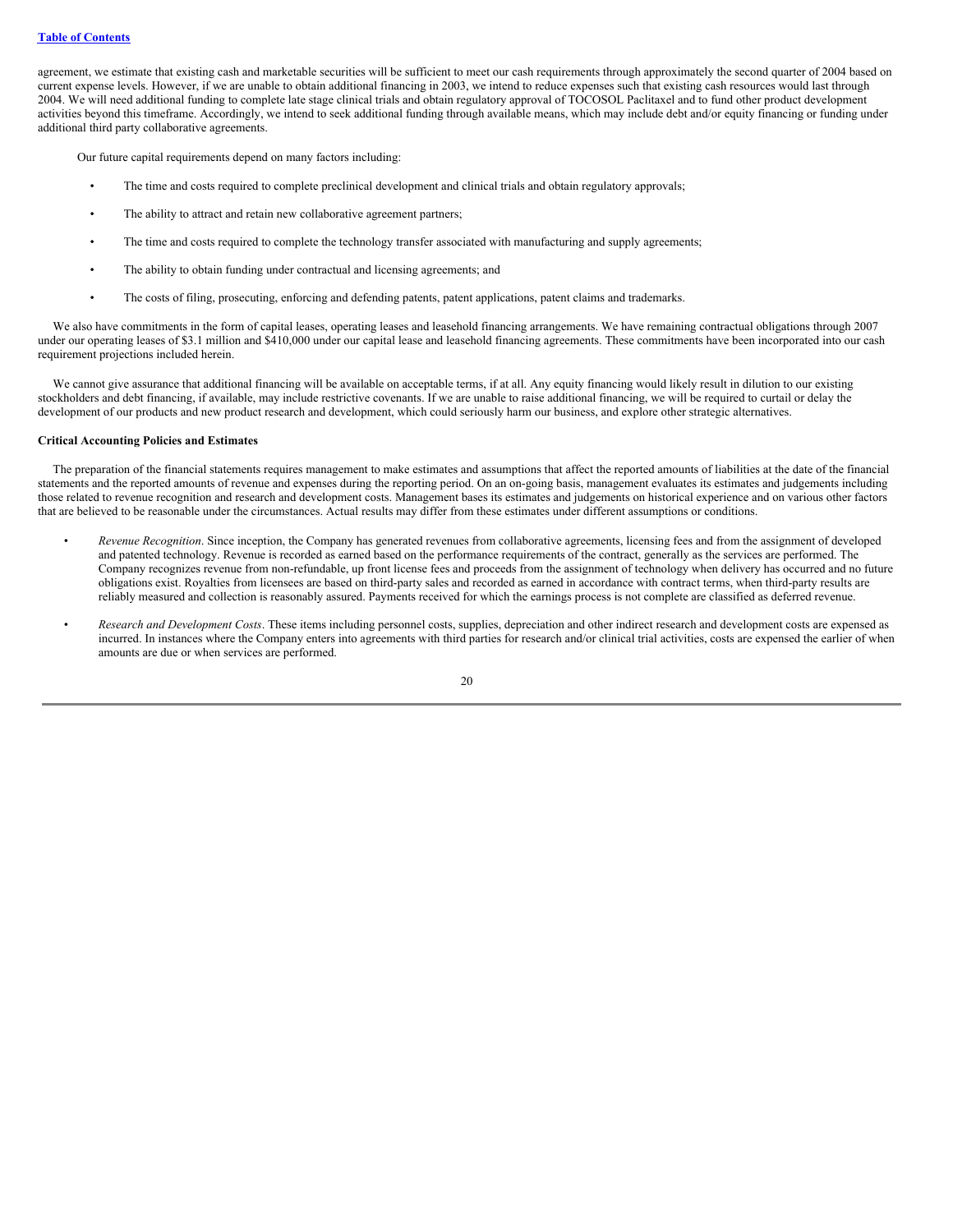### *Recent Accounting Pronouncements*

In November 2002, the Emerging Issues Task Force (EITF) issued EITF Issue No. 00-21, "Revenue Arrangements with Multiple Deliverables", which provides guidance on the timing and method of revenue recognition for sales arrangements that include the delivery of more than one product or service. EITF 00-21 is effective prospectively for arrangements entered into in fiscal periods beginning after June 15, 2003. The Company does not expect that the adoption of EITF 00-21 will have a significant impact on its financial statements.

In June 2002, the Financial Accounting Standards Board (FASB) issued Statement No. 146, "Accounting for Costs Associated with Exit or Disposal Activities". The standard addresses financial accounting and reporting for costs associated with exit or disposal activities and nullifies Emerging Issues Task Force (EITF) Issue No. 94-3, "Liability Recognition for Certain Employee Termination Benefits and Other Costs to Exit an Activity (including Certain Costs Incurred in a Restructuring)." Statement No. 146 states that a liability for a cost associated with an exit or disposal activity shall be recognized and measured initially at its fair value in the period in which the liability is incurred, except for a liability for one-time termination benefits that are incurred over a period of time. The standard will apply to the Company effective for exit or disposal activities initiated after December 31, 2002. The Company does not believe there will be a material effect from the adoption of this new standard.

On December 31, 2002, FASB issued SFAS No. 148, Accounting for Stock-Based Compensation-Transition and Disclosure. SFAS No. 148 amends SFAS No. 123, Accounting for Stock-Based Compensation. SFAS No. 148 requires accounting policy note disclosures to provide the method of stock option accounting for each year presented in the financial statements and, for each year until all years presented in the financial statements recognize the fair value of stock-based compensation. Also, SFAS No. 148 provides two additional transition methods that eliminate the ramp-up effect resulting from applying the expense recognition provisions of SFAS No. 123. The transition provisions and annual statement disclosure requirements of SFAS No. 148 are effective for fiscal years ending after December 15, 2002. The interim statement disclosure requirements are effective for the first interim statement that includes financial information after December 15, 2002. The Company does not believe there will be a material financial effect from the adoption of this new standard unless it were to make a change in its accounting policy and account for stock option grants as compensation expense.

In November 2002, the FASB issued FASB Interpretation No. 45 ("FIN 45"), "Guarantor's Accounting and Disclosure Requirements for Guarantees, Including Indirect Guarantees of Indebtedness of Others, an interpretation of FASB Statements No. 5, 57 and 107 and Rescission of FASB Interpretation No. 34." FIN 45 clarifies the requirements of SFAS No. 5, "Accounting for Contingencies," relating to the guarantor's accounting for, and disclosure of, the issuance of certain types of guarantees. The disclosure provisions of FIN 45 are effective for financial statements of periods that end after December 15, 2002. However, the provisions for initial recognition and measurement are effective on a prospective basis for guarantees that are issued or modified after December 31, 2002. The Company is still assessing the potential impact on its results from operations from the adoption of FIN 45.

In January 2003, the FASB issued FASB Interpretation No. 46 ("FIN 46"), "Consolidation of Variable Interest Entities." FIN 46 clarifies the application of Accounting Research Bulletin No. 51, "Consolidated Financial Statements," to certain entities in which equity investors do not have the characteristics of a controlling financial interest or do not have sufficient equity at risk for the entity to finance its activities without additional subordinated financial support from other parties. FIN 46 applies immediately to variable interest entities created after January 31, 2003, and to variable interest entities in which an enterprise obtains an interest after that date. It applies in the first fiscal year or interim period beginning after June 15, 2003, to variable interest entities in which an enterprise holds a variable interest that it acquired before February 1, 2003. FIN 46 applies to public enterprises as of the beginning of the applicable interim or annual period. The Company does not believe there will be a material effect upon its financial condition or results of operations from the adoption of the provisions of FIN 46.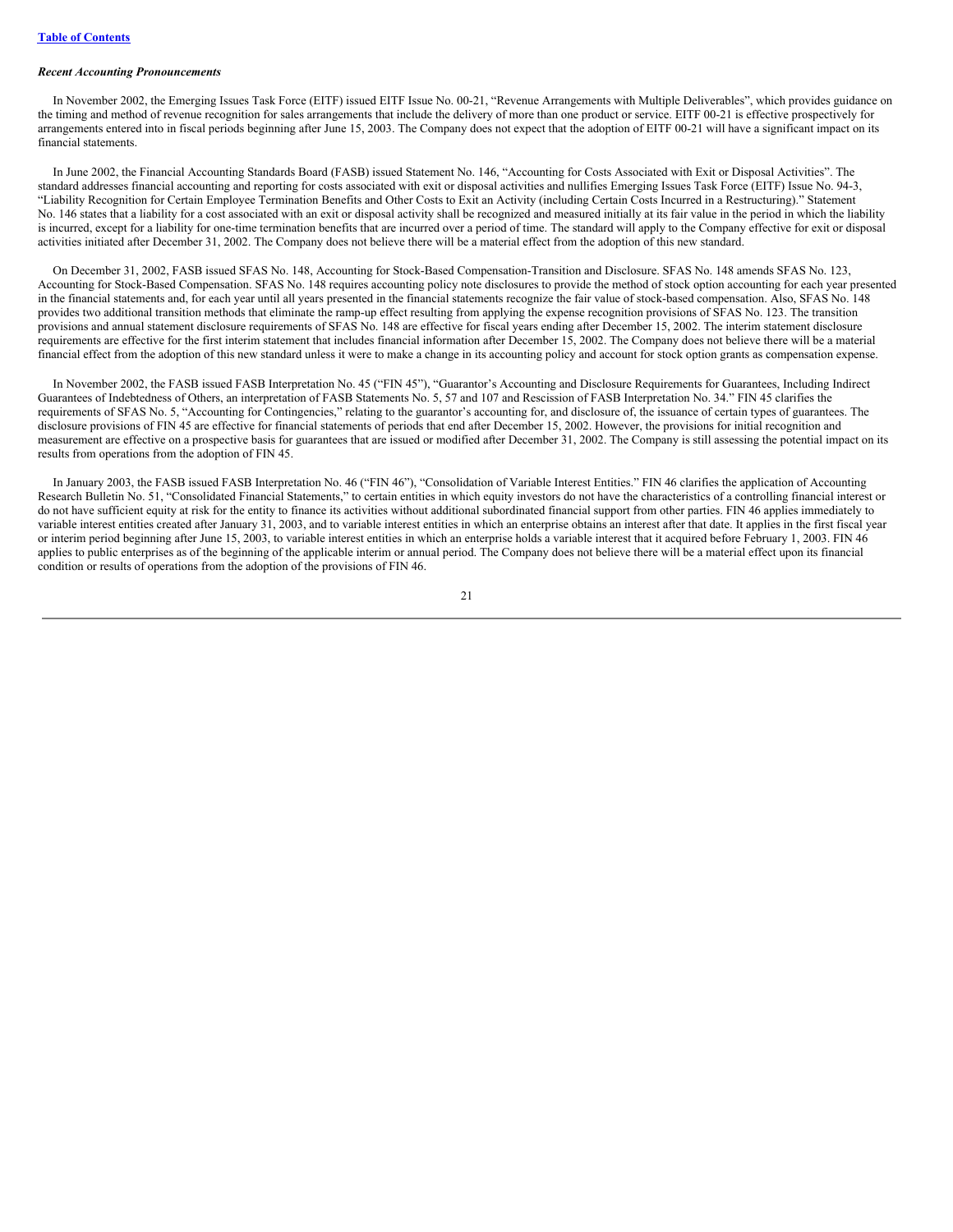# <span id="page-22-0"></span>**ITEM 7A. QUANTITATIVE AND QUALITATIVE DISCLOSURES ABOUT MARKET RISK**

The market risk inherent in our marketable securities portfolio represents the potential loss arising from adverse changes in interest rates. If market rates hypothetically increase immediately and uniformly by 100 basis points from levels at December 31, 2002, the decline in the fair value of the investment portfolio would not be material. Because we have the ability to hold our fixed income investments until maturity, we do not expect our operating results or cash flows to be affected to any significant degree by a sudden change in market interest rates.

### <span id="page-22-1"></span>**ITEM 8. FINANCIAL STATEMENTS AND SUPPLEMENTARY DATA**

| <b>INDEX TO FINANCIAL STATEMENTS:</b>                                                    | <b>PAGE</b> |
|------------------------------------------------------------------------------------------|-------------|
| Report of Ernst & Young LLP, Independent Auditors                                        |             |
| Balance Sheets as of December 31, 2002 and 2001                                          | 24          |
| Statements of Operations for the years ended December 31, 2002, 2001, and 2000           | 25          |
| Statements of Stockholders' Equity for the years ended December 31, 2002, 2001, and 2000 | 26          |
| Statements of Cash Flows for the years ended December 31, 2002, 2001, and 2000           |             |
| Notes to the Financial Statements                                                        | 28          |

# <span id="page-22-2"></span>**ITEM 9. CHANGES IN AND DISAGREEMENTS WITH ACCOUNTANTS ON ACCOUNTING AND FINANCIAL DISCLOSURE**

None.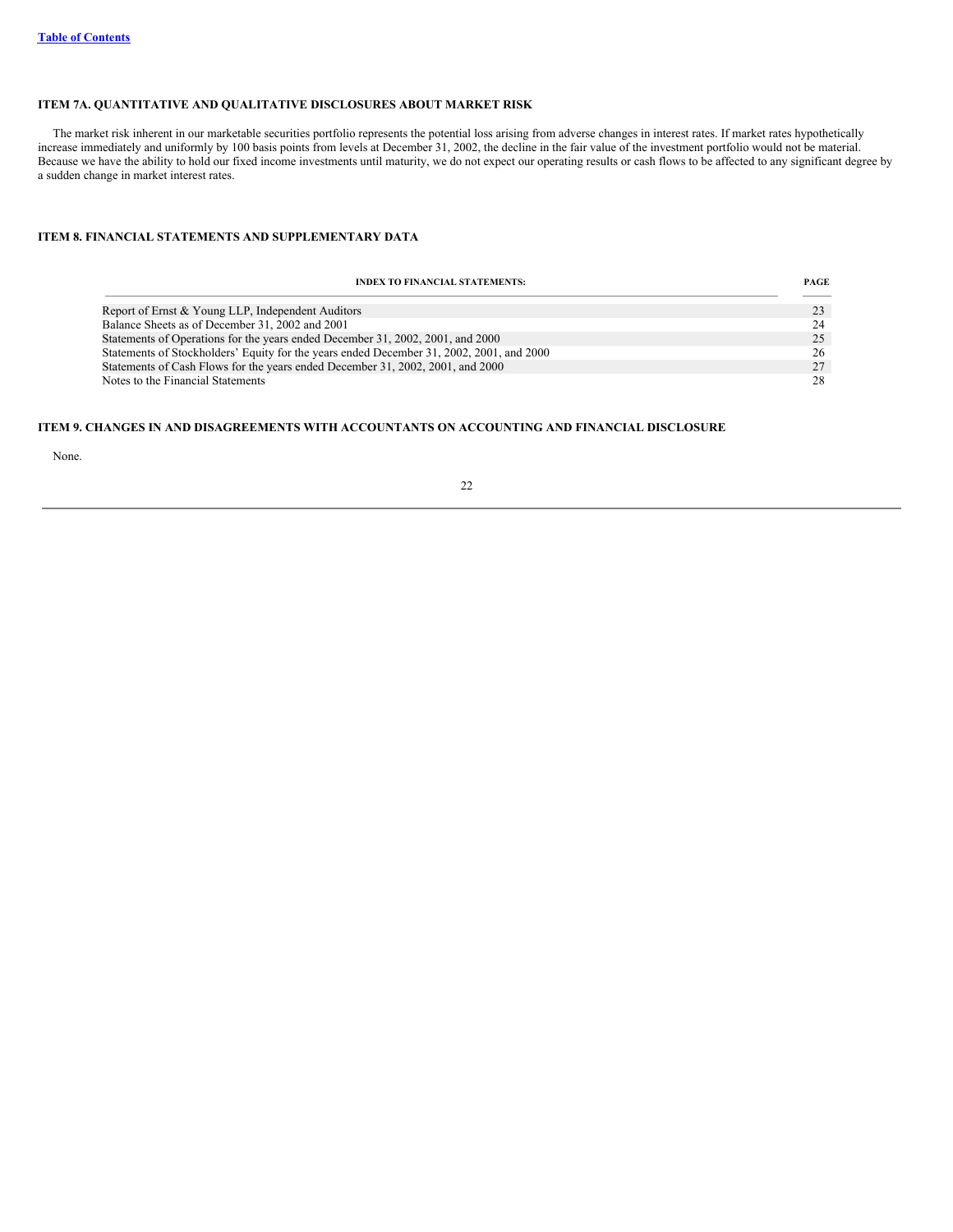# **Report of Ernst & Young LLP, Independent Auditors**

The Board of Directors and Stockholders Sonus Pharmaceuticals, Inc.

We have audited the accompanying balance sheets of Sonus Pharmaceuticals, Inc. as of December 31, 2002 and 2001, and the related statements of operations, stockholders' equity and cash flows for each of the three years in the period ended December 31, 2002. These financial statements are the responsibility of the Company's management. Our responsibility is to express an opinion on these financial statements based on our audits.

We conducted our audits in accordance with auditing standards generally accepted in the United States. Those standards require that we plan and perform the audit to obtain reasonable assurance about whether the financial statements are free of material misstatement. An audit includes examining, on a test basis, evidence supporting the amounts and disclosures in the financial statements. An audit also includes assessing the accounting principles used and significant estimates made by management, as well as evaluating the overall financial statement presentation. We believe that our audits provide a reasonable basis for our opinion.

In our opinion, the financial statements referred to above present fairly, in all material respects, the financial position of Sonus Pharmaceuticals, Inc. at December 31, 2002 and 2001, and the results of its operations and its cash flows for each of the three years in the period ended December 31, 2002, in conformity with accounting principles generally accepted in the United States.

ERNST & YOUNG LLP

Seattle, Washington January 17, 2003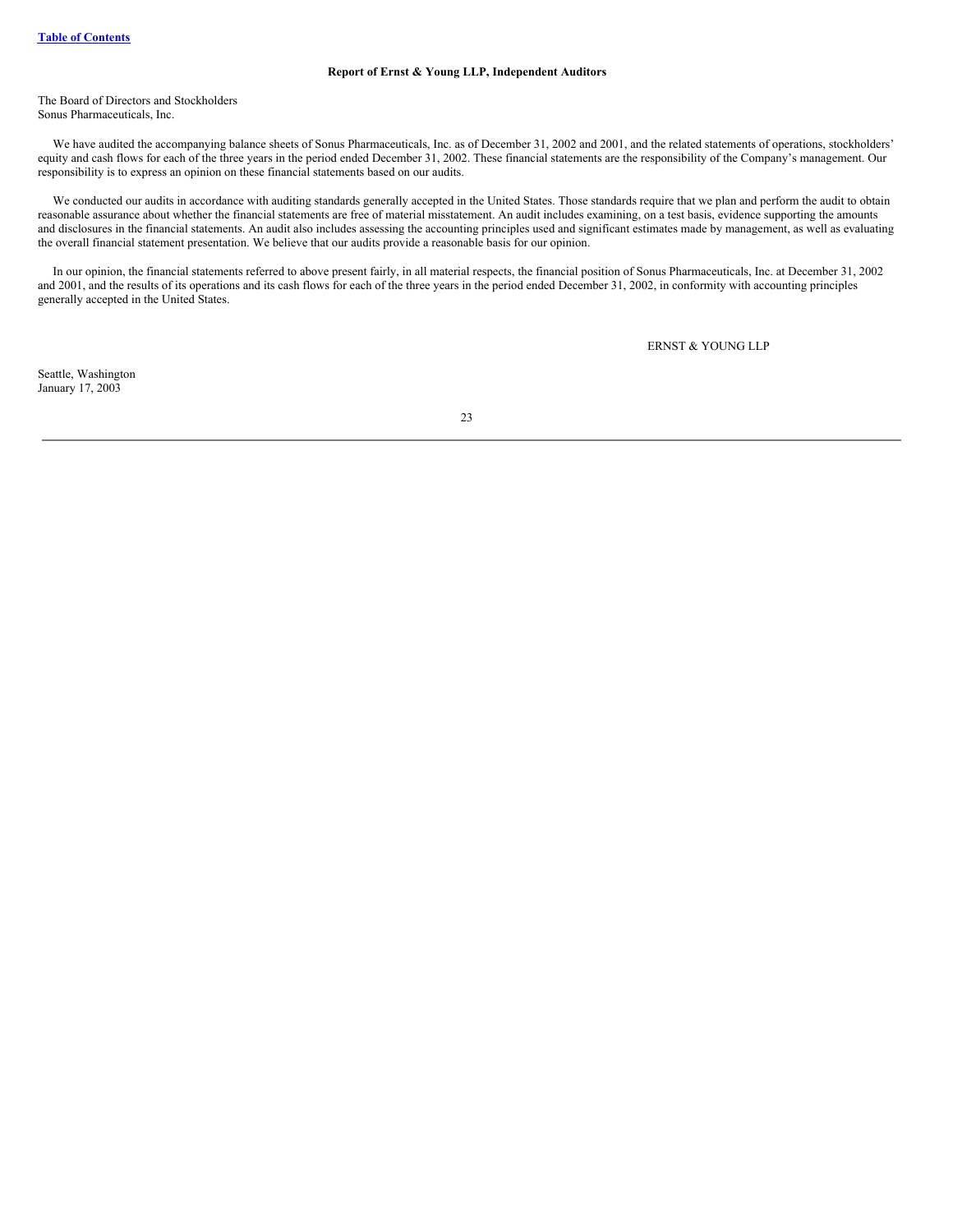# **Sonus Pharmaceuticals, Inc. Balance Sheets**

|                                                                       | December 31,   |               |  |
|-----------------------------------------------------------------------|----------------|---------------|--|
|                                                                       | 2002           | 2001          |  |
| <b>ASSETS</b>                                                         |                |               |  |
| Current assets:                                                       |                |               |  |
| Cash and cash equivalents                                             | \$.<br>378,007 | 455,073<br>S. |  |
| Marketable securities                                                 | 15,955,997     | 14,668,841    |  |
| Other current assets                                                  | 289,909        | 343,057       |  |
| Total current assets                                                  | 16,623,913     | 15,466,971    |  |
| Equipment, furniture and leasehold improvements, net                  | 1,310,390      | 396,711       |  |
|                                                                       |                |               |  |
| <b>Total assets</b>                                                   | \$17,934,303   | \$15,863,682  |  |
|                                                                       |                |               |  |
|                                                                       |                |               |  |
| <b>LIABILITIES AND STOCKHOLDERS' EQUITY</b>                           |                |               |  |
| Current liabilities:                                                  |                |               |  |
| Accounts payable and accrued expenses                                 | \$1,800,786    | \$1,198,552   |  |
| Current portion of lease obligations                                  | 137,602        |               |  |
| Total current liabilities                                             | 1,938,388      | 1,198,552     |  |
| Lease obligations, less current portion                               | 271,987        |               |  |
| Commitments and contingencies                                         |                |               |  |
| Stockholders' equity:                                                 |                |               |  |
| Preferred stock, \$.001 par value:                                    |                |               |  |
| 5,000,000 shares authorized; no shares outstanding                    |                |               |  |
| Common stock, \$001 par value:                                        |                |               |  |
| 30,000,000 shares authorized; 13,691,547 and 11,650,797 shares issued |                |               |  |
| and outstanding in 2002 and 2001, respectively                        | 56,010,950     | 43,302,286    |  |
| Accumulated deficit                                                   | (40,312,665)   | (28,676,864)  |  |
| Accumulated other comprehensive income                                | 25,643         | 39,708        |  |
|                                                                       |                |               |  |
| Total stockholders' equity                                            | 15,723,928     | 14,665,130    |  |
|                                                                       |                |               |  |
| Total liabilities and stockholders' equity                            | \$17,934,303   | \$15,863,682  |  |
|                                                                       |                |               |  |

See accompanying notes.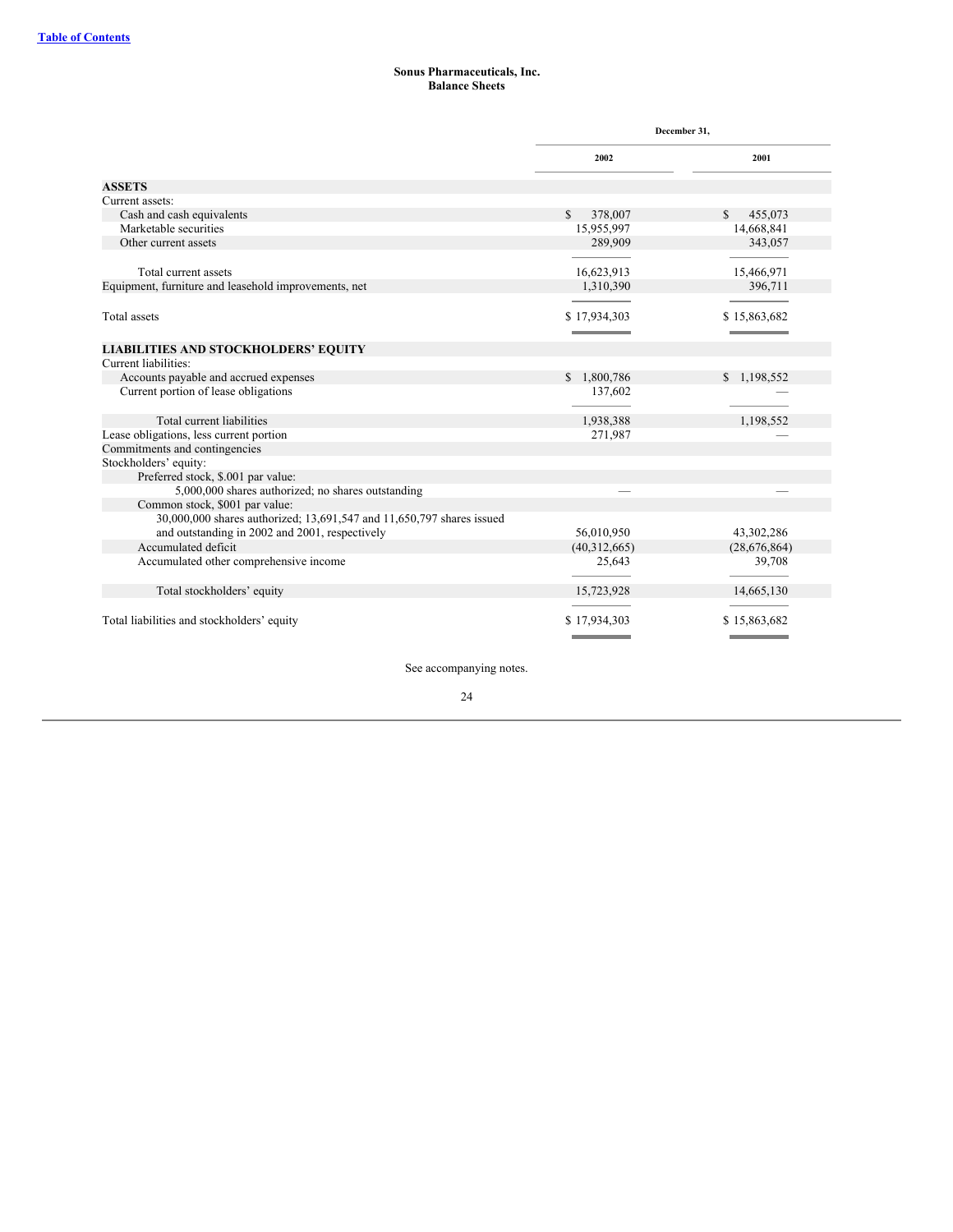# **Sonus Pharmaceuticals, Inc. Statements of Operations**

|                                                     | Year Ended December 31, |                            |               |  |
|-----------------------------------------------------|-------------------------|----------------------------|---------------|--|
|                                                     | 2002                    | 2001                       | 2000          |  |
| Revenues:                                           |                         |                            |               |  |
| Contract and licensing revenue                      | \$<br>25,000            | \$ 8,748,538               | 408,407<br>S. |  |
| Operating expenses:                                 |                         |                            |               |  |
| Research and development                            | 8,956,755               | 5,221,303                  | 3,694,477     |  |
| General and administrative                          | 3,242,342               | 3,310,888                  | 3,946,672     |  |
|                                                     |                         |                            |               |  |
| Total operating expenses                            | 12,199,097              | 8,532,191                  | 7,641,149     |  |
|                                                     |                         |                            |               |  |
| Operating income (loss)                             | (12, 174, 097)          | 216,347                    | (7, 232, 742) |  |
| Other income (expense):                             |                         |                            |               |  |
| Interest income                                     | 468,480                 | 539,688                    | 692,424       |  |
| Interest expense                                    | (31,667)                | (13, 858)                  | (34,058)      |  |
| Other income                                        |                         |                            | 4,250,000     |  |
|                                                     |                         |                            |               |  |
| Total other income, net                             | 436,813                 | 525,830                    | 4,908,366     |  |
|                                                     |                         |                            |               |  |
| Income (loss) before income taxes                   | (11, 737, 284)          | 742,177                    | (2,324,376)   |  |
| Income tax expense (benefit)                        | (101, 483)              |                            |               |  |
|                                                     |                         | 200,000                    | (176, 939)    |  |
|                                                     |                         |                            |               |  |
| Net income (loss)                                   | \$(11,635,801)          | 542,177                    | \$(2,147,437) |  |
|                                                     |                         |                            |               |  |
| Net income (loss) per share:                        |                         |                            |               |  |
| <b>Basic</b>                                        | (0.86)<br>\$            | 0.05<br>\$                 | \$<br>(0.23)  |  |
| Diluted                                             | S<br>(0.86)             | $\mathbf{\hat{S}}$<br>0.05 | \$<br>(0.23)  |  |
| Shares used in calculation of net income (loss) per |                         |                            |               |  |
| share:                                              |                         |                            |               |  |
| <b>Basic</b>                                        | 13,563,754              | 10,288,085                 | 9,146,374     |  |
| Diluted                                             | 13,563,754              | 11,047,944                 | 9,146,374     |  |
|                                                     |                         |                            |               |  |

See accompanying notes.

25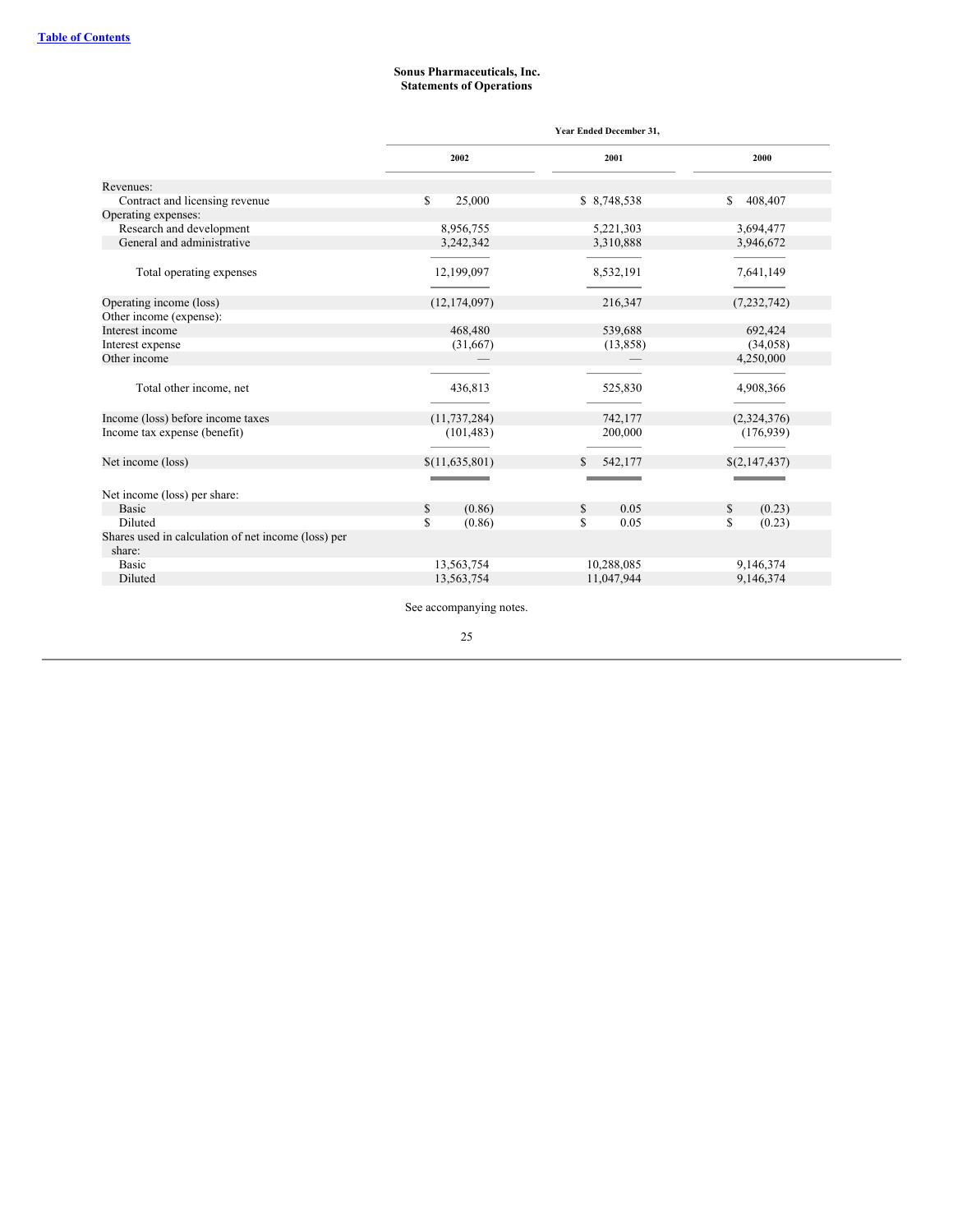# **Sonus Pharmaceuticals, Inc. Statements of Stockholders' Equity**

|                                      |                                   |                               |                           |                        | <b>Accumulated</b><br>Other    |                |
|--------------------------------------|-----------------------------------|-------------------------------|---------------------------|------------------------|--------------------------------|----------------|
|                                      | <b>Shares</b>                     | <b>Common Stock</b><br>Amount | Stockholder<br>Receivable | Accumulated<br>Deficit | Comprehensive<br>Income (Loss) | <b>Total</b>   |
| Balance at January 1, 2000           | 8,989,972                         | \$37,142,965                  | <sup>\$</sup>             | \$(27,071,604)         | $\mathbb{S}$<br>(23, 861)      | \$10,047,500   |
| Comprehensive income (loss):         |                                   |                               |                           |                        |                                |                |
| Net loss                             |                                   |                               |                           | (2,147,437)            |                                | (2,147,437)    |
| Unrealized gains on investments      |                                   |                               |                           |                        | 24,910                         | 24,910         |
| Comprehensive loss                   |                                   |                               |                           |                        |                                | (2,122,527)    |
| Issuance of common stock             | 613,548                           | 934,504                       | (350,000)                 |                        |                                | 584,504        |
| Balance at December 31, 2000         | 9,603,520                         | 38,077,469                    | (350,000)                 | (29,219,041)           | 1,049                          | 8,509,477      |
| Comprehensive income (loss):         |                                   |                               |                           |                        |                                |                |
| Net income                           |                                   |                               |                           | 542,177                |                                | 542,177        |
| Unrealized gains on investments      |                                   |                               |                           |                        | 38,659                         | 38,659         |
| Comprehensive income                 |                                   |                               |                           |                        |                                | 580,836        |
| Collection of stockholder receivable |                                   |                               | 350,000                   |                        |                                | 350,000        |
| Stock compensation expense           |                                   | 50,217                        |                           |                        |                                | 50,217         |
| Issuance of common stock (net of     |                                   |                               |                           |                        |                                |                |
| offering costs of \$478,380)         | 2,047,277                         | 5,174,600                     |                           |                        |                                | 5,174,600      |
|                                      |                                   |                               |                           |                        |                                |                |
| Balance at December 31, 2001         | 11,650,797                        | 43,302,286                    |                           | (28,676,864)           | 39,708                         | 14,665,130     |
| Comprehensive income (loss):         |                                   |                               |                           |                        |                                |                |
| Net loss                             |                                   |                               |                           | (11, 635, 801)         |                                | (11, 635, 801) |
| Unrealized losses on investments     |                                   |                               |                           |                        | (14,065)                       | (14,065)       |
|                                      |                                   |                               |                           |                        |                                |                |
| Comprehensive loss                   |                                   |                               |                           |                        |                                | (11,649,866)   |
| Issuance of common stock (net of     |                                   |                               |                           |                        |                                |                |
| offering costs of $$1,293,100$ )     | 2,040,750                         | 12,708,664                    |                           |                        |                                | 12,708,664     |
| Balance at December 31, 2002         | 13,691,547                        | \$56,010,950                  | \$                        | \$(40,312,665)         | 25,643                         | \$15,723,928   |
|                                      | the control of the control of the |                               |                           |                        |                                |                |

See accompanying notes.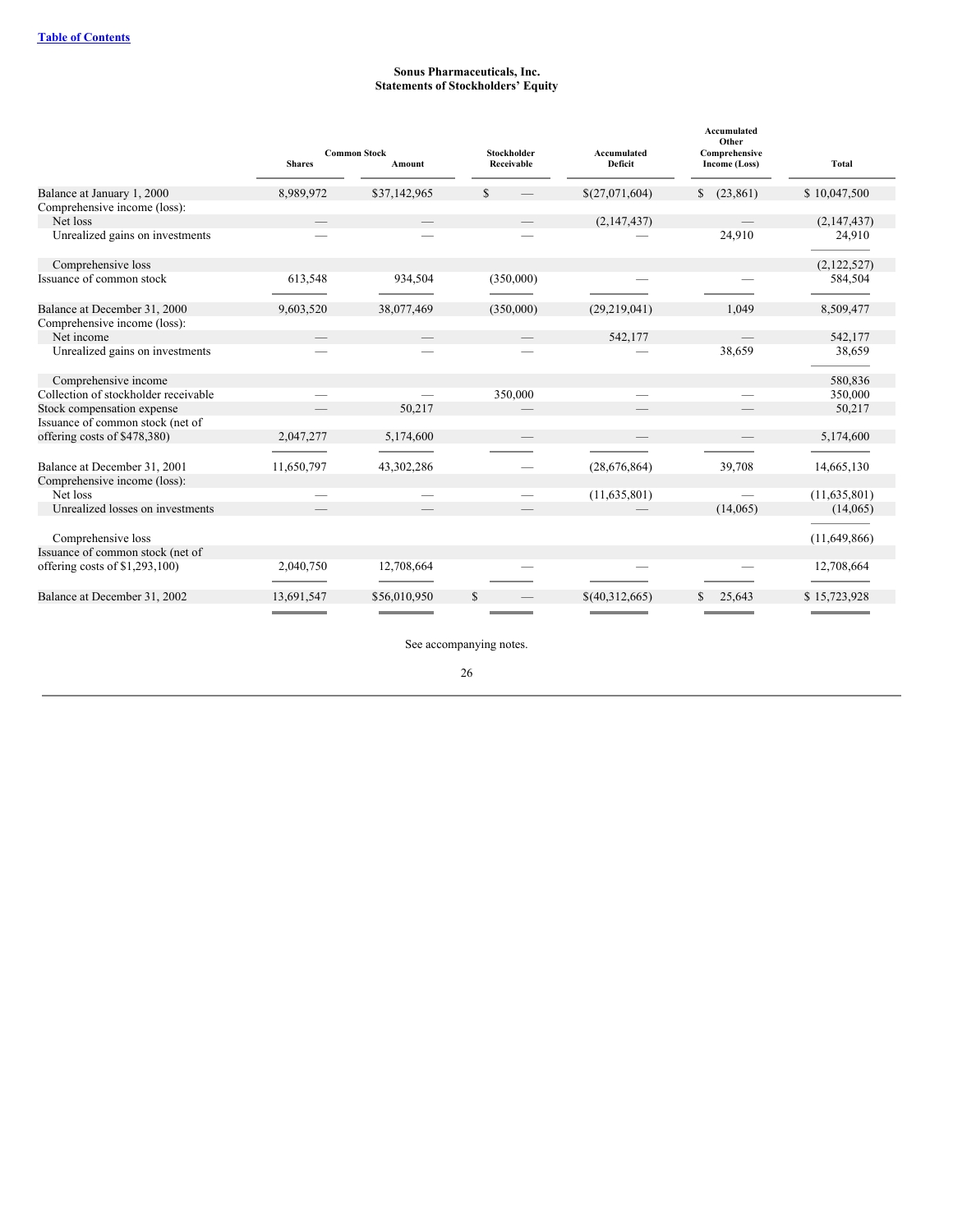# **Sonus Pharmaceuticals, Inc.**

# **Statements of Cash Flows**

|                                                                                                       | Year Ended December 31, |               |               |  |
|-------------------------------------------------------------------------------------------------------|-------------------------|---------------|---------------|--|
|                                                                                                       | 2002                    | 2001          | 2000          |  |
| <b>Operating activities:</b>                                                                          |                         |               |               |  |
| Net income (loss)                                                                                     | \$(11,635,801)          | 542,177<br>\$ | (2,147,437)   |  |
| Adjustments to reconcile net income (loss) to net cash provided by (used in)<br>operating activities: |                         |               |               |  |
| Depreciation                                                                                          | 358,139                 | 286,891       | 385,594       |  |
| Amortization of net premium (discount) on marketable securities                                       | 222,480                 | (30, 799)     | (28,056)      |  |
| Noncash stock compensation expense                                                                    |                         | 50,217        |               |  |
| Gain on sale of equipment                                                                             |                         |               | (20, 419)     |  |
| Changes in operating assets and liabilities:                                                          |                         |               |               |  |
| Other current assets                                                                                  | 53,148                  | 2,639         | 77,154        |  |
| Accounts payable and accrued expenses                                                                 | 602,234                 | 398,209       | (2,240,927)   |  |
| Net cash provided by (used in) in operating activities                                                | (10, 399, 800)          | 1,249,334     | (3,974,091)   |  |
| <b>Investing activities:</b>                                                                          |                         |               |               |  |
| Purchases of capital equipment                                                                        | (904, 933)              | (188, 182)    | (38,666)      |  |
| Proceeds from sale of equipment                                                                       |                         | 6,240         | 33,265        |  |
| Purchases of marketable securities                                                                    | (28, 234, 997)          | (23,666,993)  | (8,643,350)   |  |
| Proceeds from sales of marketable securities                                                          | 6,751,664               | 3,477,792     | 499,995       |  |
| Proceeds from maturities of marketable securities                                                     | 19,959,632              | 12,355,672    | 12,340,759    |  |
| Net cash (used in) provided by investing activities<br><b>Financing activities:</b>                   | (2,428,634)             | (8,015,471)   | 4,192,003     |  |
| Proceeds from lease obligations                                                                       | 124,470                 |               |               |  |
| Payments on lease obligations                                                                         | (81,766)                |               |               |  |
| Proceeds from bank line of credit                                                                     |                         | 5,000,000     | 20,000,000    |  |
| Repayment of bank line of credit                                                                      |                         | (10,000,000)  | (20,000,000)  |  |
| Compensating cash balance under bank line of credit                                                   |                         | 5,000,000     |               |  |
| Proceeds from issuance of common stock                                                                | 12,349,686              | 4,533,931     |               |  |
| Proceeds from collection of stockholder receivable                                                    |                         | 350,000       |               |  |
| Proceeds from exercise of stock options                                                               | 358,978                 | 640,669       | 584,504       |  |
| Net cash provided by financing activities                                                             | 12,751,368              | 5,524,600     | 584,504       |  |
| Change in cash and cash equivalents for the year                                                      | (77,066)                | (1,241,537)   | 802,416       |  |
| Cash and cash equivalents at beginning of year                                                        | 455,073                 | 1,696,610     | 894,194       |  |
| Cash and cash equivalents at end of year                                                              | 378,007                 | 455,073       | 1,696,610     |  |
| Marketable securities at end of year                                                                  | 15,955,997              | 14,668,841    | 6,765,854     |  |
| Total cash, cash equivalents and marketable securities                                                | \$16,334,004            | \$15,123,914  | 8,462,464     |  |
|                                                                                                       |                         |               |               |  |
| Supplemental cash flow information:                                                                   |                         |               |               |  |
| Interest paid                                                                                         | \$<br>31,667            | \$<br>18,958  | \$<br>33,958  |  |
| Income taxes (received) paid                                                                          | S<br>(70,078)           | \$<br>200,000 | \$            |  |
| Supplemental disclosure of non-cash financing activity:                                               |                         |               |               |  |
| Issuance of common stock in exchange for notes receivable                                             | \$                      | \$            | \$<br>350,000 |  |
| Assets acquired under capital leases                                                                  | \$<br>366,885           | $\mathbb{S}$  | $\mathbb{S}$  |  |

See accompanying notes.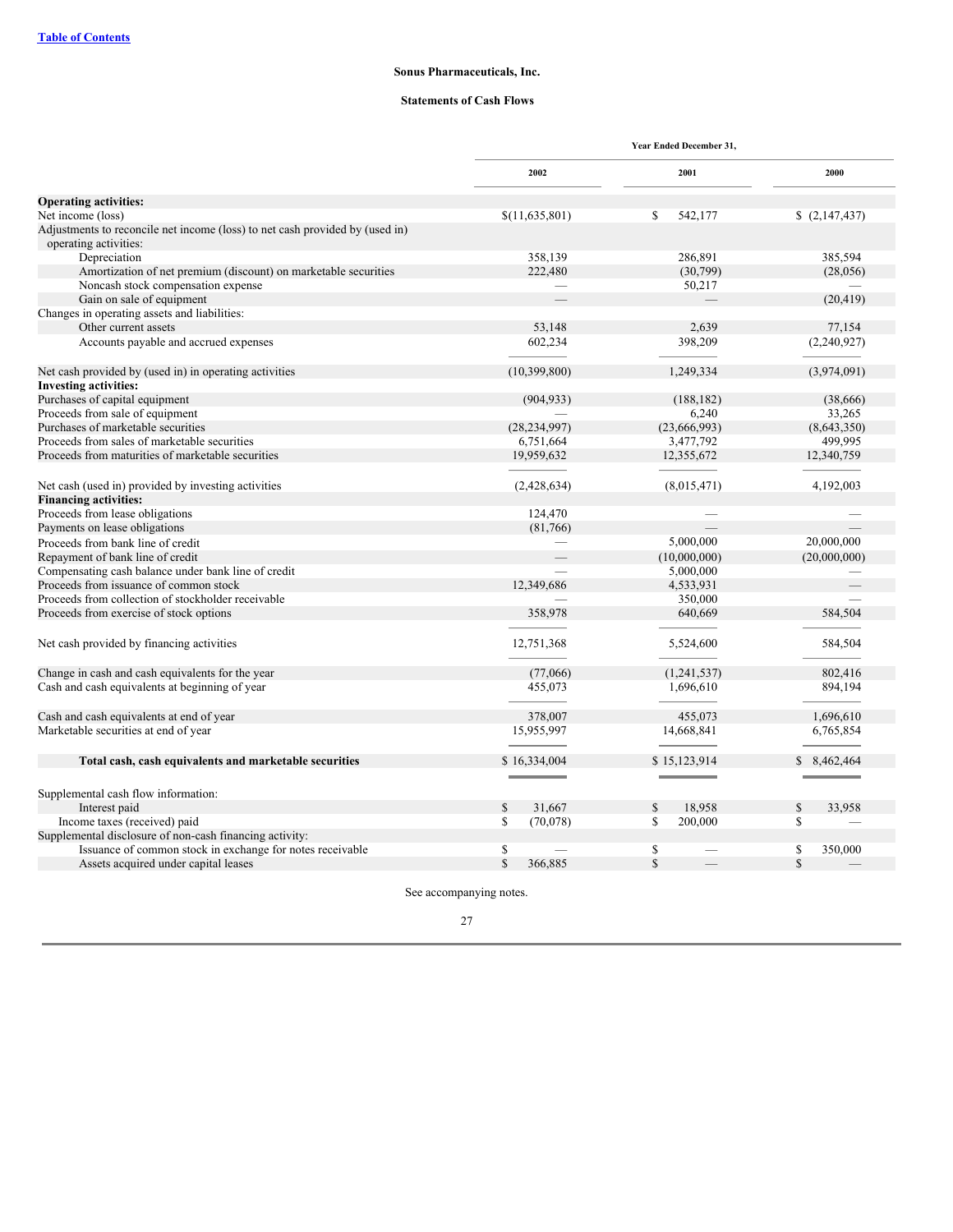### **Sonus Pharmaceuticals, Inc. Notes to Financial Statements**

#### **1. Description of Business and Summary of Accounting Policies**

### *Business Overview*

Sonus Pharmaceuticals is applying its novel TOCOSOL™ drug delivery technology to formulate therapeutic drugs to make them easier to administer, safer and more effective. Our lead product, TOCOSOL Paclitaxel, is a novel formulation of paclitaxel, one of the world's most widely used anticancer drugs. We are also developing a number of additional product candidates utilizing the TOCOSOL technology in applications to treat cancer and other serious disease.

### *Cash and Cash Equivalents*

Cash and cash equivalents consist of highly liquid investments with a maturity of three months or less at the date of purchase.

# *Marketable Securities*

The Company classifies the marketable securities portfolio as available-for-sale, and such securities are stated at fair value based on quoted market prices, with the unrealized gains and losses included as a component of accumulated other comprehensive loss. Interest earned on securities available-for-sale is included in interest income. The carrying value of debt securities in this category is adjusted for amortization of premiums and accretion of discounts to maturity. Such amortization and accretion are included in interest income. Realized gains and losses and declines in value judged to be other than temporary on securities available-for-sale also are included in interest income. The cost of securities sold is based on the specific identification method.

### *Concentrations of Credit Risk*

The Company invests its excess cash in accordance with investment guidelines, which limit the credit exposure to any one financial institution and to any one type of investment, other than securities issued by the U.S. government. The guidelines also specify that the financial instruments are issued by institutions with strong credit ratings. These securities are generally not collateralized and mature within one year.

#### *Revenue Recognition*

Since inception, the Company has generated revenues from collaborative agreements, licensing fees and from the assignment of developed and patented technology. Revenue is recorded as earned based on the performance requirements of the contract, generally as the services are performed. The Company recognizes revenue from nonrefundable, upfront license fees and proceeds from the assignment of technology when delivery has occurred and no future obligations exist. Royalties from licensees are based on third-party sales and recorded as earned in accordance with contract terms, when third-party results are reliably measured and collection is reasonably assured. Payments received for which the earnings process is not complete are classified as deferred revenue.

#### *Research and Development Costs*

Research and development costs including personnel costs, supplies, depreciation and other indirect costs are expensed as incurred. In instances where the Company enters into collaborative agreements with third parties, costs are expensed the earlier of when amounts are due or when services are performed. In instances where the Company enters into agreements with third parties for research and/or clinical trial activities, costs are expensed the earlier of when amounts are due or when services are performed.

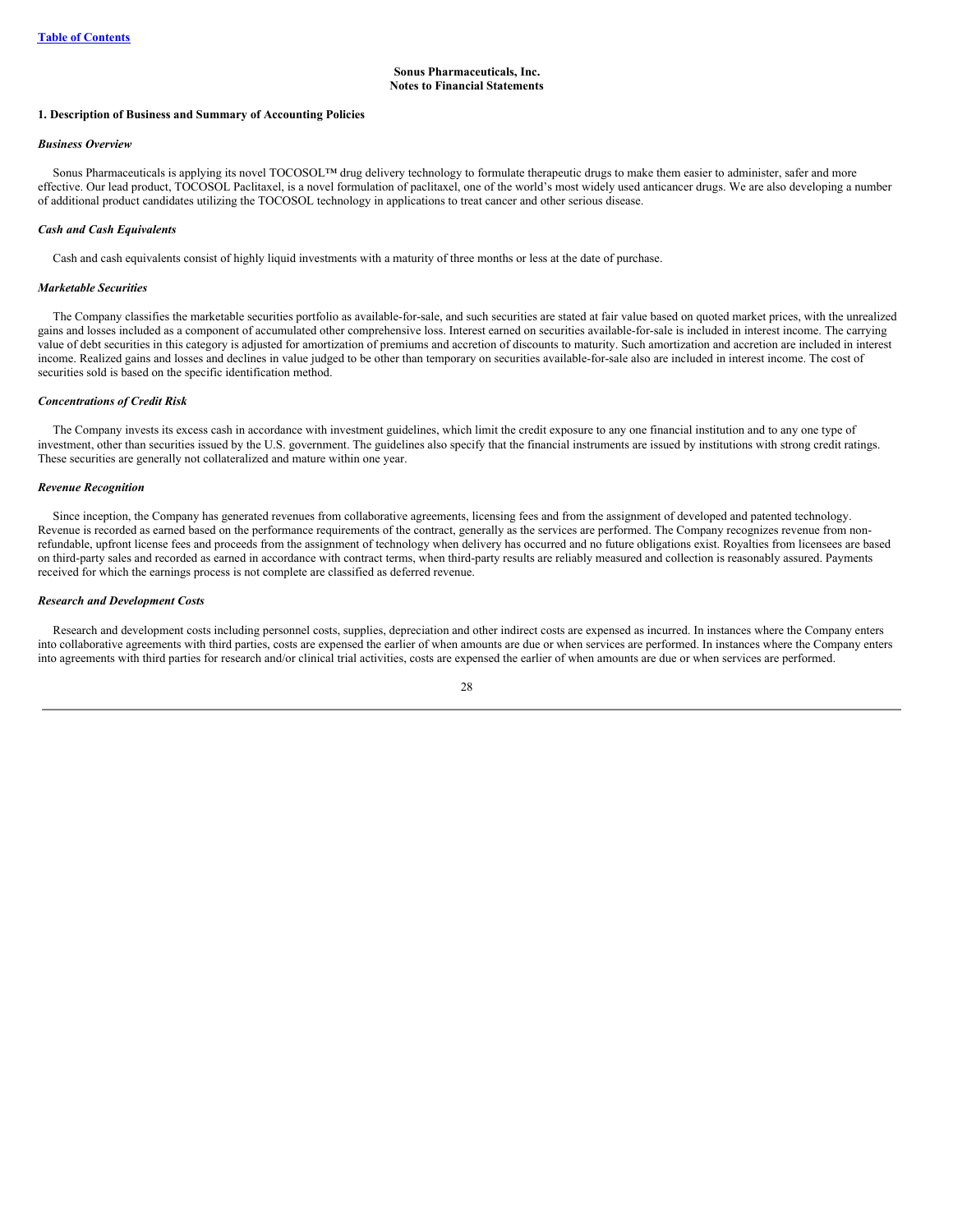### *Equipment, Furniture and Leasehold Improvements*

Equipment, furniture and leasehold improvements are stated at cost. Depreciation of equipment is provided using the straight-line basis over three to five years, the estimated useful life of the assets. Leasehold improvements are amortized over the lesser of the economic useful lives of the improvements or the term of the related lease. Repair and maintenance costs are expensed as incurred.

### *Stock-Based Compensation*

We have adopted the disclosure-only provisions of SFAS No. 123,*"Accounting for Stock-Based Compensation"*and apply Accounting Principles Board Opinion No. 25 (APB 25), and related interpretations in accounting for our stock option plans. Under the provisions of APB 25 and related interpretations, employee stock-based compensation expense is recognized based on the intrinsic value of the option on the date of grant.

At December 31, 2002 we had several stock-based employee compensation plans, which are described more fully in Note 6. All options granted under these plans had exercise prices equal to the market value of the underlying common stock on the date of grant and therefore no stock-based employee compensation cost was recorded in net loss on the grant dates.

The following table illustrates the effect on net loss and net loss per share if we had applied the fair value recognition of SFAS 123,*Accounting for Stock-Based Compensation*, to stock-based employee compensation.

|                                                                                              | 2002           | 2001          | 2000          |
|----------------------------------------------------------------------------------------------|----------------|---------------|---------------|
| Net income (loss), as reported                                                               | \$(11,635,801) | 542,177       | \$(2,147,437) |
| Deduct: Total stock-based employee compensation<br>expense determined under fair value based |                |               |               |
| method for all awards, net of related tax effects                                            | (651, 199)     | (1, 155, 408) | (1,467,686)   |
|                                                                                              |                |               |               |
| Pro forma net loss                                                                           | \$(12,287,000) | \$ (613,231)  | \$(3,615,123) |
|                                                                                              |                |               |               |
| Earnings per share:                                                                          |                |               |               |
| Basic and diluted-as reported                                                                | S<br>(0.86)    | 0.05          | \$<br>(0.23)  |
|                                                                                              |                |               |               |
| Basic and diluted-pro forma                                                                  | S<br>(0.91)    | (0.06)        | (0.40)        |
|                                                                                              |                |               |               |

### *Comprehensive Income*

In accordance with Statement of Financial Accounting Standard No. 130, "Reporting Comprehensive Income" (SFAS 130), the Company has reported comprehensive income, defined as net income (loss) plus other comprehensive income, in the Statements of Stockholders' Equity. The total of other accumulated comprehensive income consists of unrealized gains and losses on marketable securities.

### *Per Share Data*

Basic EPS is based on the weighted average number of common shares outstanding. Diluted EPS is based on the weighted average number of common shares and dilutive potential common shares. Dilutive potential common shares are calculated under the treasury stock method and consist of unexercised stock options and warrants.

#### *Use of Estimates*

The preparation of financial statement in conformity with generally accepted accounting principles requires management to make estimates and assumptions that affect the amounts reported in the financial statements and accompanying notes. Actual results could differ from those estimates.

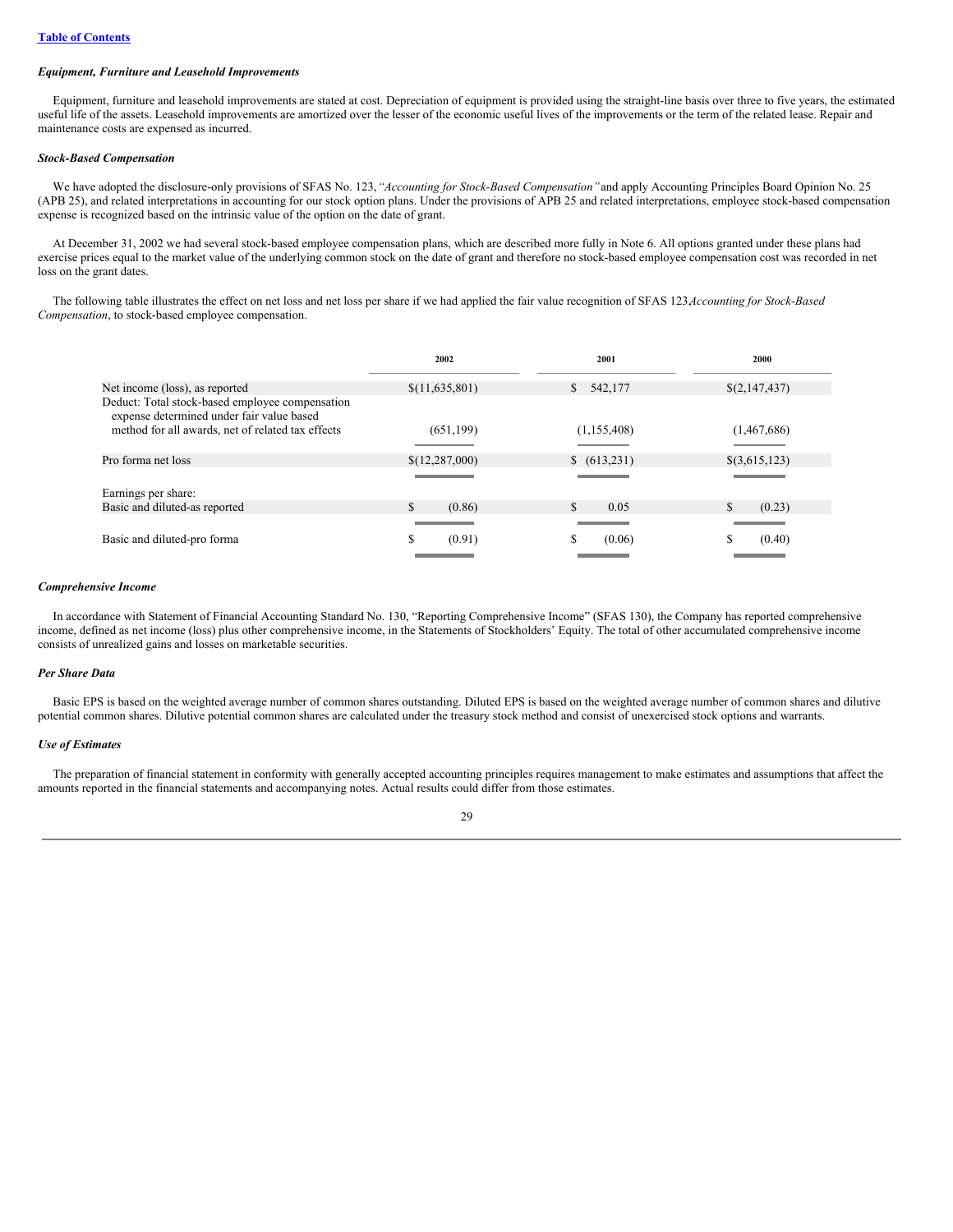### *Recent Accounting Pronouncements*

In November 2002, the Emerging Issues Task Force (EITF) issued EITF Issue No. 00-21, "Revenue Arrangements with Multiple Deliverables", which provides guidance on the timing and method of revenue recognition for sales arrangements that include the delivery of more than one product or service. EITF 00-21 is effective prospectively for arrangements entered into in fiscal periods beginning after June 15, 2003. The Company does not expect that the adoption of EITF 00-21 will have a significant impact on its financial statements.

In June 2002, the Financial Accounting Standards Board (FASB) issued Statement No. 146, "Accounting for Costs Associated with Exit or Disposal Activities". The standard addresses financial accounting and reporting for costs associated with exit or disposal activities and nullifies Emerging Issues Task Force (EITF) Issue No. 94-3, "Liability Recognition for Certain Employee Termination Benefits and Other Costs to Exit an Activity (including Certain Costs Incurred in a Restructuring)." Statement No. 146 states that a liability for a cost associated with an exit or disposal activity shall be recognized and measured initially at its fair value in the period in which the liability is incurred, except for a liability for one-time termination benefits that are incurred over a period of time. The standard will apply to the Company effective for exit or disposal activities initiated after December 31, 2002. The Company does not believe there will be a material effect from the adoption of this new standard.

On December 31, 2002, FASB issued SFAS No. 148, Accounting for Stock-Based Compensation-Transition and Disclosure. SFAS No. 148 amends SFAS No. 123, Accounting for Stock-Based Compensation. SFAS No. 148 requires accounting policy note disclosures to provide the method of stock option accounting for each year presented in the financial statements and, for each year until all years presented in the financial statements recognize the fair value of stock-based compensation. Also, SFAS No. 148 provides two additional transition methods that eliminate the ramp-up effect resulting from applying the expense recognition provisions of SFAS No. 123. The transition provisions and annual statement disclosure requirements of SFAS No. 148 are effective for fiscal years ending after December 15, 2002. The interim statement disclosure requirements are effective for the first interim statement that includes financial information after December 15, 2002. The Company does not believe there will be a material financial effect from the adoption of this new standard unless it were to make a change in its accounting policy and account for stock option grants as compensation expense.

In November 2002, the FASB issued FASB Interpretation No. 45 ("FIN 45"), "Guarantor's Accounting and Disclosure Requirements for Guarantees, Including Indirect Guarantees of Indebtedness of Others, an interpretation of FASB Statements No. 5, 57 and 107 and Rescission of FASB Interpretation No. 34." FIN 45 clarifies the requirements of SFAS No. 5, "Accounting for Contingencies," relating to the guarantor's accounting for, and disclosure of, the issuance of certain types of guarantees. The disclosure provisions of FIN 45 are effective for financial statements of periods that end after December 15, 2002. However, the provisions for initial recognition and measurement are effective on a prospective basis for guarantees that are issued or modified after December 31, 2002. The Company is still assessing the potential impact on its results from operations from the adoption of FIN 45.

In January 2003, the FASB issued FASB Interpretation No. 46 ("FIN 46"), "Consolidation of Variable Interest Entities." FIN 46 clarifies the application of Accounting Research Bulletin No. 51, "Consolidated Financial Statements," to certain entities in which equity investors do not have the characteristics of a controlling financial interest or do not have sufficient equity at risk for the entity to finance its activities without additional subordinated financial support from other parties. FIN 46 applies immediately to variable interest entities created after January 31, 2003, and to variable interest entities in which an enterprise obtains an interest after that date. It applies in the first fiscal year or interim period beginning after June 15, 2003, to variable interest entities in which an enterprise holds a variable interest that it acquired before February 1, 2003. FIN 46 applies to public enterprises as of the beginning of the applicable interim or annual period. The Company does not believe there will be a material effect upon its financial condition or results of operations from the adoption of the provisions of FIN 46.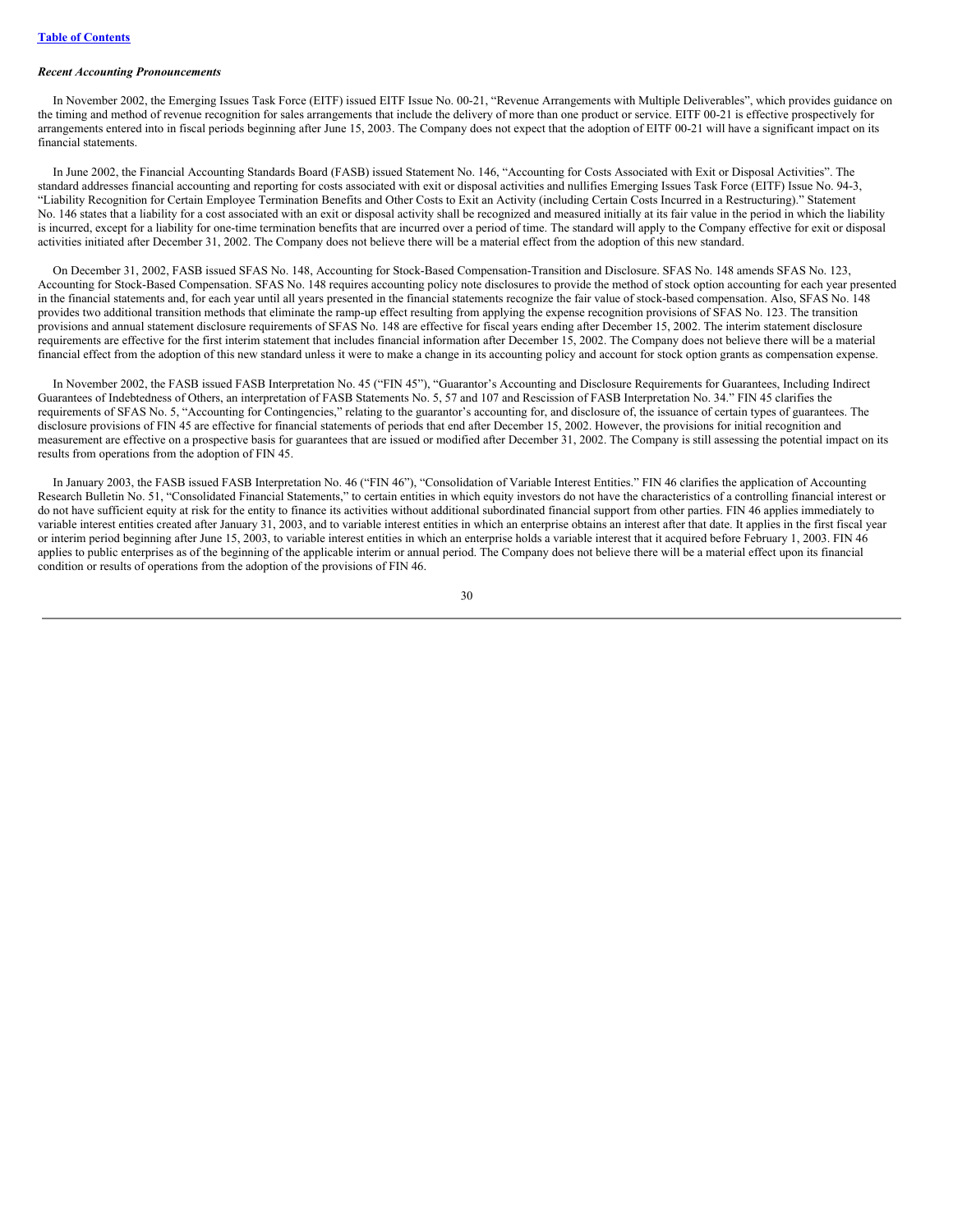# **2. Marketable Securities**

Marketable securities consist of the following at December 31, 2002 and 2001:

|                                                                                                | Cost         | Unrealized<br>Gains        | Unrealized<br><b>Losses</b>        | <b>Fair Value</b> |
|------------------------------------------------------------------------------------------------|--------------|----------------------------|------------------------------------|-------------------|
| 2002:<br>Corporate debt securities (principally commercial paper) and<br>government securities | \$15,930,354 | \$26,455                   | \$ (812)                           | \$15,955,997      |
|                                                                                                | Cost         | <b>Unrealized</b><br>Gains | <b>Unrealized</b><br><b>Losses</b> | <b>Fair Value</b> |
| 2001:<br>Corporate debt securities (principally commercial paper) and<br>government securities | \$14,629,133 | \$41,906                   | \$(2,198)                          | \$14,668,841      |

Realized gains on the sales of available-for-sale securities were \$10,191, \$2,112 and \$0 in 2002, 2001 and 2000, respectively. The realized losses on sales of available for sale securities were \$6,869, \$102 and \$0 in 2002, 2001 and 2000, respectively. All marketable securities at December 31, 2002 mature within one year.

### **3. Equipment, Furniture and Leasehold Improvements**

Equipment, furniture and leasehold improvements consist of the following:

|                                                | 2002        | 2001        |
|------------------------------------------------|-------------|-------------|
|                                                |             |             |
| Laboratory equipment                           | \$2,998,327 | \$2,314,518 |
| Office furniture and equipment                 | 1,006,875   | 967,327     |
| Leasehold improvements                         | 1,144,391   | 784,357     |
| Construction in progress                       | 217,488     | 29,061      |
|                                                |             |             |
|                                                | 5,367,081   | 4,095,263   |
| Less accumulated depreciation and amortization | 4,056,691   | 3,698,552   |
|                                                |             |             |
|                                                | \$1,310,390 | \$ 396,711  |
|                                                |             |             |

At December 31, 2002, we held laboratory equipment acquired under capital leases with an original cost of \$366,885. Accumulated depreciation at December 31, 2002 on this equipment was \$72,114. As of December 31, 2001, there were no capital leases.

### **4. Contractual Agreements**

In January 2001, the Company entered into a patent licensing agreement with Chugai Pharmaceutical, Co., Ltd. (Chugai) that gave Chugai non-exclusive rights under certain Sonus ultrasound contrast patents in Japan, South Korea, and Taiwan. The Company received license fees under this agreement of \$2.0 million in 2001.

In August 2001, the Company entered into an agreement with Nycomed Amersham (Nycomed) whereby the Company assigned substantially all of its ultrasound contrast intellectual property to Nycomed for \$6.5 million. As part of the agreement, the Company also assigned to Nycomed its interest in the ultrasound contrast patent license agreement entered into with Chugai in January 2001. In addition, as part of the agreement, Nycomed granted the Company an exclusive license to use the patents assigned to Nycomed for certain biomedical purposes. The Company recognized revenue of \$6.5 million in 2001 as no future obligations existed under the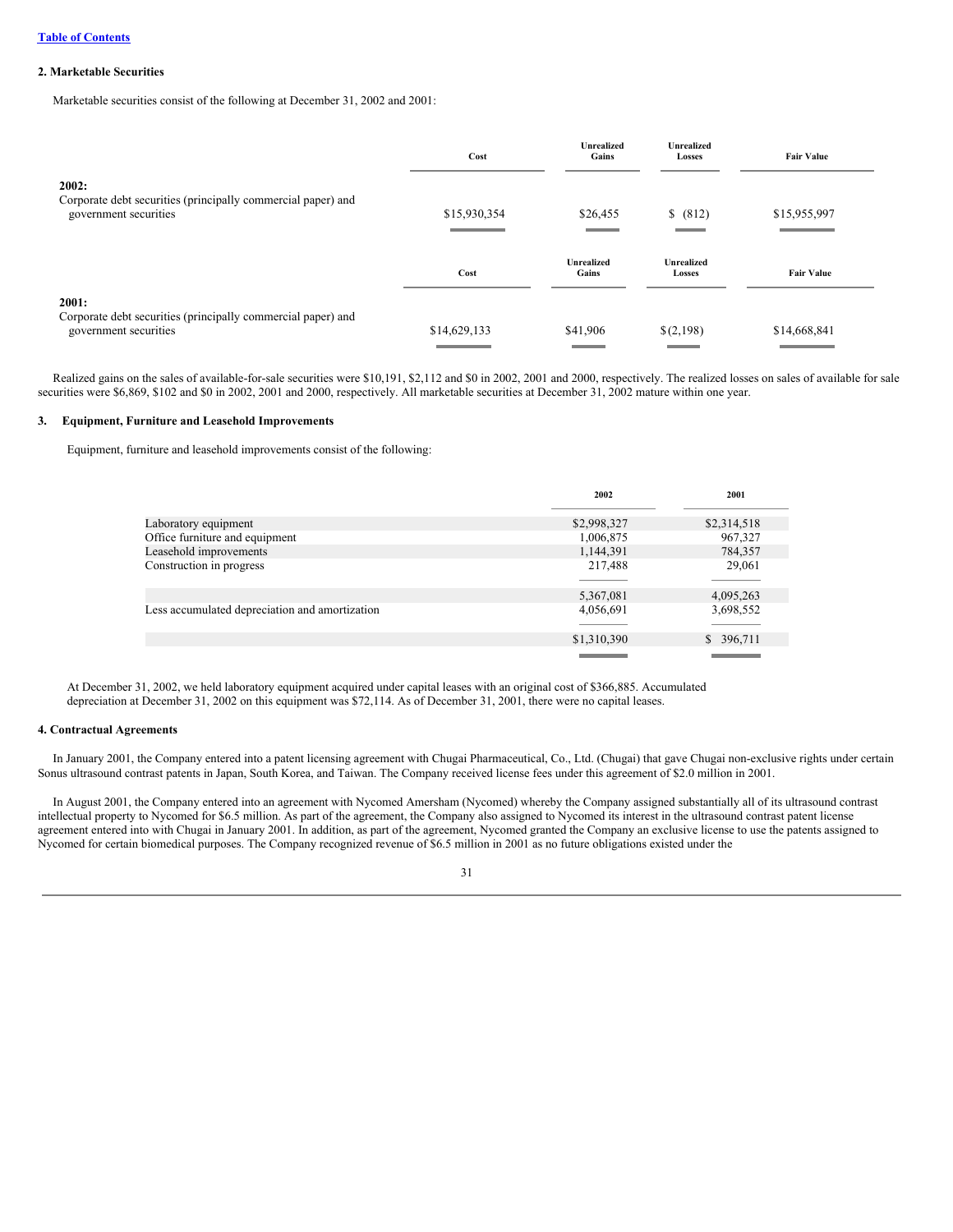agreement. Sonus and Nycomed previously entered into an agreement in September 1999 whereby Nycomed received an exclusive license to certain of the Company's ultrasound contrast patents in the U.S. and Europe. In exchange, Nycomed paid the Company an initial license fee of \$10.0 million, assumed the responsibility and costs of applicable patent litigation, and paid royalties to the Company on sales of an approved product covered by the licensed patents. This patent license agreement terminated concurrent with the execution of the August 2001 agreement.

# **5. Income Taxes**

Income tax expenses (benefits) consist of the following:

|                     | 2002         | 2001                                 | 2000        |
|---------------------|--------------|--------------------------------------|-------------|
| Federal – current   | \$(101,483)  | S<br>$\hspace{0.1mm}-\hspace{0.1mm}$ | $-$         |
| Foreign $-$ current |              | 200,000                              | (176, 939)  |
|                     |              |                                      |             |
| Total               | \$(101, 483) | \$200,000                            | \$(176,939) |
|                     |              |                                      |             |

During 2002, the Company received a refund of approximately \$70,000 related to a change in net operating loss shielding allowed for alternative minimum taxes that were originally paid in 1996, 1997 and 1999. This change in regulations occurred in early 2002 and the Company subsequently filed amended returns and received the refunds in late 2002. In 2001, the Company paid \$200,000 for international withholding taxes on license fees received during the year. In 2000, the Company received a refund of \$176,939 for international withholding taxes that were originally paid in 1995. Due to the uncertainty of receipt of this refund, a valuation allowance had previously been provided for this refund receivable.

A reconciliation of the Federal Statutory tax rate of 34% to the Company's effective income tax rate follows:

| 2002        | 2001                     | 2000        |
|-------------|--------------------------|-------------|
| $(34.00\%)$ | 34.00%                   | $(34.00\%)$ |
|             | (36.31)                  |             |
| 0.17        | 2.31                     | 0.89        |
| 33.83       |                          | 33.11       |
| (0.86)      | $\overline{\phantom{a}}$ |             |
|             | 26.95                    | $(7.61\%)$  |
|             |                          |             |
| $(0.86\%)$  | 26.95%                   | $(7.61\%)$  |
|             |                          |             |

Significant components of the Company's net deferred tax assets and liabilities as of December 31, 2002 and 2001 are as follows:

|                                                 | 2002         | 2001         |
|-------------------------------------------------|--------------|--------------|
| Deferred tax assets:                            |              |              |
| Federal net operating loss carryforwards        | \$13,621,000 | \$ 9,618,000 |
| Accrued expenses                                | 178,000      | 71,000       |
| Research and development credits                | 1,847,000    | 1,659,000    |
| Foreign tax credits                             | 1,029,000    | 1,029,000    |
| AMT tax credits                                 |              | 68,000       |
| Book in excess of tax depreciation expense      | 184,000      | 190,000      |
|                                                 |              |              |
| Gross deferred tax assets                       | 16,859,000   | 12,635,000   |
| Valuation allowance for net deferred tax assets | (16,859,000) | (12,635,000) |
|                                                 |              |              |
| Net deferred tax assets                         |              | S            |
|                                                 |              |              |

Due to the uncertainty of the Company's ability to generate taxable income to realize its net deferred tax assets at December 31, 2002 and 2001, a valuation allowance has been recognized for financial reporting

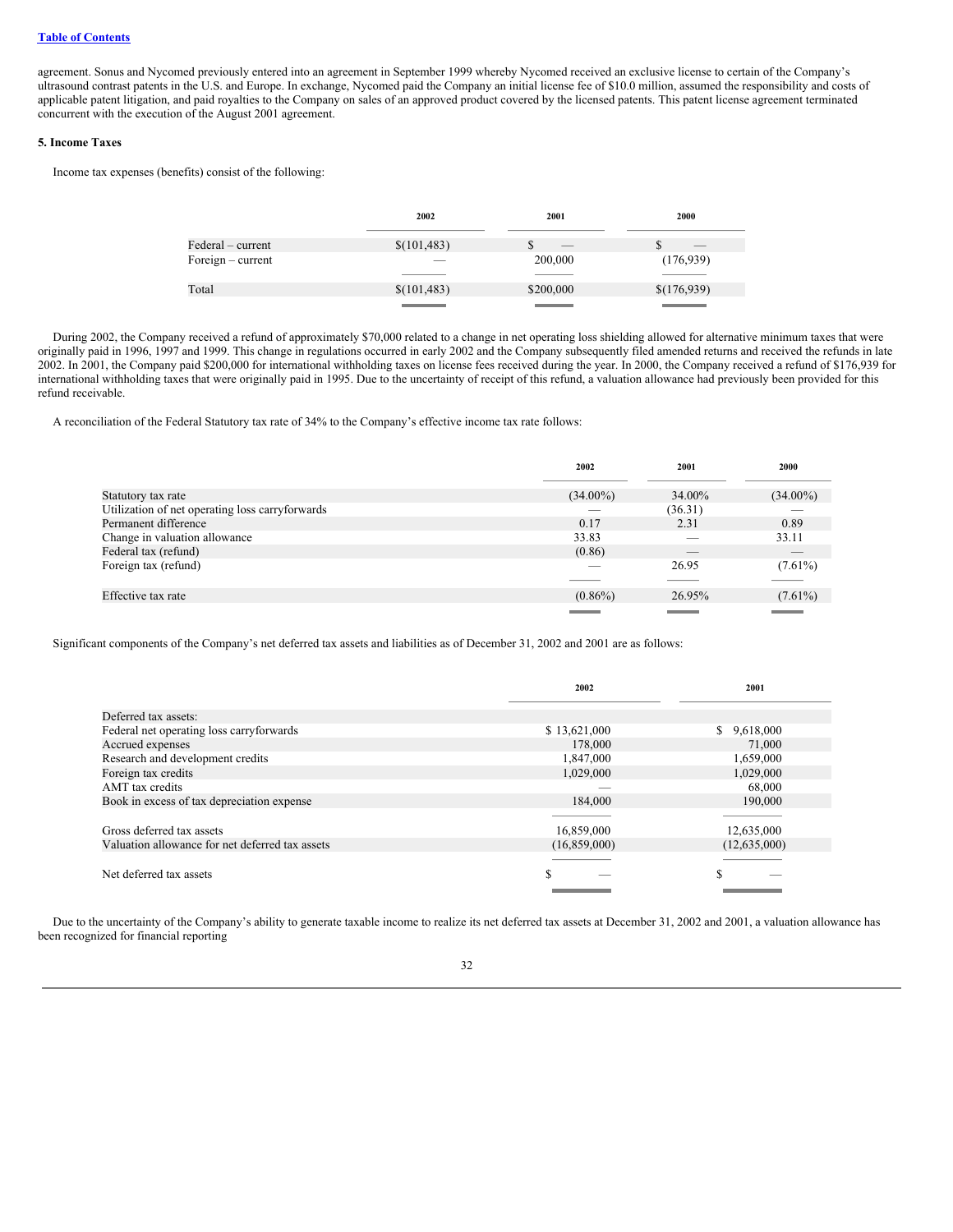purposes. The Company's valuation allowance for deferred tax assets increased \$4.2 million and \$464,000 for the years ended December 31, 2002 and 2001, respectively. The increase in the deferred tax assets in 2002 is primarily the result of increasing net operating loss carryforwards.

At December 31, 2002, the Company has federal net operating loss carryforwards of approximately \$40.1 million for income tax reporting purposes and research and development and AMT tax credit carryforwards of approximately \$1.8 million. The federal operating loss carryforwards and research and development credits begin to expire in 2006. To the extent that net operating loss carryforwards, when realized, relate to stock option deductions of approximately \$182,000, the resulting benefit will be credited to stockholders' equity.

The initial public offering of common stock by the Company in 1995 caused an ownership change pursuant to applicable regulations in effect under the Internal Revenue Code of 1986. Therefore, the Company's use of losses incurred through the date of ownership change will be limited during the carryforward period and may result in the expiration of net operating loss carryforwards before utilization.

# **6. Stockholders' Equity**

### *Common Stock*

At December 31, 2002, the Company had shares of common stock reserved for possible future issuance as follows:

| Stock options outstanding                           | 2,218,794 |
|-----------------------------------------------------|-----------|
| Warrants outstanding                                | 560,300   |
| Shares available for future grant under stock plans | 1.004.716 |
|                                                     |           |
|                                                     | 3.783.810 |

### *Private Placements*

In January 2002, the Company sold 1.9 million shares of common stock in a private placement transaction for gross proceeds of \$13.6 million (\$12.5 million net of transaction costs). In connection with the placement, the Company issued warrants to purchase 385,800 shares of common stock. The warrants are exercisable at \$9.40 per share and expire in January 2007.

In June 2001, the Company sold 1.7 million shares of common stock in a private placement transaction for gross proceeds of \$4.9 million (\$4.5 million net of transaction costs). In connection with the placement, the Company issued warrants to purchase 174,500 shares of common stock. The warrants are exercisable at \$3.36 per share and expire in June 2006.

### *Stock Options*

The Company has several stock option plans whereby shares of common stock are reserved for future issuance pursuant to stock option grants or other issuances. Under the 2000 Stock Incentive Plan, an incremental number of shares equal to four percent of the Company's common stock outstanding as of December 31 of each year commencing December 31, 2000 are made available for issuance under the plan up to a lifetime maximum of five million shares. Employee stock options vest over a period of time determined by the Board of Directors, generally four years, and director stock options are generally fully vested on the date of grant. Stock options generally are granted at the fair market value on the date of grant and expire ten years from the date of grant.

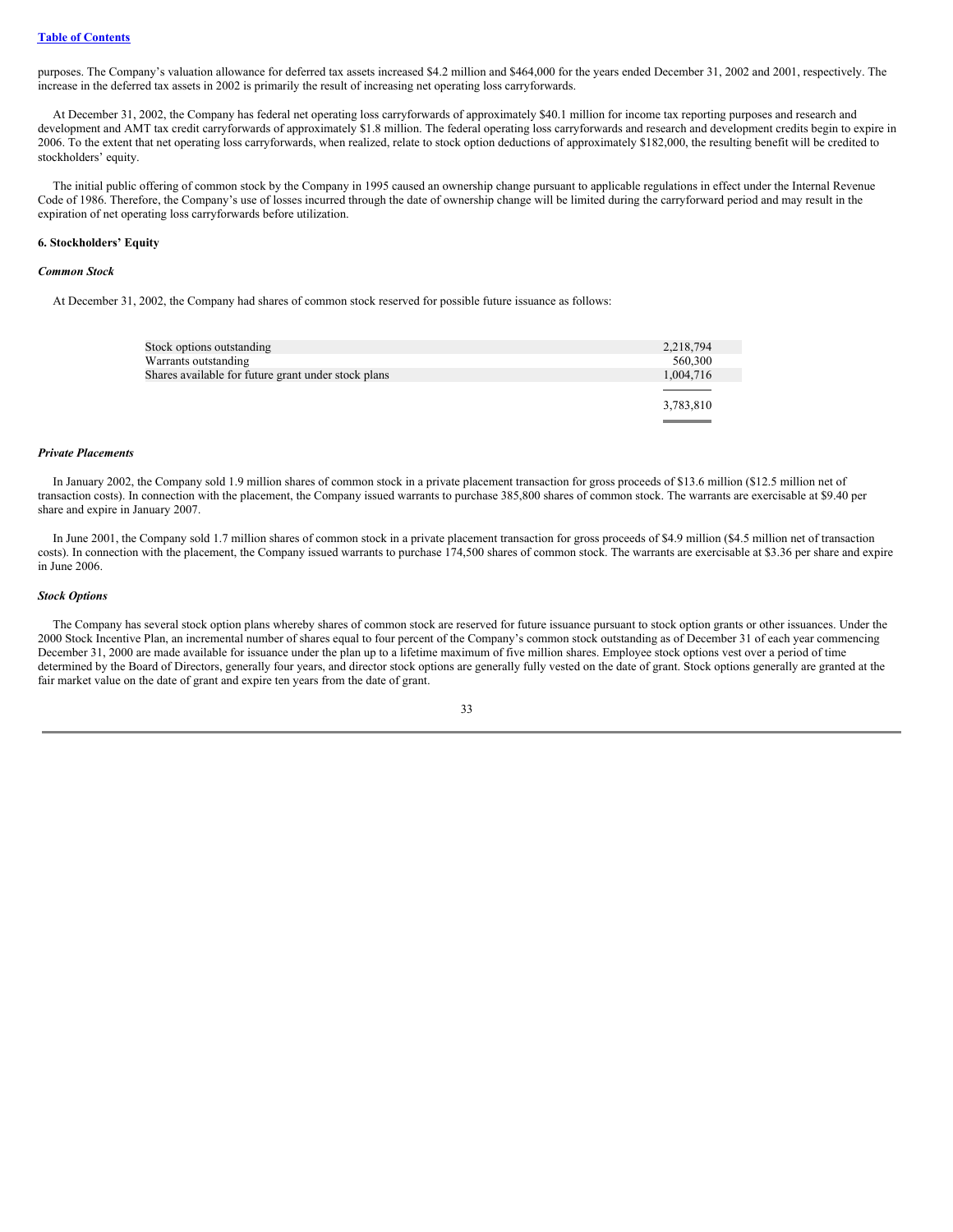### A summary of activity related to the Company's stock options follows:

|                            | <b>Shares</b> | <b>Exercise</b><br>Price |
|----------------------------|---------------|--------------------------|
| Balance, January 1, 2000   | 1,985,882     | $.20 - 44.00$            |
| Granted                    | 1,252,215     | $.63 - 6.00$             |
| Exercised                  | (203, 785)    | $.66 - 6.75$             |
| Canceled                   | (518, 367)    | $.88 - 6.00$             |
| Balance, December 31, 2000 | 2,515,945     | $.20 - 44.00$            |
| Granted                    | 504,364       | $2.63 - 8.08$            |
| Exercised                  | (274, 895)    | $.88 - 5.94$             |
| Canceled                   | (208, 142)    | $.88 - 6.94$             |
| Balance, December 31, 2001 | 2,537,272     | $.20 - 44.00$            |
| Granted                    | 556,571       | $1.46 - 7.35$            |
| Exercised                  | (74, 508)     | $.88 - 6.06$             |
| Canceled                   | (800, 541)    | $4.00 - 38.63$           |
| Balance, December 31, 2002 | 2,218,794     | $.20 - 44.00$            |

Options exercisable at December 31, 2002, 2001, and 2000, were 1,260,020; 1,826,770 and 997,546, respectively.

The following table summarizes information about stock options outstanding at December 31, 2002:

|                                       |                       | <b>Options Outstanding</b>                              |                                          | <b>Options Exercisable</b>   |                                                 |
|---------------------------------------|-----------------------|---------------------------------------------------------|------------------------------------------|------------------------------|-------------------------------------------------|
| Range of<br><b>Exercise</b><br>Prices | Number<br>Outstanding | Weighted<br>Average<br>Remaining<br>Contractual<br>Life | Weighted<br>Average<br>Exercise<br>Price | <b>Number</b><br>Exercisable | Weighted<br>Average<br><b>Exercise</b><br>Price |
| $$0.20 - $0.88$                       | 400,738               | 7.81 years                                              | \$0.75                                   | 400,738                      | \$0.75                                          |
| $$1.46 - $2.63$                       | 506,071               | 9.98 years                                              | \$2.31                                   | 11.030                       | \$2.09                                          |
| $$3.31 - $4.88$                       | 244,863               | 8.22 years                                              | \$3.69                                   | 115,647                      | \$3.75                                          |
| $$5.24 - $8.19$                       | 1,007,014             | 7.22 years                                              | \$6.91                                   | 672,497                      | \$6.53                                          |
| $$10.13 \rightarrow $20.50$           | 42,475                | 4.66 years                                              | \$16.00                                  | 42,475                       | \$16.00                                         |
| $$37.00 - $44.00$                     | 17,633                | 4.87 years                                              | \$40.97                                  | 17,633                       | \$40.97                                         |
|                                       |                       |                                                         |                                          |                              |                                                 |
| Total                                 | 2,218,794             | 8.00 years                                              | \$4.84                                   | 1,260,020                    | \$5.20                                          |
|                                       |                       |                                                         |                                          |                              |                                                 |

Proforma information regarding net loss per share required by SFAS 123 and disclosed in Note 1 has been determined as if we accounted for our employee options under the fair value method of SFAS 123. The fair value of each option is estimated using the Black-Scholes option pricing model. The assumptions used in this model include (1) the stock price at grant date, (2) the exercise price, (3) an estimated option life of four years, (4) no expected dividends for each year presented, (5) stock price volatility factor of 1.154, 1.175, and 1.14 in 2002, 2001 and 2000, respectively, and (6) a risk-free interest rate of 3.82%, 4.56% and 6.35% in 2002, 2001 and 2000, respectively. The weighted average fair value per share of options granted during 2002, 2001 and 2000 was \$2.06, \$5.23 and \$2.38, respectively.

# *Stock Purchase Plan*

The Company has an employee stock purchase plan whereby employees may contribute up to 15% of their compensation to purchase shares of the Company's common stock at 85% of the stock's fair market value at the lower of the beginning or end of each three-month offering period. Shares purchased under the plan were 19,002, 9,640 and 9,763 in 2002, 2001 and 2000, respectively. At December 31, 2002, a total of 26,800 shares remain available for future purchases by employees under the plan.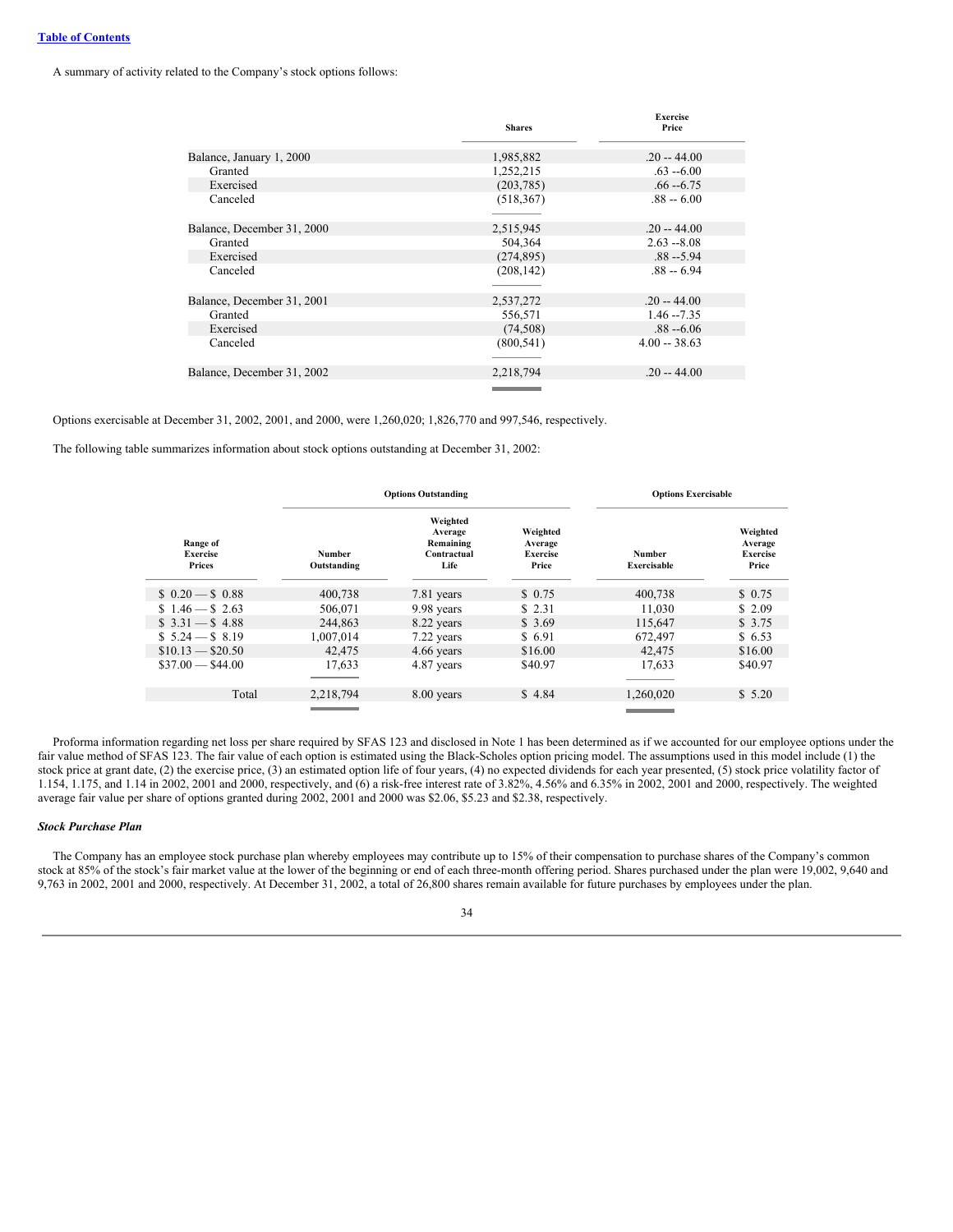#### *401(k) Plan*

The Company has a 401(k) plan for all employees under which it provides a specified percentage match on employee contributions. Starting in 2001, this match was made in shares of the Company's common stock. Shares issued as matching contributions under the plan were 18,240 and 14,478 in 2002 and 2001, respectively. At December 31, 2002, a total of 67,282 shares remain available for future issuances as matching contributions under the plan.

### *Stockholder Receivable*

In October 2000, the Company entered into stock purchase agreements with certain officers whereby the officers purchased 400,000 shares of common stock at the fair market value of the stock on the date of purchase in exchange for full-recourse promissory notes totaling \$350,000, with interest due annually at the rate of 6.09%. The promissory notes and accrued interest were repaid during 2001.

# *Shareholder Rights Plan*

The Company has adopted a Shareholder Rights Plan ("Plan") which was amended in July 2002. Under the Plan, as amended, the Company's Board of Directors declared a dividend of one Preferred Stock Purchase Right ("Right") for each outstanding common share of the Company. The Rights have an exercise price of \$140 per Right and provide the holders with the right to purchase, in the event a person or group acquires 15% or more of the Company's common stock, additional shares of the Company's common stock having a market value equal to two times the exercise price of the Right. The Rights expire in 2006.

### **7. Net Income (Loss) Per Share**

A reconciliation between basic and diluted net income (loss) per share follows:

|                                      | 2002           | 2001       | 2000          |
|--------------------------------------|----------------|------------|---------------|
| Basic net income (loss) per share:   |                |            |               |
| Net income (loss)                    | \$(11,635,801) | 542,177    | \$(2,147,437) |
| Weighted average common shares       | 13,563,754     | 10,288,085 | 9,146,374     |
| Basic net income (loss) per share    | (0.86)         | 0.05       | (0.23)        |
| Diluted net income (loss) per share: |                |            |               |
| Net income (loss)                    | \$(11,635,801) | 542,177    | \$(2,147,437) |
| Weighted average common shares       | 13.563.754     | 10,288,085 | 9,146,374     |
| Dilutive potential common shares     |                | 759,859    |               |
|                                      |                |            |               |
| Total shares                         | 13,563,754     | 11,047,944 | 9,146,374     |
|                                      |                |            |               |
| Diluted net income (loss) per share  | (0.86)         | 0.05       | (0.23)        |

As of December 31, 2002, 2001 and 2000 a total of 2,779,094; 2,018,159 and 3,015,945 options and warrants, respectively, have not been included in the calculation of potential common shares as their effect on diluted per share amounts would have been anti-dilutive.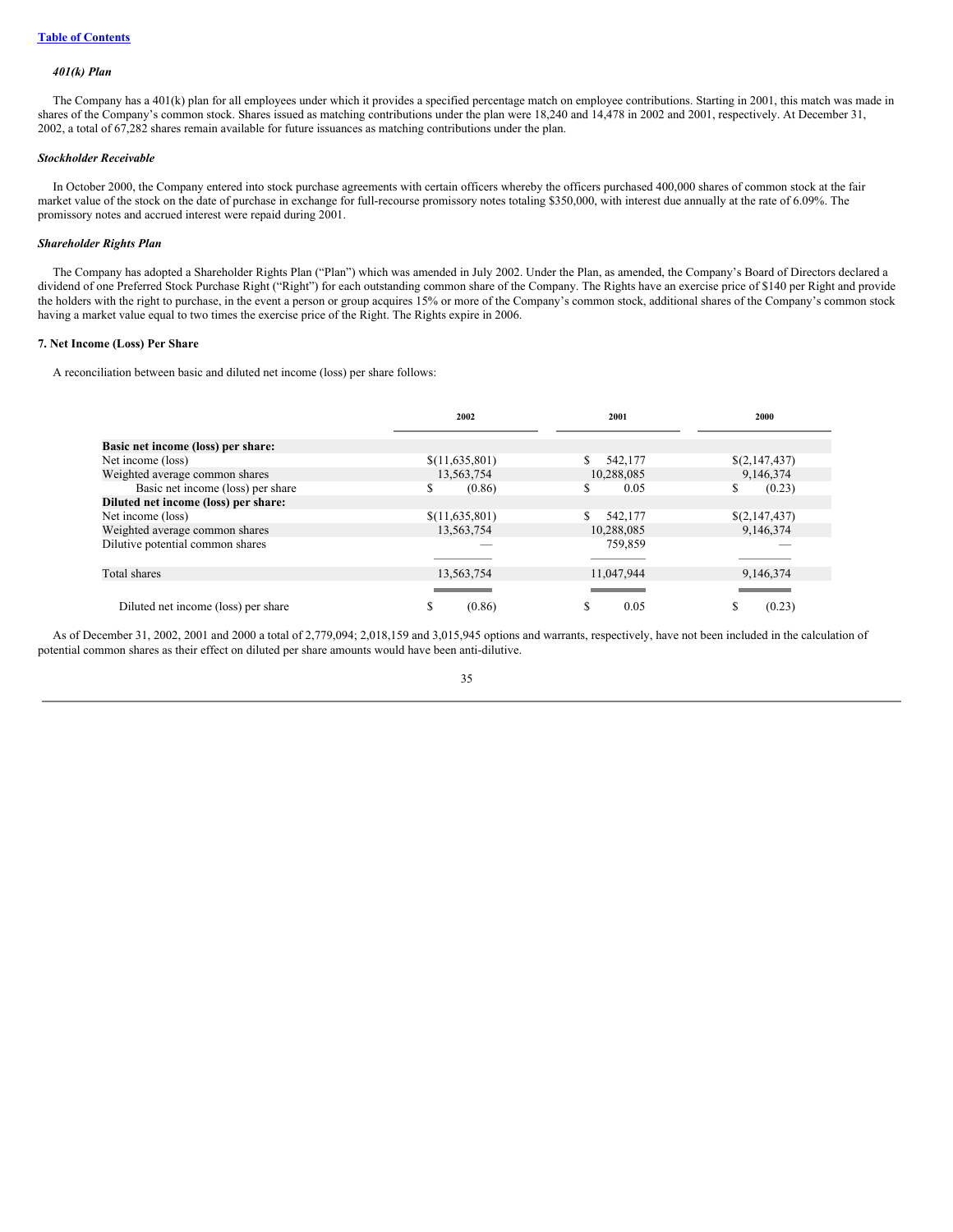# **8. Commitments and Contingencies**

The Company has leased office space and equipment under two operating lease agreements, which expire in July 2007 and October 2004, respectively. Under the office space lease, the Company has the option to extend the lease for an additional three years at the then fair market value of the leased premises. Future minimum lease payments under these leases are as follows:

| 2003       | \$621,606   |
|------------|-------------|
| 2004       | 677,556     |
| 2005       | 679,056     |
| 2006       | 694,056     |
| 2007       | 417,116     |
| Thereafter | 0           |
|            |             |
|            | \$3,089,390 |
|            |             |

Rental expense for the years ended December 31, 2002, 2001 and 2000 was \$528,000, \$506,000 and \$603,000, respectively.

The Company also entered into two capital leases for laboratory equipment and a leasehold financing arrangement in 2002. Both capital leases have terms of 36 months, implied interest rates of approximately 10% and are secured by the underlying assets. The leasehold financing arrangement has a term of 64 months and an interest rate of 10%. The following is a summary of the lease obligations and the related future minimum payments as of December 31, 2002:

| 2003                                                   | \$171,128 |
|--------------------------------------------------------|-----------|
| 2004                                                   | 171,128   |
| 2005                                                   | 85,278    |
| 2006                                                   | 30,393    |
| 2007                                                   | 15,197    |
|                                                        | ____      |
| Total lease payments                                   | 473,124   |
| Less amount representing interest                      | (63, 535) |
|                                                        | ____      |
| Present value of net minimum lease payments            | 409,589   |
| Less current portion                                   | 137,602   |
|                                                        |           |
| Long-term lease obligations, excluding current portion | \$271,987 |
|                                                        |           |

# **9. Other Income**

Other income for the year ended December 31, 2000 represents payments received of \$4.25 million from patent litigation and insurance settlements. As part of the patent litigation settlement, the Company received a payment of \$2.5 million from Nycomed Amersham pursuant to the settlement of the Company's claims under the patent license agreement with Nycomed Amersham. In addition, the Company reached an agreement on a pre-existing insurance coverage dispute and received a settlement payment of \$1.75 million.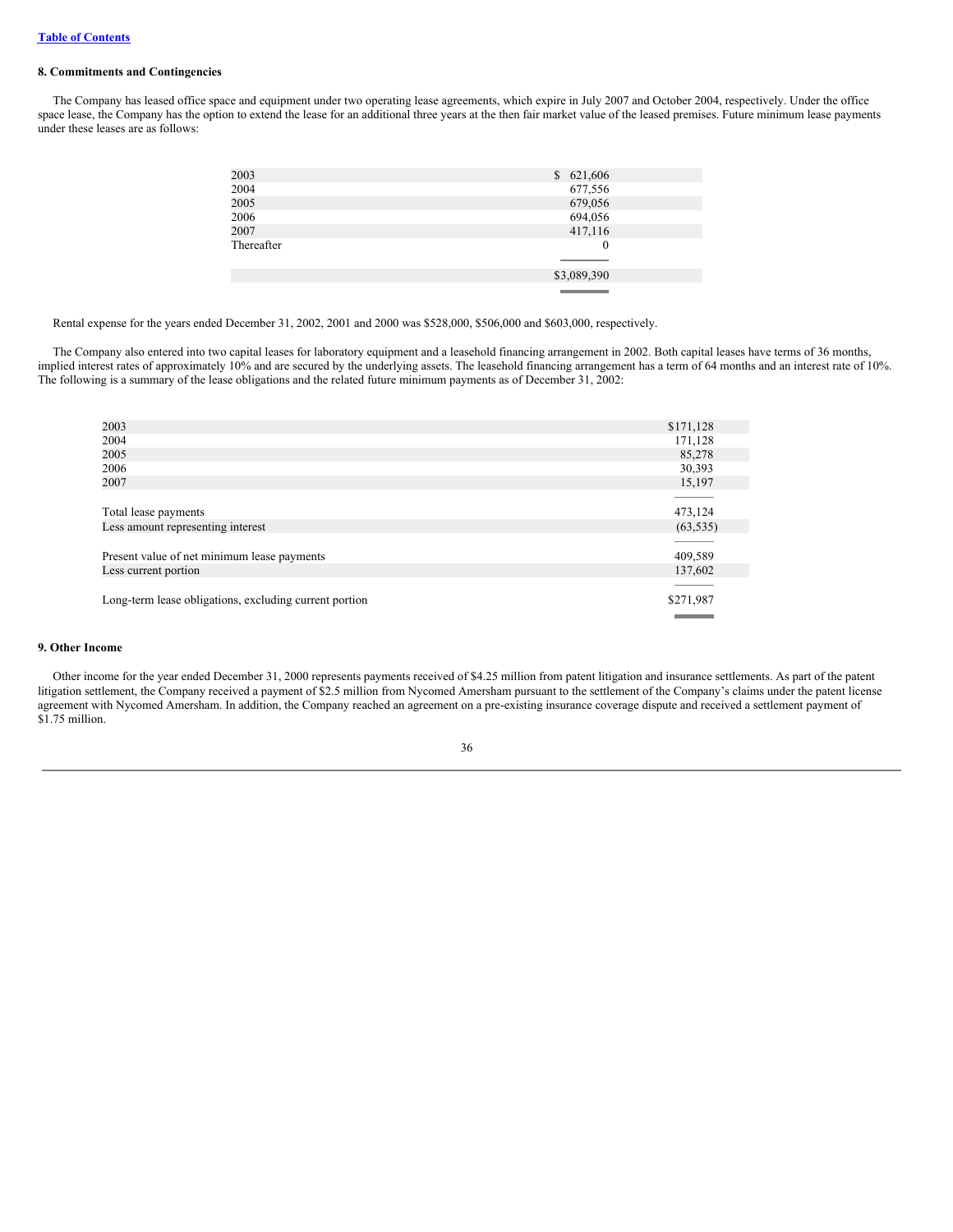# **10. Quarterly Financial Information (unaudited)**

|                              |                |           | <b>Ouarter Ended</b>                  |           |
|------------------------------|----------------|-----------|---------------------------------------|-----------|
|                              | <b>Mar. 31</b> | June 30   | <b>Sept. 30</b>                       | Dec. 31   |
|                              |                |           | (in thousands, except per share data) |           |
| 2002                         |                |           |                                       |           |
| Revenues                     | S.<br>25       | \$.       | S                                     | \$        |
| Operating expenses           | \$2,546        | \$3,694   | \$3,374                               | \$2,585   |
| Operating income (loss)      | \$(2,521)      | \$(3,694) | \$(3,374)                             | \$(2,585) |
| Net income (loss)            | \$(2,414)      | \$(3,544) | \$(3,269)                             | \$(2,409) |
| Net income (loss) per share: |                |           |                                       |           |
| Basic                        | \$ (0.18)      | (0.26)    | (0.24)                                | \$ (0.18) |
| Diluted                      | \$ (0.18)      | (0.26)    | \$ (0.24)                             | \$ (0.18) |
| 2001                         |                |           |                                       |           |
| Revenues                     | \$1,096        | \$.<br>91 | \$7,562                               | \$.       |
| Operating expenses           | \$1,865        | \$1,941   | \$2,487                               | \$2,239   |
| Operating income (loss)      | (769)<br>S.    | \$(1,850) | \$5,074                               | \$(2,239) |
| Net income (loss)            | S.<br>(738)    | \$(1,743) | \$5,154                               | \$(2,131) |
| Net income (loss) per share: |                |           |                                       |           |
| Basic                        | \$ (0.08)      | \$ (0.18) | \$0.47                                | \$ (0.19) |
| Diluted                      | \$ (0.08)      | \$ (0.18) | 0.45<br>\$                            | \$ (0.19) |
|                              |                |           |                                       |           |
|                              | 37             |           |                                       |           |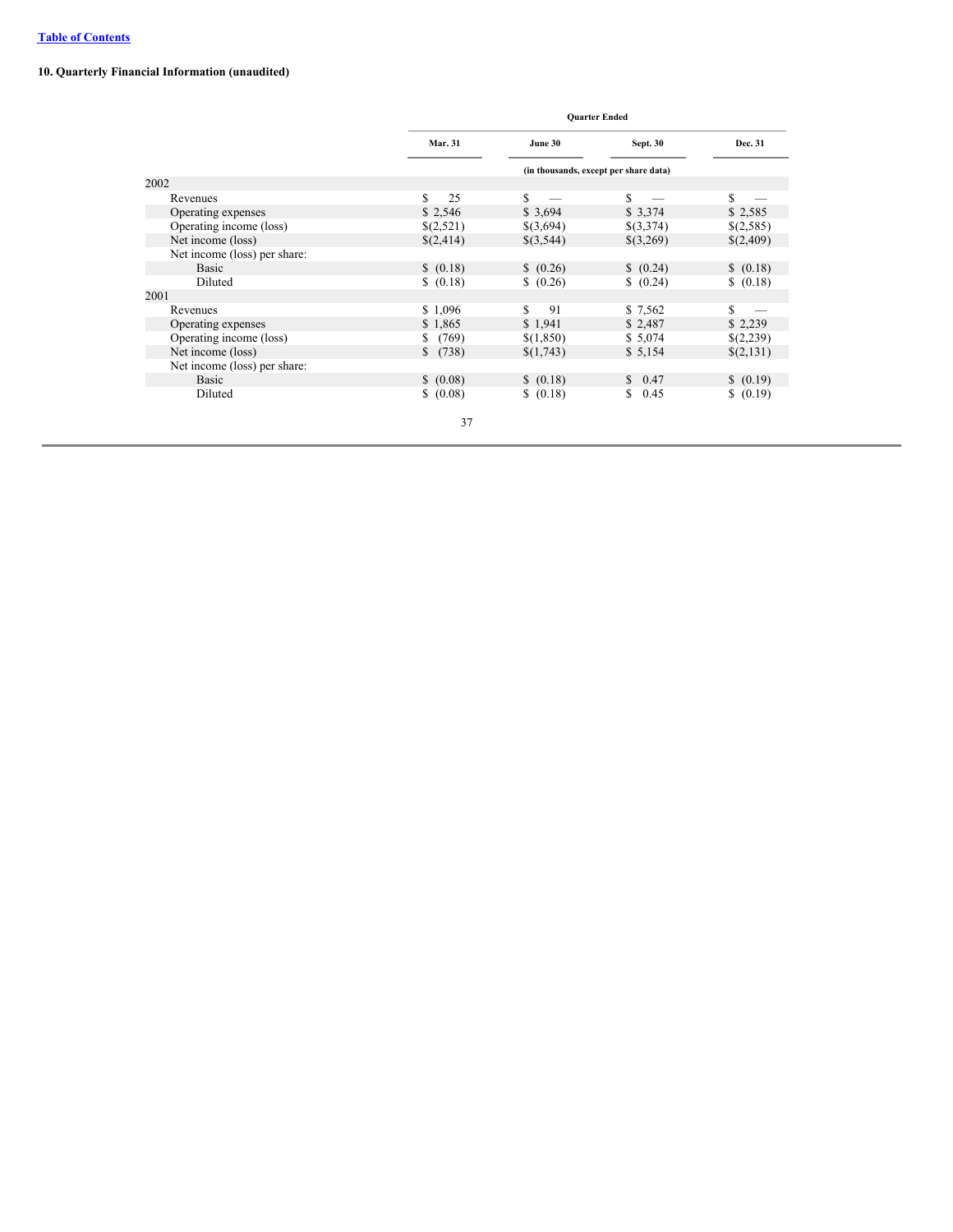# **PART III**

# <span id="page-38-1"></span><span id="page-38-0"></span>**ITEM 10. DIRECTORS AND EXECUTIVE OFFICERS OF THE REGISTRANT**

<span id="page-38-2"></span>The information required hereunder is incorporated by reference from our Proxy Statement to be filed in connection with its 2003 Annual Meeting of Stockholders.

### **ITEM 11. EXECUTIVE COMPENSATION**

<span id="page-38-3"></span>The information required hereunder is incorporated by reference from our Proxy Statement to be filed in connection with its 2003 Annual Meeting of Stockholders.

# **ITEM 12. SECURITY OWNERSHIP OF CERTAIN BENEFICIAL OWNERS AND MANAGEMENT**

The following table sets forth certain information regarding our equity compensation plans as of December 31, 2002:

|                                                                | (a)                                                                                                            |   | (b)                                                                                  | (c)<br>Number of securities<br>remaining available for<br>future issuance under<br>equity compensation<br>plans (excluding securities<br>reflected in column (a) |  |
|----------------------------------------------------------------|----------------------------------------------------------------------------------------------------------------|---|--------------------------------------------------------------------------------------|------------------------------------------------------------------------------------------------------------------------------------------------------------------|--|
| Plan category                                                  | <b>Number of securities</b><br>to be issued upon<br>exercise of outstanding<br>options, warrants and<br>rights |   | Weighted-average<br>exercise price of<br>outstanding options,<br>warrants and rights |                                                                                                                                                                  |  |
| Equity compensation plans approved by security holders (1)     | 1,676,586                                                                                                      | S | 4.97                                                                                 | 871,035                                                                                                                                                          |  |
| Equity compensation plans not approved by security holders (2) | 542,208                                                                                                        |   | 4.44                                                                                 | 66,384                                                                                                                                                           |  |
| Total                                                          | 2,218,794                                                                                                      | S | 4.84                                                                                 | 937,419                                                                                                                                                          |  |
|                                                                |                                                                                                                |   |                                                                                      |                                                                                                                                                                  |  |

- (1) Our 2000 Stock Incentive Plan was approved by security holders with 500,000 shares authorized under the plan. Stock options issued under the 2000 plan are generally granted at the fair market value on the date of grant and expire ten years from the date of grant. The plan also has an annual feature whereby an incremental number of shares equal to four percent of the Company's common stock outstanding as of December 31 of each year commencing December 31, 2000 are made available for issuance under the plan up to a lifetime maximum of five million shares. 844,235 shares were available for issuance as of December 31, 2002. The Company also has 26,800 shares available at December 31, 2002 for issuance under its Employee Stock Purchase Plan.
- (2) Our 1999 Nonqualified Stock Incentive Plan (the "1999 Plan") is a broad-based plan for which shareholder approval was not required or obtained. A total of 900,000 shares are authorized under the 1999 Plan with 66,384 available for issuance as of December 31, 2002. Options to purchase 542,208 shares of common stock under the 1999 Plan were outstanding as of December 31, 2002 at a weighted average exercise price of \$4.44. Stock options issued under the 1999 Plan are generally granted with an exercise price equal to fair market value on the date of grant, but in no event may be less than 85% of the then fair market value. Options under the 1999 Plan have various vesting schedules and expire ten years from the date of grant. The 1999 Plan also authorizes the issuance of restricted stock, although no restricted stock grants have been issued under the 1999 Plan. Shares underlying unexercised options that expire or are terminated become available again for future grants.

The remaining information required hereunder is incorporated by reference from our Proxy Statement to be filed in connection with its 2003 Annual Meeting of Stockholders.

### <span id="page-38-4"></span>**ITEM 13. CERTAIN RELATIONSHIPS AND RELATED TRANSACTIONS**

<span id="page-38-5"></span>The information required hereunder is incorporated by reference from our Proxy Statement to be filed in connection with its 2003 Annual Meeting of Stockholders.

### **ITEM 14. CONTROLS AND PROCEDURES**

Within 90 days prior to the date of this annual report, we carried out an evaluation, under the supervision and participation of management, including our Chief Executive Officer and Chief Financial Officer, of the effectiveness of the design and operation of our disclosure controls and procedures. Based upon the evaluation, our Chief Executive Officer and Chief Financial Officer concluded that our disclosure controls and procedures are effective in timely alerting them to material information required to be included in our periodic SEC filings. There were no significant changes to our internal controls or in other factors that could significantly affect such internal controls subsequent to the date that we carried out our evaluation.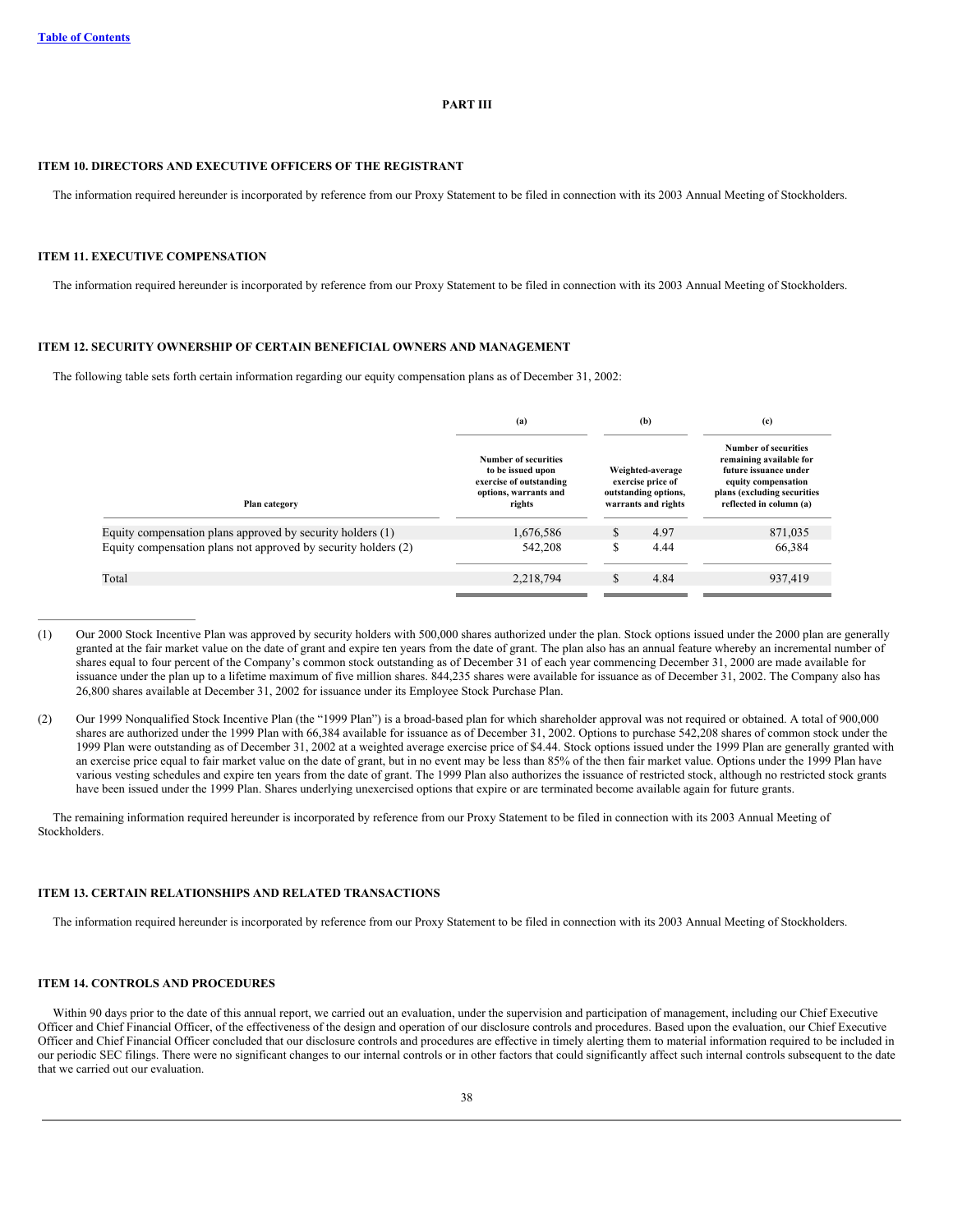# **PART IV**

# <span id="page-39-1"></span><span id="page-39-0"></span>**ITEM 15. EXHIBITS, FINANCIAL STATEMENT SCHEDULES AND REPORTS ON FORM 8-K**

(a) (1) Financial Statements

The financial statements filed as a part of this Report are listed on the "Index to Financial Statements" on Page 22.

(2) All schedules are omitted because they are not required or the required information is included in the financial statements or notes thereto.

(3) Exhibits

| Exhibit No.                        | <b>Index to Exhibits</b><br><b>Description</b>                                                       | Location |
|------------------------------------|------------------------------------------------------------------------------------------------------|----------|
|                                    | Exhibit No. 3: Articles of Incorporation                                                             |          |
| 3.2                                | Amended and Restated Certificate of Incorporation of the Company.                                    | (1)      |
| 3.3                                | Certificate of Amendment of Certificate of Incorporation of the Company.                             | (12)     |
| 3.4                                | Amended and Restated Bylaws of the Company.                                                          | (1)      |
|                                    | Exhibit No. 4: Instruments Defining the Rights of Security Holders                                   |          |
| 4.1                                | Specimen Certificate of Common Stock.                                                                | (1)      |
| 4.2                                | Rights Agreement, dated as of August 23, 1996, between the Company and U.S. Stock Transfer           | (3)      |
|                                    | Corporation.                                                                                         |          |
| 4.3                                | First Amendment to Rights Agreement, dated as of August 23, 1996, between the Company and U.S. Stock | (24)     |
|                                    | Transfer Corporation.                                                                                |          |
| Exhibit No. 10: Material Contracts |                                                                                                      |          |
|                                    | Compensation Plans and Arrangements                                                                  |          |
| 10.1                               | Sonus Pharmaceuticals, Inc. Incentive Stock Option, Nonqualified Stock Option and Restricted Stock   | (1)      |
|                                    | Purchase Plan - 1991 (the "1991 Plan"), as amended.                                                  |          |
| 10.2                               | Form of Incentive Stock Option Agreement pertaining to the 1991 Plan.                                | (1)      |
| 10.3                               | Form of Nonqualified Stock Option Agreement pertaining to the 1991 Plan.                             | (1)      |
| 10.4                               | Form of Restricted Stock Purchase Agreement pertaining to the 1991 Plan.                             | (1)      |
| 10.5                               | Sonus Pharmaceuticals, Inc. 1995 Stock Option Plan for Directors (the "Director Plan").              | (1)      |
| 10.6                               | Form of Stock Option Agreement pertaining to the Director Plan.                                      | (1)      |
| 10.7                               | 1999 Nonqualified Stock Incentive Plan (the "1999 Plan").                                            | (12)     |
| 10.8                               | Form of Stock Option Agreement pertaining to the 1999 Plan.                                          | (12)     |
| 10.9                               | Form of Restricted Stock Purchase Agreement pertaining to the 1999 Plan.                             | (12)     |
| 10.22                              | Sonus Pharmaceuticals, Inc. Employee Stock Purchase Plan.                                            | (2)      |
| 10.24                              | Employment Agreement, effective as of January 16, 1996, by and between the Company and Steven C.     | (12)     |
|                                    | Ouay, M.D., Ph.D.                                                                                    |          |
| 10.24A                             | Employment Agreement, effective February 11, 1999, by and between the Company and Steven C. Quay,    | (12)     |
|                                    | M.D., Ph.D.                                                                                          |          |
| 10.31                              | Change in Control Agreement for Michael Martino.                                                     | (9)      |
| 10.37                              | Agreement for Part-Time Employment and Mutual Release, effective August 25, 1999 by and between the  | (14)     |
|                                    | Company and Steven C. Quay, M.D., Ph.D.                                                              |          |
| 10.39                              | Change in Control Agreement for John T. Flaherty, M.D.                                               | (15)     |
|                                    |                                                                                                      |          |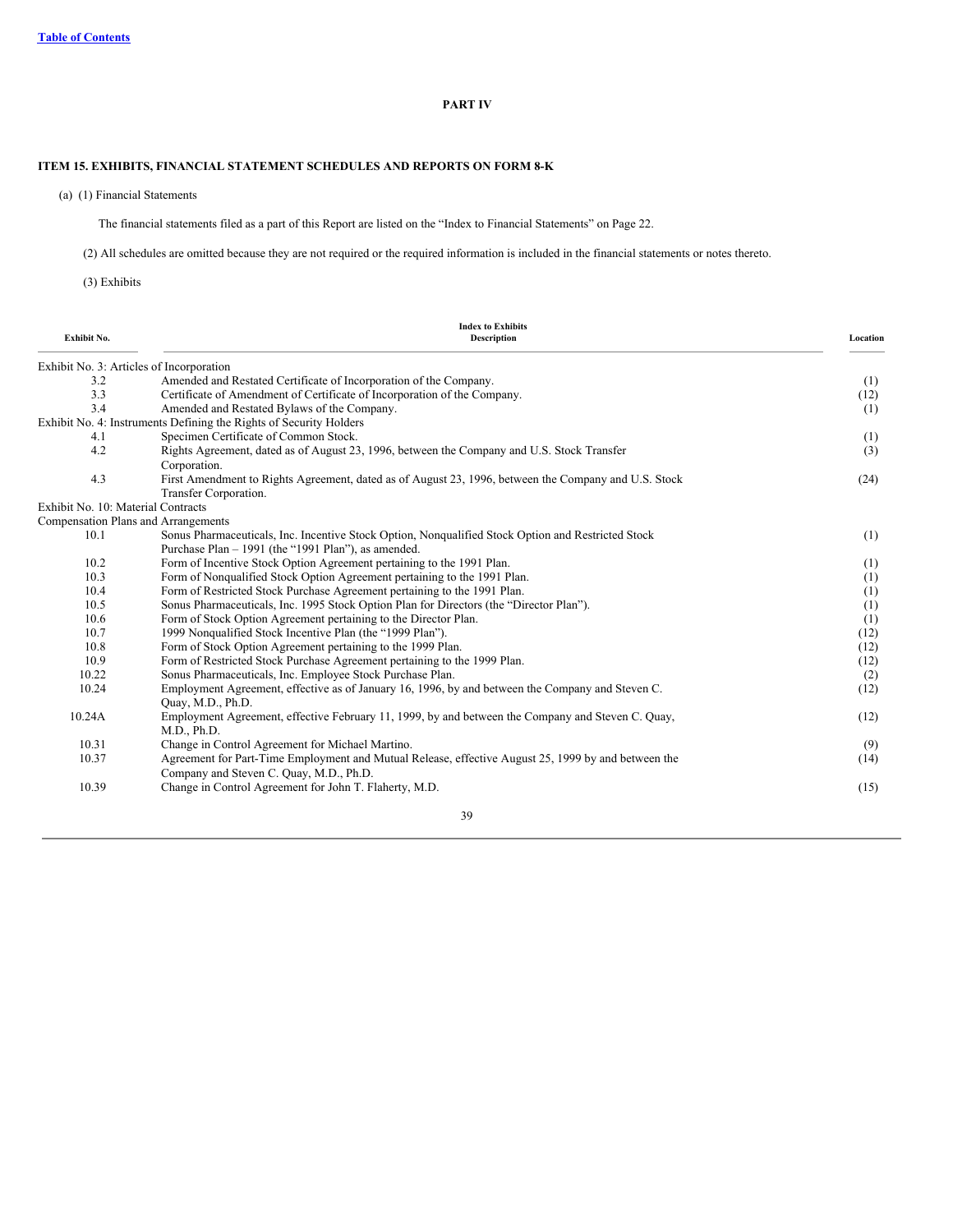| Exhibit No.                     | <b>Index to Exhibits</b><br>Description                                                                                                                                                                 | Location |
|---------------------------------|---------------------------------------------------------------------------------------------------------------------------------------------------------------------------------------------------------|----------|
| 10.41                           | 2000 Stock Incentive Plan (the "2000 Plan").                                                                                                                                                            | (16)     |
| 10.42                           | Form of Stock Option Agreement pertaining to the 2000 Plan.                                                                                                                                             | (16)     |
| 10.44                           | Change in Control Agreement for Richard J. Klein.                                                                                                                                                       | (17)     |
| 10.47                           | Change in Control Agreement for Nagesh Palepu.                                                                                                                                                          | (19)     |
| 10.48                           | Change in Control Agreement for Michael A. Martino.                                                                                                                                                     | (19)     |
| <b>Other Material Contracts</b> |                                                                                                                                                                                                         |          |
| 10.14                           | Contrast Agent Development and Supply Agreement dated May 6, 1993 by and between the Company and<br>Abbott Laboratories, Inc. (portions omitted pursuant to Rule 406 of the 1933 Act).                  | (1)      |
| 10.14A                          | Amendment to Contrast Agent Development and Supply Agreement dated August 22, 1995 by and between<br>the Company and Abbott Laboratories, Inc. (portions omitted pursuant to Rule 406 of the 1933 Act). | (1)      |
| 10.18                           | Lease Agreement dated January 17, 1994 between the Company and WRC Properties, Inc.                                                                                                                     | (1)      |
| 10.18A                          | Amendment 2 dated October 28, 1997 to Lease Agreement dated January 17, 1994.                                                                                                                           | (10)     |
| 10.18B                          | Amendment 3 dated October 15, 1998 to Lease Agreement dated January 17, 1994.                                                                                                                           | (10)     |
| 10.19                           | Form of Indemnification Agreement for Officers and Directors of the Company.                                                                                                                            | (1)      |
| 10.21                           | Loan and Security Agreement dated August 11, 1995 by and between the Company and Silicon Valley                                                                                                         |          |
|                                 | Bank.                                                                                                                                                                                                   | (1)      |
| 10.21A                          | Loan Modification Agreement dated September 10, 1997 to Loan and Security Agreement by and between                                                                                                      | (10)     |
|                                 | the Company and Silicon Valley Bank.                                                                                                                                                                    |          |
| 10.21B                          | Loan Modification Agreement dated August 31, 1998 to Loan and Security Agreement by and between the                                                                                                     | (10)     |
|                                 | Company and Silicon Valley Bank.                                                                                                                                                                        |          |
| 10.21C                          | Loan Modification Agreement dated August 30, 1999 to Loan and Security Agreement by and between the                                                                                                     | (14)     |
|                                 | Company and Silicon Valley Bank.                                                                                                                                                                        |          |
| 10.25                           | Agreement between Abbott Laboratories, Inc. and the Company, dated May 14, 1996 (portions omitted                                                                                                       | (5)      |
|                                 | pursuant to Rule 24b-2).                                                                                                                                                                                |          |
| 10.26                           | Third Amended and Restated Registration Rights Agreement dated as of May 15, 1996.                                                                                                                      | (6)      |
| 10.28                           | International License Agreement, dated October 1, 1996, by and between Abbott Laboratories, Inc.                                                                                                        | (7)      |
|                                 | and the Company (portions omitted pursuant to Rule 24b-2).                                                                                                                                              |          |
| 10.29                           | Commercial Supply Agreement dated March 6, 1998.                                                                                                                                                        | (8)      |
| 10.33                           | First Amendment to Agreement by and between Abbott Laboratories and Sonus Pharmaceuticals, Inc                                                                                                          | (22)     |
|                                 | dated January 31, 1999.                                                                                                                                                                                 |          |
| 10.34                           | First Amendment to International License Agreement by and between Abbott International, Ltd. and                                                                                                        | (22)     |
|                                 | Sonus Pharmaceuticals, Inc. dated January 31, 1999.                                                                                                                                                     |          |
| 10.35                           | Securities Purchase Agreement between Abbott Laboratories and Sonus Pharmaceuticals, Inc. dated<br>January 31, 1999.                                                                                    | (22)     |
| 10.36                           | License Agreement by and between Nycomed Amersham AS and the Company dated August 31, 1999.                                                                                                             | (13)     |
| 10.38                           | Mutual Recission Agreement dated October 11, 1999 by and between the Company and Abbott<br>International Ltd.                                                                                           | (14)     |
| 10.40                           | Amendment to the First Amendment to Agreement by and between Abbott Laboratories and the Company,<br>dated February 3, 2000.                                                                            | (15)     |
| 10.43                           | Loan and Security Agreement by between Sonus Pharmaceuticals, Inc. and Silicon Valley Bank, dated<br>September 6, 2000.                                                                                 | (17)     |
| 10.45                           | License Agreement by and between Chugai Pharmaceutical Co. Ltd., Molecular Biosystems, Inc., and<br>the Company, dated December 22, 2000.                                                               | (18)     |
| 10.46                           | Termination Agreement by and between Abbott Laboratories and the Company, dated December 14, 2000.                                                                                                      | (18)     |
|                                 |                                                                                                                                                                                                         |          |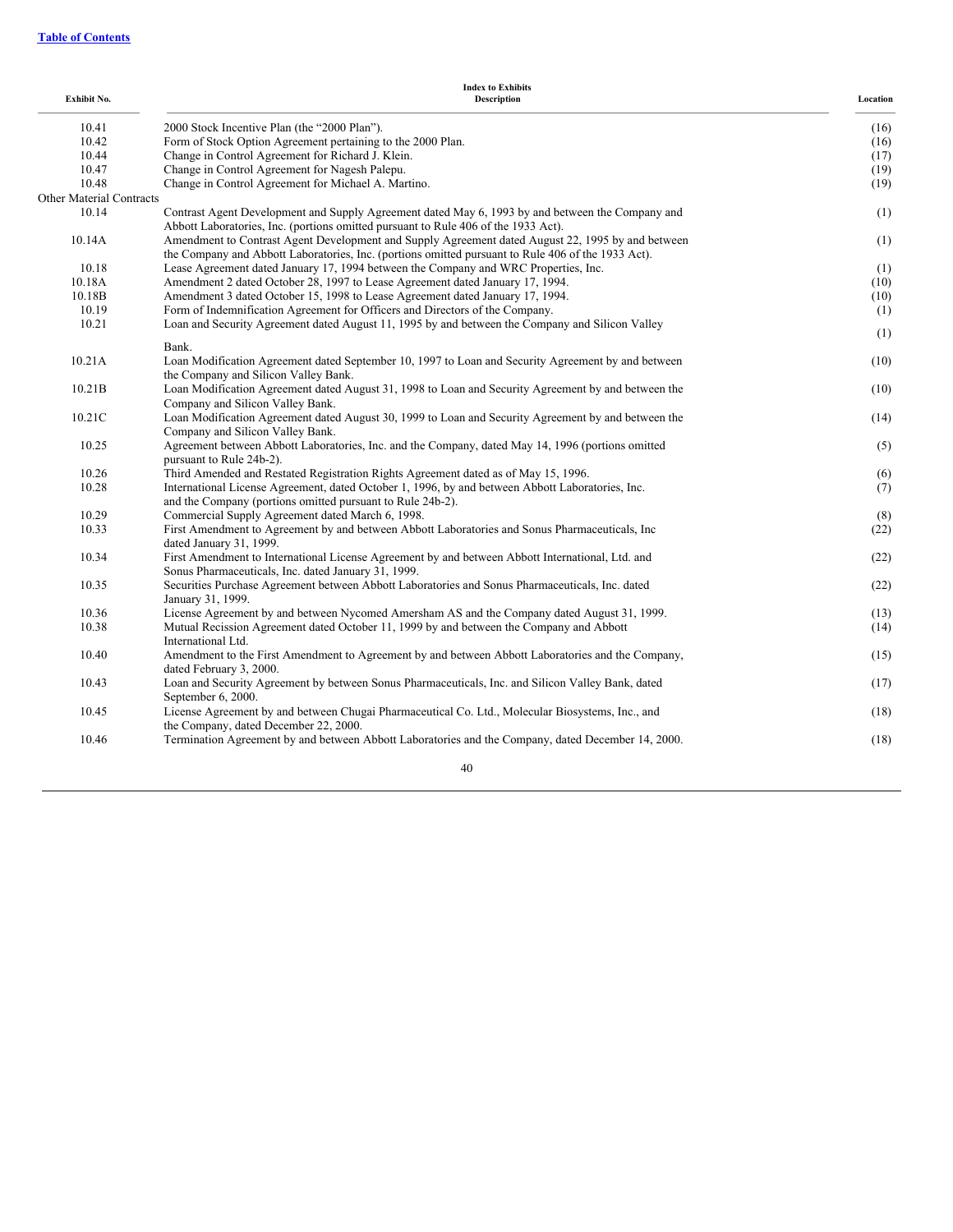|     | <b>Index to Exhibits</b><br><b>Description</b><br>Exhibit No.                                                                               | Location |  |  |  |
|-----|---------------------------------------------------------------------------------------------------------------------------------------------|----------|--|--|--|
|     | 10.49<br>Nycomed Assignment and Asset Transfer Agreement, dated August 3, 2001.                                                             | (20)     |  |  |  |
|     | 10.50<br>Amendment 4 dated November 29, 2001 to Lease Agreement dated January 17, 1994.                                                     | (22)     |  |  |  |
|     | Supply Agreement dated January 22, 2002 between Indena SpA and Sonus Pharmaceuticals, Inc.<br>10.51                                         | (21)     |  |  |  |
|     | Manufacturing and Supply Agreement by and between the Company and Gensia Sicor Pharmaceutical<br>10.52<br>Sales, Inc., dated June 26, 2002. | (23)     |  |  |  |
|     | Exhibit No. 23: Consents of Experts and Counsel                                                                                             |          |  |  |  |
|     | 23.1<br>Consent of Ernst & Young LLP, Independent Auditors.                                                                                 | (11)     |  |  |  |
|     | Power of Attorney (included on the Signature Page of this Annual Report on Form 10-K).<br>24.1                                              | (11)     |  |  |  |
|     | Exhibit No. 99: Additional Exhibits                                                                                                         |          |  |  |  |
|     | 99.1<br>Certification Pursuant to 18 U.S.C. Section 1350 as Adopted Pursuant to Section 906 of the<br>Sarbanes-Oxley Act of 2002.           | (11)     |  |  |  |
|     | 99.2<br>Certification Pursuant to 18 U.S.C. Section 1350 as Adopted Pursuant to Section 906 of the<br>Sarbanes-Oxley Act of 2002.           | (11)     |  |  |  |
| (1) | Incorporated by reference to the referenced exhibit number to the Company's Registration Statement on form S-1, Reg. No. 33-96112.          |          |  |  |  |
| (2) | Incorporated by reference to Exhibit 4.7 to the Company's Registration Statement on form S-1, Reg. No. 33-80623.                            |          |  |  |  |

(3) Incorporated by reference to the Company's Registration Statement on form 8-A, dated August 23, 1996.

(4) Incorporated by reference to the referenced exhibit number to the Company's Quarterly Report on Form 10-Q for the quarterly period ended March 31, 1996.

(5) Incorporated by reference to the referenced exhibit number to the Company's Current Report on Form 8-K dated May 14, 1996.

(6) Incorporated by reference to the referenced exhibit number to the Company's Quarterly Report on Form 10-Q for the quarterly period ended June 30, 1996.

(7) Incorporated by reference to the referenced exhibit number to the Company's Current Report on Form 8-K dated October 1, 1996.

(8) Incorporated by, reference to the referenced exhibit number to the Company's Quarterly Report on Form 10-Q for the quarterly period ended March 31, 1998.

(9) Incorporated by, reference to the referenced exhibit number to the Company's Quarterly Report on Form 10-Q for the quarterly period ended September 30, 1998.

(10) Incorporated by reference to the referenced exhibit number to the Company's Annual Report on form 10-K for the period ended December 31, 1998.

(11) Filed herewith.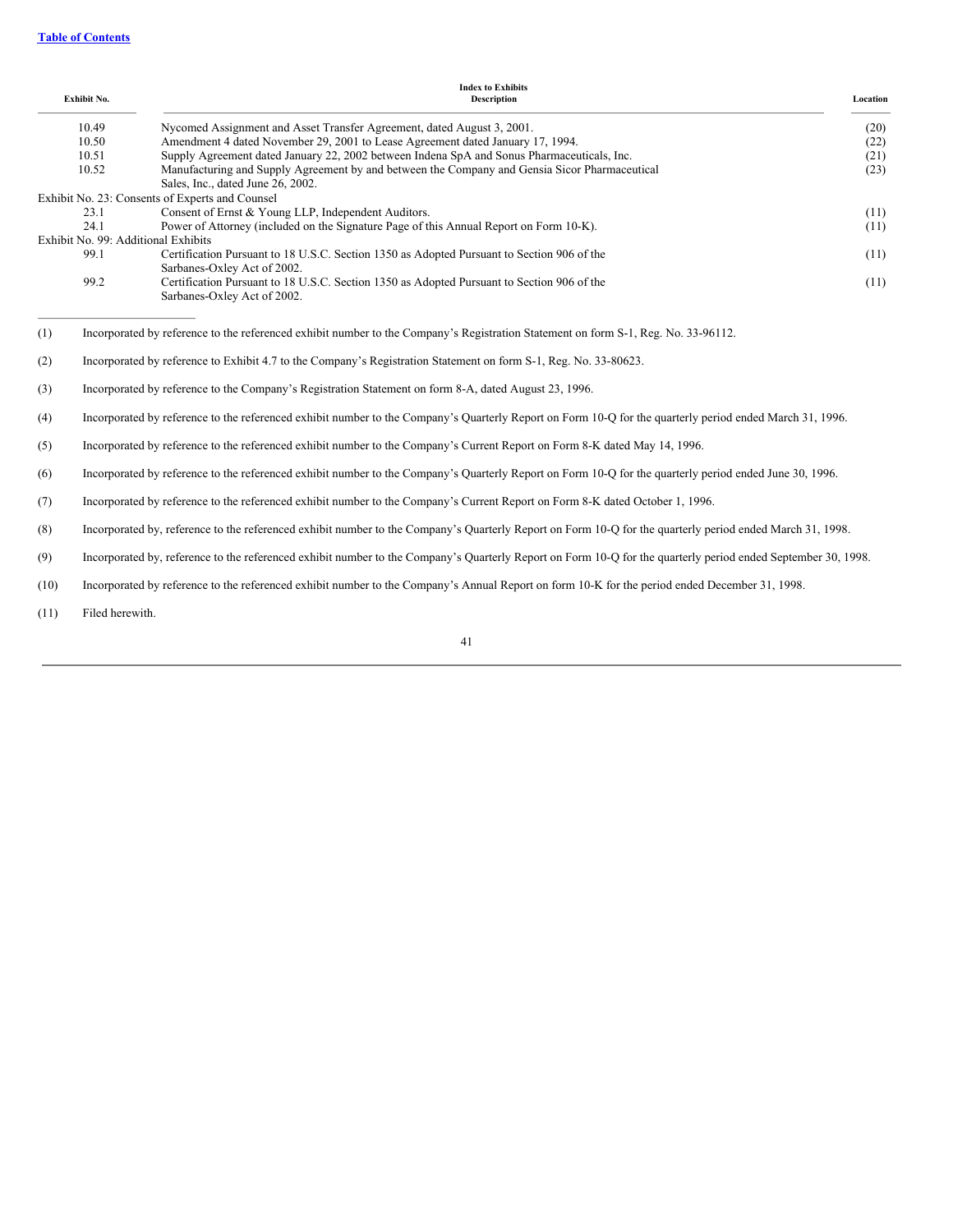# **Table of [Contents](#page-0-0)**

- (12) Incorporated by reference to the referenced exhibit number to the Company's Quarterly Report on form 10-Q for the quarterly period ended March 31, 1999.
- (13) Incorporated by reference to the referenced exhibit number to the Company's Current Report on Form 8-K dated September 28, 1999.
- (14) Incorporated by, reference to the referenced exhibit number to the Company's Quarterly Report on Form 10-QA for the quarterly period ended September 30, 1999.
- (15) Incorporated by reference to the referenced exhibit number to the Company's Annual Report on form 10-K for the period ended December 31, 1999.
- (16) Incorporated by reference to the referenced exhibit number to the Company's Quarterly Report on form 10-Q for the quarterly period ended June 30, 2000.
- (17) Incorporated by reference to the referenced exhibit number to the Company's Quarterly Report on form 10-Q for the quarterly period ended September 30, 2000.
- (18) Incorporated by reference to the referenced exhibit number to the Company's Annual Report on form 10-KA for the period ended December 31, 2000.
- (19) Incorporated by reference to the referenced exhibit number to the Company's Quarterly Report on form 10-QA for the quarterly period ended June 30, 2001.
- (20) Incorporated by reference to the referenced exhibit number to the Company's Quarterly Report on form 10-Q for the quarterly period ended September 30, 2001.
- (21) Incorporated by reference to exhibit number 10.1 to the Company's Registration Statement on Form S-3 filed February 8, 2002.
- (22) Incorporated by reference to the referenced exhibit number to the Company's Annual Report on form 10-K for the period ended December 31, 2001.
- (23) Incorporated by reference to the referenced exhibit number to the Company's Quarterly Report on form 10-Q for the quarterly period ended June 30, 2002.
- (24) Incorporated by reference to exhibit number 2.1 to the Company's filing on Form 8-A12G/A dated July 25, 2002.
	- (b) Reports on Form 8-K

The Company filed no reports on Form 8-K during the quarter ended December 31, 2002.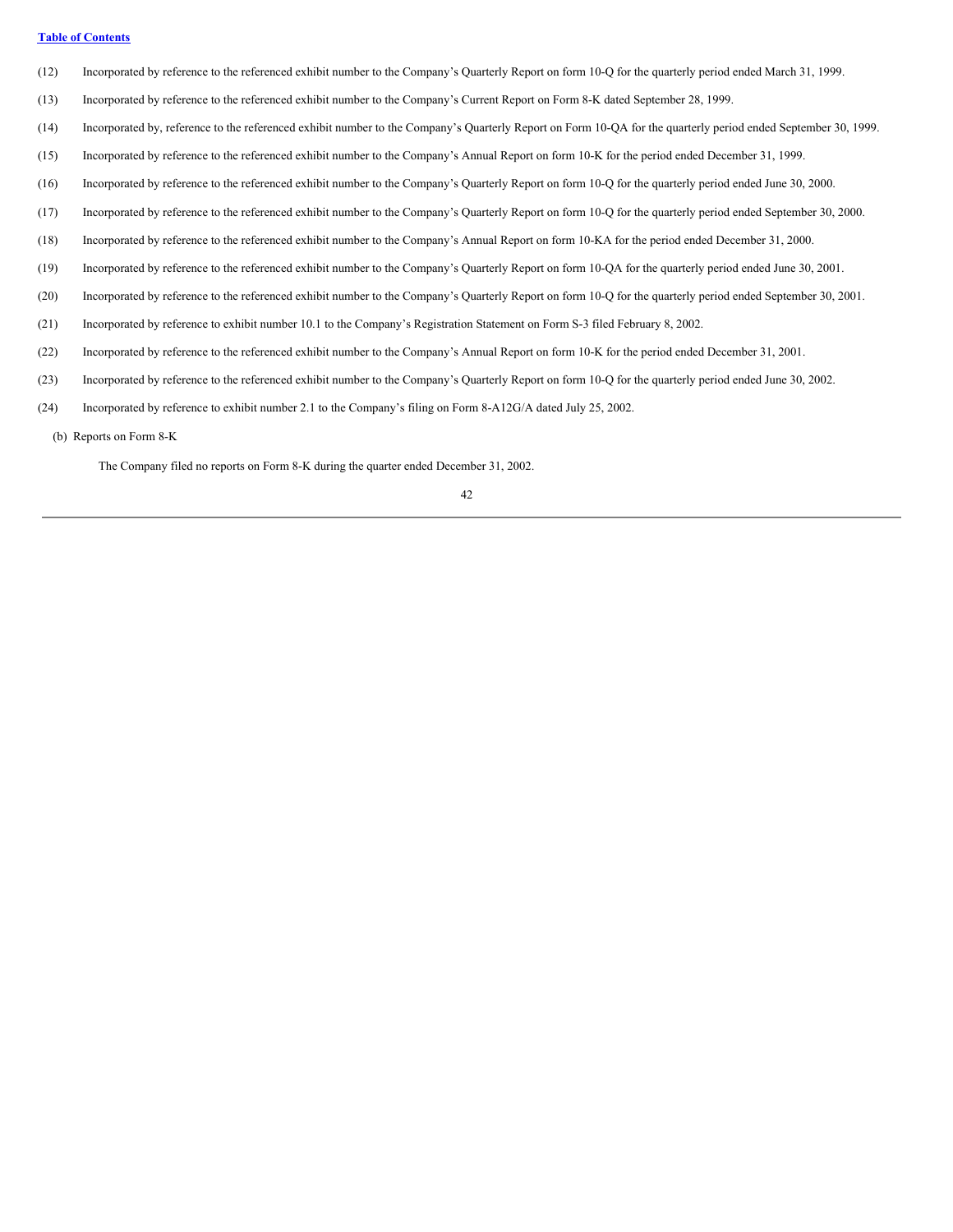# **SIGNATURES**

<span id="page-43-0"></span>Pursuant to the requirements of Section 13 or 15(d) of the Securities Exchange Act of 1934, the Registrant has duly caused this report to be signed on its behalf by the undersigned thereunto duly authorized, in the City of Bothell, State of Washington, on March 10, 2003.

### **SONUS PHARMACEUTICALS, INC.**

Dated: March 10, 2003 By: /s/ Michael A. Martino

Michael A. Martino President, Chief Executive Officer and Director (Principal Executive Officer)

We, the undersigned directors and officers of Sonus Pharmaceuticals, Inc., do hereby constitute and appoint Michael A. Martino and Richard J. Klein, or either of them, our true and lawful attorneys and agents, with full powers of substitution to do any and all acts and things in our name and on behalf in our capacities as directors and officers and to execute any and all instruments for us and in our names in the capacities indicated below, which said attorneys and agents may deem necessary or advisable to enable said corporation to comply with the Securities Exchange Act of 1934, as amended, and any rules, regulations and requirements of the Securities and Exchange Commission, in connection with this Annual Report on Form 10-K, including specifically but without limitation, power and authority to sign for us or any of us in our names in the capacities indicated below, any and all amendments thereto; and we do hereby ratify and confirm all that said attorneys and agents, shall do or cause to be done by virtue hereof.

Pursuant to the requirements of the Securities Exchange Act of 1934, this report has been signed below by the following persons on behalf of the registrant and in the capacities and on the dates indicated.

| /s/ Michael A. Martino                   | President, Chief Executive<br>Officer and Director (Principal              | March 10, 2003 |
|------------------------------------------|----------------------------------------------------------------------------|----------------|
| Michael A. Martino                       | Executive Officer)                                                         |                |
| /s/ Richard J. Klein                     | Chief Financial Officer<br>(Principal Financial and<br>Accounting Officer) | March 10, 2003 |
| Richard J. Klein                         |                                                                            |                |
| /s/ George W. Dunbar, Jr.                | Director, Co-Chairman of<br>the Board of Directors                         | March 10, 2003 |
| George W. Dunbar, Jr.                    |                                                                            |                |
| /s/ Christopher S. Henney, Ph.D., D. Sc. | Director                                                                   | March 10, 2003 |
| Christopher S. Henney, Ph.D, D. Sc       |                                                                            |                |
| /s/ Robert E. Ivy                        | Director, Co-Chairman of<br>the Board of Directors                         | March 10, 2003 |
| Robert E. Ivy                            |                                                                            |                |
| /s/ Dwight Winstead                      | Director                                                                   | March 10, 2003 |
| Dwight Winstead                          |                                                                            |                |
|                                          | 43                                                                         |                |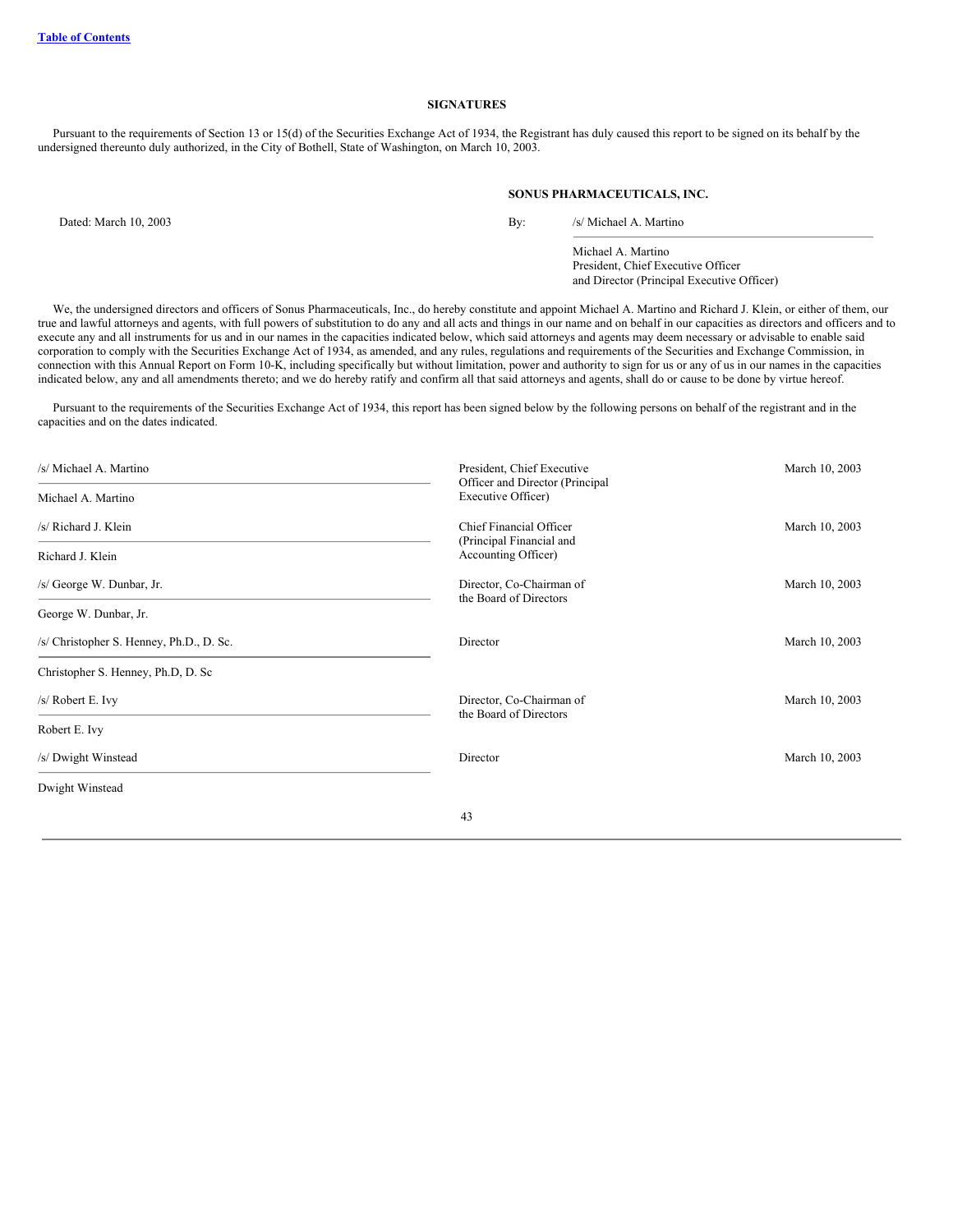# <span id="page-44-0"></span>**Certification Pursuant to Rule 13a-14 and Rule 15d-14 of the Securities Exchange Act of 1934**

I, Michael A. Martino, certify that:

- 1. I have reviewed this annual report on Form 10-K of Sonus Pharmaceuticals, Inc.;
- 2. Based on my knowledge, this annual report does not contain any untrue statement of a material fact or omit to state a material fact necessary to make the statements made, in light of the circumstances under which such statements were made, not misleading with respect to the period covered by this annual report;
- 3. Based on my knowledge, the financial statements, and other financial information included in this annual report, fairly present in all material respects the financial condition, results of operations and cash flows of the registrant as of, and for, the periods presented in this annual report;
- 4. The registrant's other certifying officers and I are responsible for establishing and maintaining disclosure controls and procedures (as defined in Exchange Act Rules 13a-14 and 15d-14) for the registrant and have:
	- a) designed such disclosure controls and procedures to ensure that material information relating to the registrant, including its consolidated subsidiaries, is made known to us by others within those entities, particularly during the period in which this annual report is being prepared;
	- b) evaluated the effectiveness of the registrant's disclosure controls and procedures as of a date within 90 days prior to the filing date of this annual report (the "Evaluation Date"); and
	- c) presented in this annual report our conclusions about the effectiveness of the disclosure controls and procedures based on our evaluation as of the Evaluation Date;
- 5. The registrant's other certifying officers and I have disclosed, based on our most recent evaluation, to the registrant's auditors and the audit committee of registrant's board of directors (or persons performing the equivalent function):
	- a) all significant deficiencies in the design or operation of internal controls which could adversely affect the registrant's ability to record, process, summarize and report financial data and have identified for the registrant's auditors any material weaknesses in internal controls; and
	- b) any fraud, whether or not material, that involves management or other employees who have a significant role in the registrant's internal controls; and
- 6. The registrant's other certifying officers and I have indicated in this annual report whether or not there were significant changes in internal controls or in other factors that could significantly affect internal controls subsequent to the date of our most recent evaluation, including any corrective actions with regard to significant deficiencies and material weaknesses.

Date: March 10, 2003

/s/ Michael A. Martino

Michael A. Martino President and Chief Executive Officer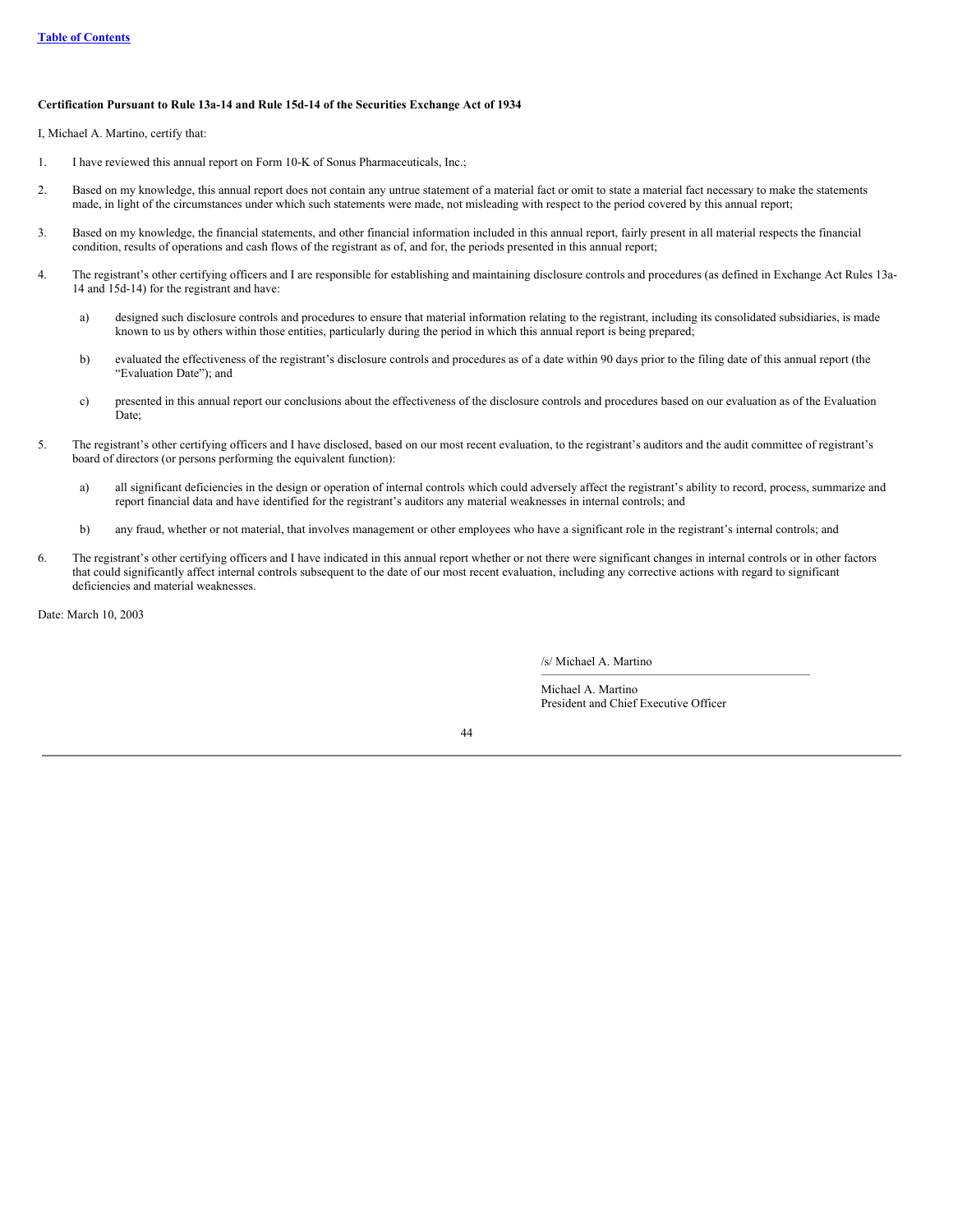# <span id="page-45-0"></span>**Certification Pursuant to Rule 13a-14 and Rule 15d-14 of the Securities Exchange Act of 1934**

I, Richard J. Klein, certify that:

- 1. I have reviewed this annual report on Form 10-K of Sonus Pharmaceuticals, Inc.;
- 2. Based on my knowledge, this annual report does not contain any untrue statement of a material fact or omit to state a material fact necessary to make the statements made, in light of the circumstances under which such statements were made, not misleading with respect to the period covered by this annual report;
- 3. Based on my knowledge, the financial statements, and other financial information included in this annual report, fairly present in all material respects the financial condition, results of operations and cash flows of the registrant as of, and for, the periods presented in this annual report;
- 4. The registrant's other certifying officers and I are responsible for establishing and maintaining disclosure controls and procedures (as defined in Exchange Act Rules 13a-14 and 15d-14) for the registrant and have:
	- a) designed such disclosure controls and procedures to ensure that material information relating to the registrant, including its consolidated subsidiaries, is made known to us by others within those entities, particularly during the period in which this annual report is being prepared;
	- b) evaluated the effectiveness of the registrant's disclosure controls and procedures as of a date within 90 days prior to the filing date of this annual report (the "Evaluation Date"); and
	- c) presented in this annual report our conclusions about the effectiveness of the disclosure controls and procedures based on our evaluation as of the Evaluation Date;
- 5. The registrant's other certifying officers and I have disclosed, based on our most recent evaluation, to the registrant's auditors and the audit committee of registrant's board of directors (or persons performing the equivalent function):
	- a) all significant deficiencies in the design or operation of internal controls which could adversely affect the registrant's ability to record, process, summarize and report financial data and have identified for the registrant's auditors any material weaknesses in internal controls; and
	- b) any fraud, whether or not material, that involves management or other employees who have a significant role in the registrant's internal controls; and
- 6. The registrant's other certifying officers and I have indicated in this annual report whether or not there were significant changes in internal controls or in other factors that could significantly affect internal controls subsequent to the date of our most recent evaluation, including any corrective actions with regard to significant deficiencies and material weaknesses.

Date: March 10, 2003

/s/ Richard J. Klein

Richard J. Klein Chief Financial Officer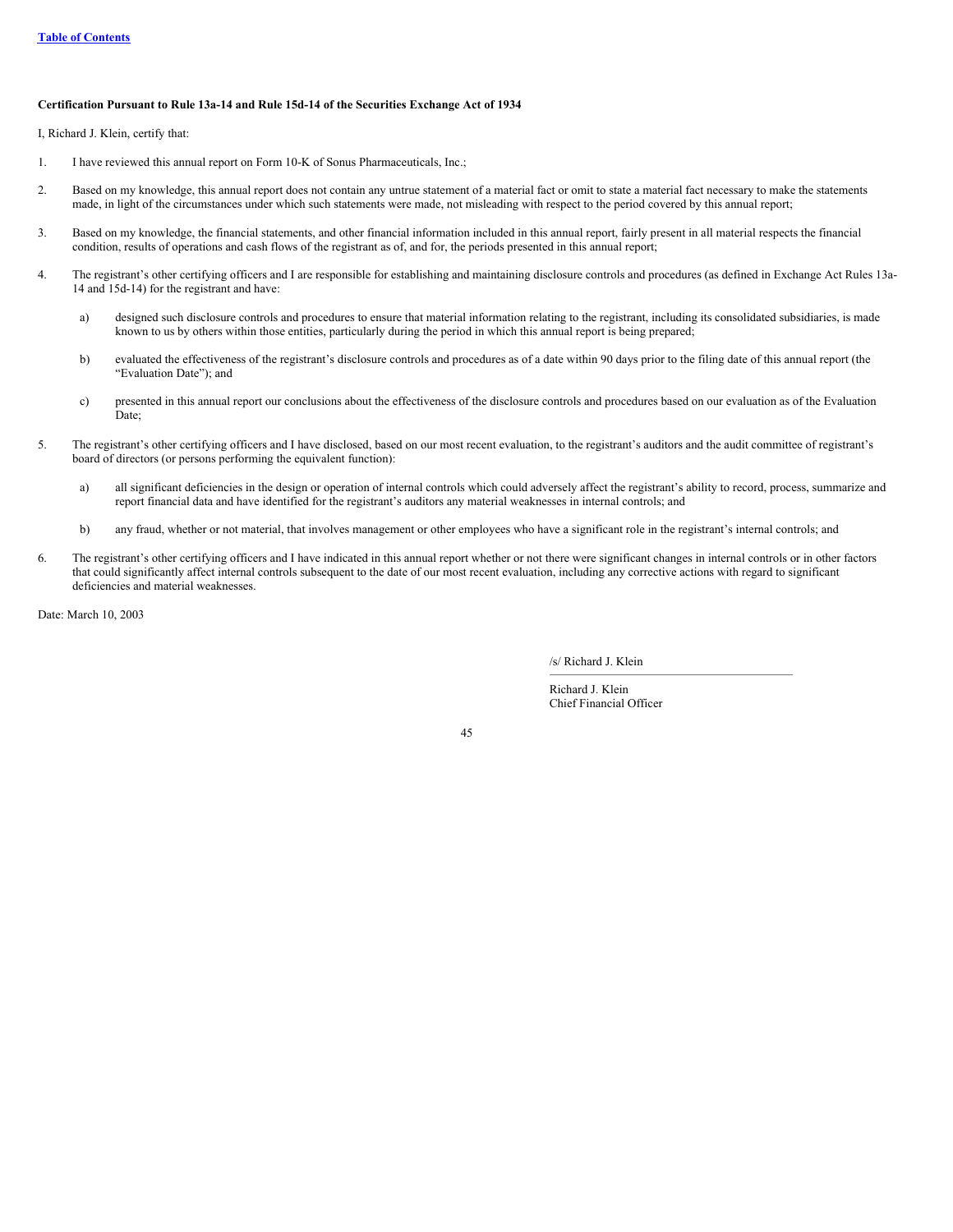### CONSENT OF ERNST & YOUNG LLP, INDEPENDENT AUDITORS

<span id="page-46-0"></span>We consent to the incorporation by reference in the Registration Statements (Form S-8 No. 333-08626, No. 333-36093, No. 333-56933, No. 333-87897, No. 333-49892 and No. 333-56704) pertaining to the Sonus Pharmaceuticals, Inc., Incentive Stock Option, Nonqualified Stock Option, and Restricted Stock Purchase Plan-1991, 1995 Stock Option Plan for Directors, Employee Stock Purchase Plan, 1999 Nonqualified Incentive Plan, 2000 Stock Incentive Plan and 401(k) Profit Sharing Plan and Trust and the Registration Statements (Form S-3 No. 333-64966 and No. 333-82414) pertaining to the registration for resale of shares of common stock of Sonus Pharmaceuticals, Inc. and in the related Prospectus of our report dated January 17, 2003, with respect to the financial statements of Sonus Pharmaceuticals, Inc. included in the Annual Report (Form 10-K) for the year ended December 31, 2002.

/s/ Ernst & Young LLP

Seattle, Washington March 7, 2003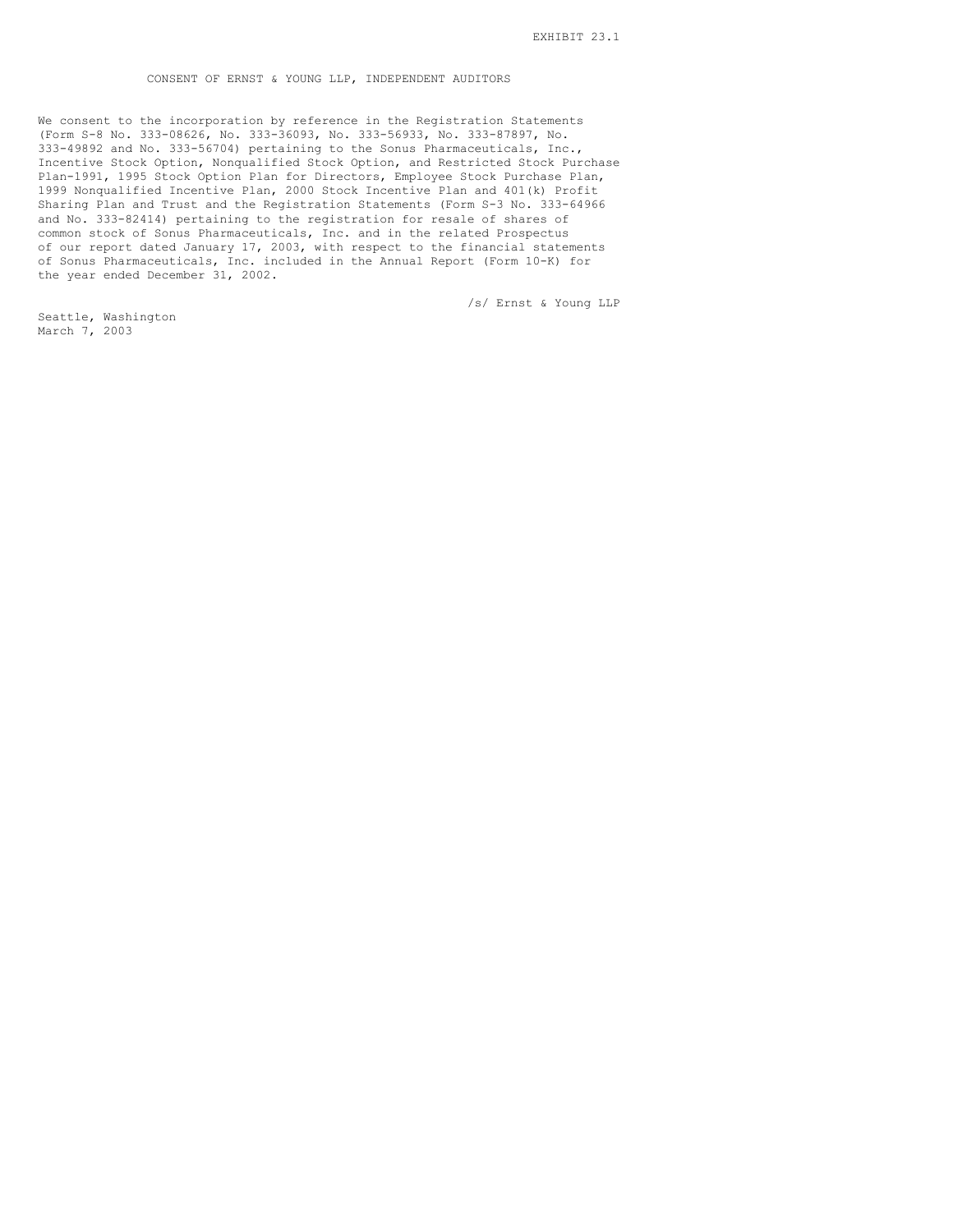# SECTION 906 CERTIFICATION OF PERIODIC REPORT

<span id="page-47-0"></span>I, Michael A. Martino, President and Chief Executive Officer of Sonus Pharmaceuticals, Inc. (the "Company"), certify, pursuant to Section 906 of the Sarbanes-Oxley Act of 2002, 18 U.S.C. Section 1350, that:

- (1) the Annual Report on Form 10-K of the Company for the fiscal year ended December 31, 2002 (the "Report") fully complies with the requirements of Section 13(a) or 15(d) of the Securities Exchange Act of 1934 (15 U.S.C. 78m or 780(d)); and
- (2) the information contained in the Report fairly presents, in all material respects, the financial condition and results of operations of the Company.

Dated: March 10, 2003

/s/ Michael A. Martino

------------------------------------- Michael A. Martino

President and Chief Executive Officer